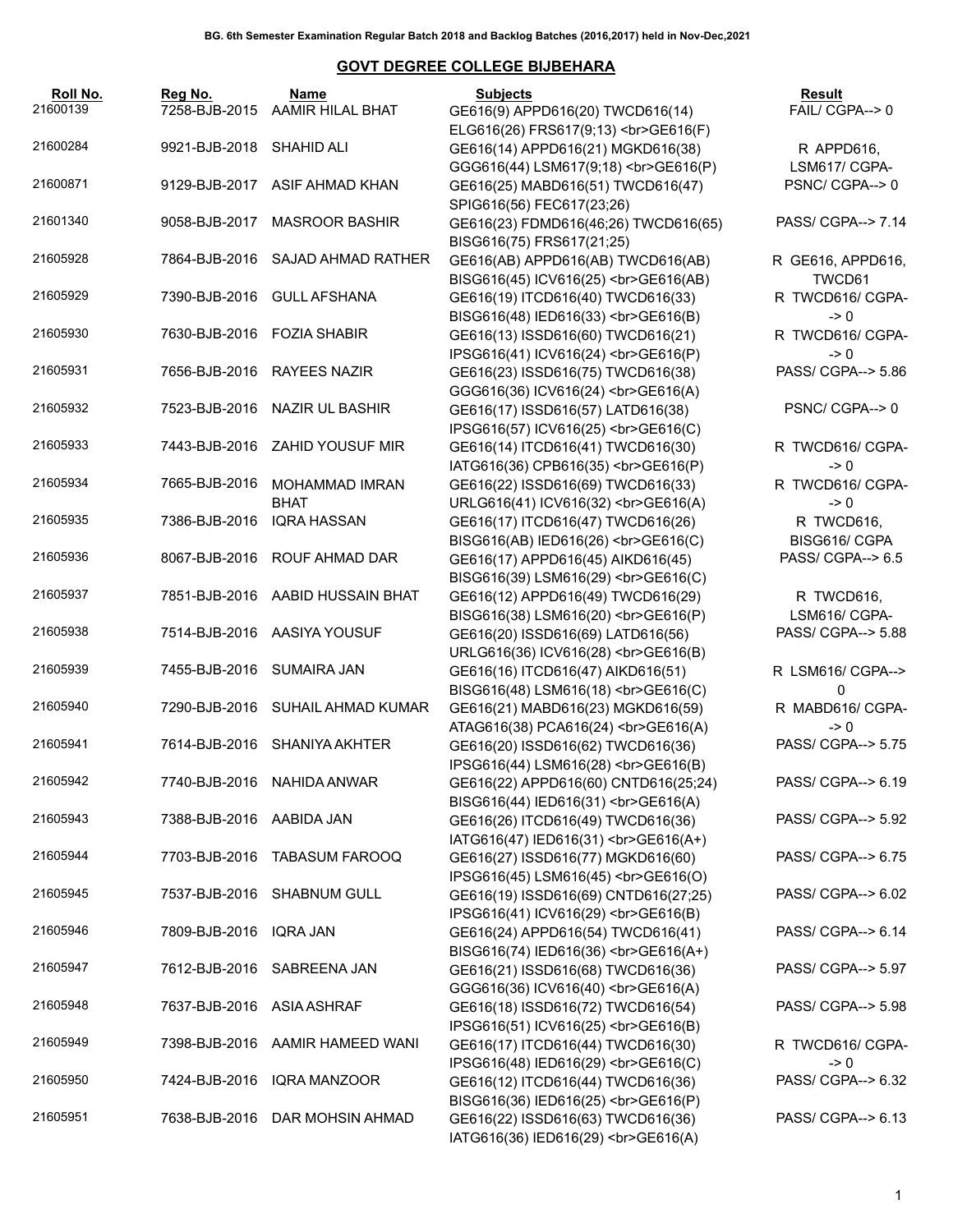| Roll No.<br>21605952 | Reg No.<br>8085-BJB-2016   | Name<br><b>TASLEEMA JAN</b>     | <b>Subjects</b><br>GE616(17) ISSD616(54) LATD616(36)                      | Result<br>PSNC/CGPA-->0           |
|----------------------|----------------------------|---------------------------------|---------------------------------------------------------------------------|-----------------------------------|
|                      |                            |                                 | URLG616(36) LSM616(33)<br>GE616(C)                                        |                                   |
| 21605953             | 6756-BJB-2015              | <b>UBAID ASHRAF GANIE</b>       | GE616(23) ISSD616(68) TWCD616(41)                                         | PASS/ CGPA--> 5.85                |
|                      |                            |                                 | IPSG616(45) ICV616(33)<br>GE616(A)                                        |                                   |
| 21605954             | 7528-BJB-2016              | MOHD AADIL BHAT                 | GE616(20) ISSD616(63) LATD616(41)                                         | PASS/ CGPA--> 5.72                |
|                      |                            |                                 | IATG616(45) LSM616(38)<br>GE616(B)                                        |                                   |
| 21605955             |                            | 7666-BJB-2016 FATIMA AKHTER     | GE616(14) ISSD616(74) TWCD616(30)                                         | R TWCD616/ CGPA-                  |
|                      |                            |                                 | IPSG616(39) ICV616(30)<br>GE616(P)                                        | $\rightarrow 0$                   |
| 21605956             |                            | 7670-BJB-2016 ALTAF RASHID DAR  | GE616(16) ISSD616(60) TWCD616(38)                                         | PSNC/CGPA--> 0                    |
|                      |                            |                                 | IPSG616(36) ICV616(27)<br>GE616(C)                                        |                                   |
| 21605957             |                            | 7908-BJB-2016 JAVID AHMAD BOKDA | GE616(23) APPD616(60) AIKD616(45)                                         | PASS/ CGPA--> 5.92                |
|                      |                            |                                 | BISG616(38) LSM616(27)<br>GE616(A)                                        |                                   |
| 21605958             |                            | 7533-BJB-2016 SUHEEL MAQBOOL    | GE616(15) ISSD616(57) LATD616(48)                                         | R LSM616/ CGPA-->                 |
|                      |                            |                                 | IATG616(41) LSM616(AB)<br>GE616(C)                                        | 0                                 |
| 21605959             |                            | 7411-BJB-2016 SAQIB ALI WAR     | GE616(22) ITCD616(52) TWCD616(36)                                         | PASS/ CGPA--> 5.7                 |
| 21605960             | 8830-BJB-2017 RUBINA GANI  |                                 | BISG616(48) SSW616(30)<br>GE616(A)                                        | PASS/ CGPA--> 6.5                 |
|                      |                            |                                 | GE616(25) APPD616(45) MABD616(56)<br>BISG616(36) FEC617(15;19)            |                                   |
| 21605961             | 8841-BJB-2017              | <b>SHAISTA AKTHER</b>           | GE616(24) APPD616(41) MABD616(47)                                         | R LSM617/ CGPA-->                 |
|                      |                            |                                 | GGG616(66) LSM617(AB;19)                                                  | 0                                 |
| 21605962             | 8843-BJB-2017              | MOHAMMAD KAMRAN                 | GE616(21) APPD616(50) MABD616(48)                                         | PASS/ CGPA--> 6.26                |
|                      |                            | ZAMAN                           | GGG616(41) FEC617(17;22)                                                  |                                   |
| 21605963             | 8872-BJB-2017              | SAHIL FAROOQ BHAT               | GE616(24) APPD616(36) TWCD616(53)                                         | PASS/ CGPA--> 6.13                |
|                      |                            |                                 | CAG616(32;27) FEC617(14;23)                                               |                                   |
| 21605964             |                            | 8889-BJB-2017 ADNAN ASHRAF      | GE616(25) APPD616(60) TWCD616(53)                                         | PASS/ CGPA--> 7.26                |
|                      |                            |                                 | GADG616(71) FEC617(19;22)                                                 |                                   |
| 21605965             | 6935-BJB-2015              | <b>MOHSIN FAHRAZ</b>            | GE616(18) APPD616(47) TWCD616(48)                                         | R LSM617/ CGPA-->                 |
|                      |                            |                                 | GGG616(59) LSM617(AB;23)                                                  | 0                                 |
| 21605966             | 8896-BJB-2017              | SHAHNAZA AKHTER                 | GE616(17) APPD616(29) TWCD616(38)                                         | R APPD616,                        |
|                      |                            |                                 | GGG616(62) PST617(AB;26)                                                  | PST617/ CGPA-                     |
| 21605967             |                            | 8910-BJB-2017 AARIF AHMAD GANIE | GE616(17) APPD616(47) TWCD616(27)                                         | R TWCD616/ CGPA-                  |
|                      |                            |                                 | URLG616(51) LSM617(15;22)                                                 | $\geq 0$                          |
| 21605968             | 8917-BJB-2017              | <b>BASITH AHMAD MALIK</b>       | GE616(15) APPD616(36) TWCD616(32)                                         | R TWCD616/ CGPA-                  |
|                      |                            |                                 | GGG616(65) LSM617(12;20)                                                  | $\geq 0$                          |
| 21605969             | 8921-BJB-2017              | MEHRAJ UDIN BABA                | GE616(12) APPD616(36) TWCD616(29)                                         | R TWCD616/ CGPA-                  |
| 21605970             |                            |                                 | GGG616(41) LSM617(12;22)                                                  | $\rightarrow 0$<br>PSNC/CGPA--> 0 |
|                      |                            | 8925-BJB-2017 NAHIDA SHAFI      | GE616(19) APPD616(36) TWCD616(38)<br>GGG616(53) PST617(15;25)<br>GE616(B) |                                   |
| 21605971             | 8234-BJB-2017 RAZIYA NAZIR |                                 | GE616(20) ITCD616(53) TWCD616(38)                                         | PASS/ CGPA--> 6.79                |
|                      |                            |                                 | BISG616(41) LSM617(12;23)                                                 |                                   |
| 21605972             | 8313-BJB-2017              | <b>UMAR REYAZ</b>               | GE616(13) ITCD616(47) TWCD616(36)                                         | R LSM617/ CGPA-->                 |
|                      |                            | <b>SHEERGOJRI</b>               | GGG616(47) LSM617(8;23)<br>GE616(P)                                       | 0                                 |
| 21605973             | 8183-BJB-2017              | <b>JOHN MOHAMMAD</b>            | GE616(12) ITCD616(47) TWCD616(36)                                         | PASS/ CGPA--> 6.29                |
|                      |                            | <b>RESHI</b>                    | BISG616(36) LSM617(18;21)                                                 |                                   |
| 21605974             | 8184-BJB-2017              | <b>UMAR MANZOOR</b>             | GE616(14) ITCD616(45) TWCD616(29)                                         | R TWCD616/ CGPA-                  |
|                      |                            |                                 | GGG616(36) LSM617(12;21)                                                  | $\rightarrow 0$                   |
| 21605975             | 8190-BJB-2017              | NAYEEM AHMAD DAR                | GE616(13) ITCD616(36) TWCD616(36)                                         | PASS/ CGPA--> 6.04                |
|                      |                            |                                 | BISG616(38) LSM617(12;17)                                                 |                                   |
| 21605976             | 8137-BJB-2017              | YAWAR AHMAD TAPLOO              | GE616(22) ITCD616(53) MABD616(42)                                         | PASS/ CGPA--> 6.26                |
|                      |                            |                                 | GGG616(63) FEC617(14;22)                                                  |                                   |
| 21605977             | 8157-BJB-2017              | OWAIS UL FAROOQ                 | GE616(17) ITCD616(41) MABD616(48)                                         | PASS/ CGPA--> 6.36                |
|                      |                            |                                 | GGG616(56) FEC617(12;27)                                                  |                                   |
| 21605978             | 8162-BJB-2017              | MUNEEBA JAN                     | GE616(18) ITCD616(50) MABD616(59)                                         | PSNC/CGPA-->0                     |
| 21605979             | 8163-BJB-2017              | SAKIB AZIZ                      | BISG616(36) FEC617(19;19)                                                 | PASS/ CGPA--> 5.94                |
|                      |                            |                                 | GE616(19) ITCD616(42) MABD616(42)<br>URLG616(39) FEC617(12;19)            |                                   |
|                      |                            |                                 |                                                                           |                                   |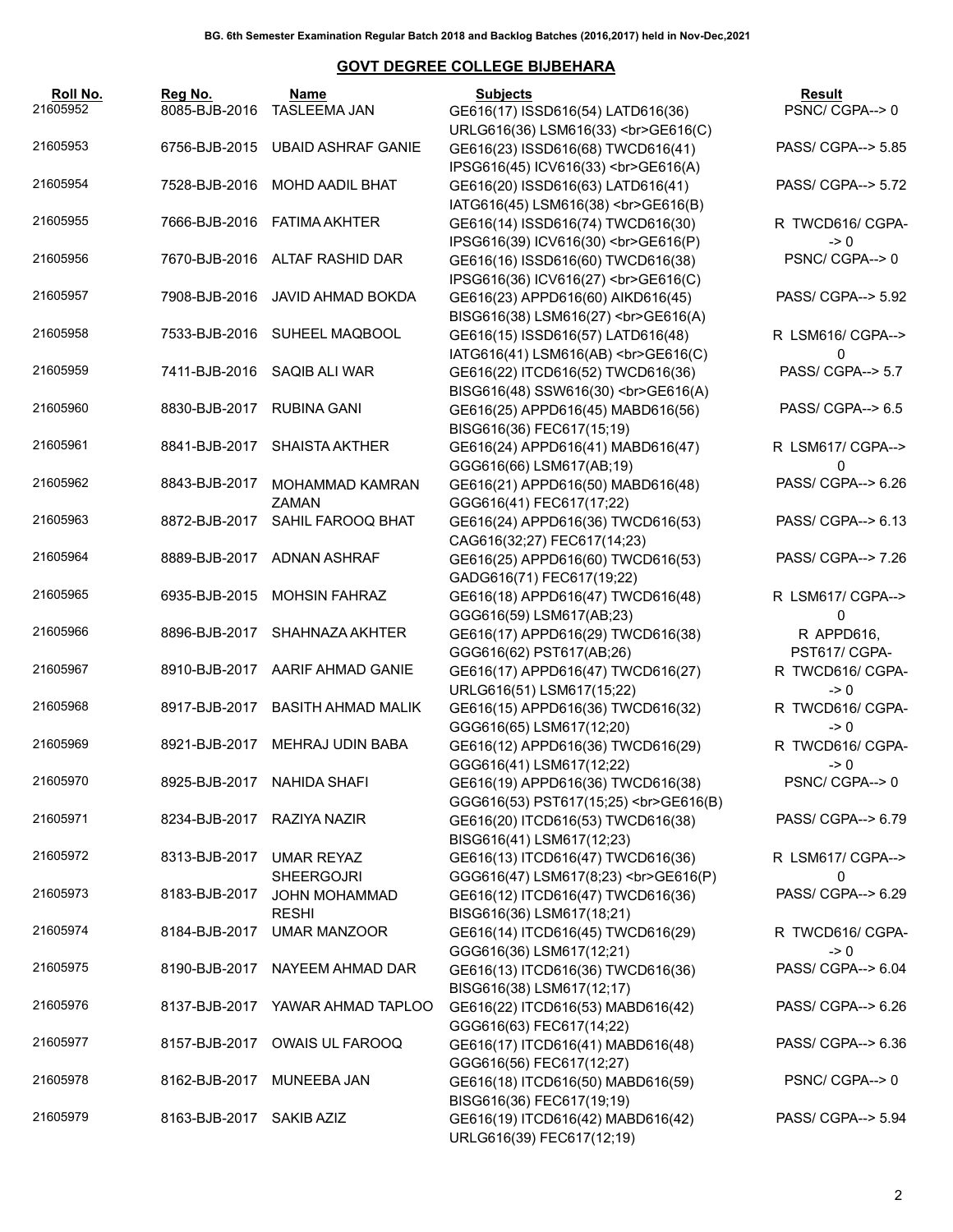| Roll No.<br>21605980 | Reg No.                   | Name<br>8165-BJB-2017 RASHID MAJID          | <b>Subjects</b><br>GE616(19) ITCD616(41) MABD616(48)                                       | Result<br>PASS/ CGPA--> 6.4    |
|----------------------|---------------------------|---------------------------------------------|--------------------------------------------------------------------------------------------|--------------------------------|
| 21605981             |                           | 8166-BJB-2017 SHUGUFTA HAMID                | GGG616(71) LSM617(14;20)<br>GE616(13) ITCD616(47) MABD616(33)                              | R MABD616/ CGPA-               |
| 21605982             |                           | 8176-BJB-2017 IRSHAD HUSSIAN BHAT           | BISG616(38) FEC617(12;27)<br>GE616(16) ITCD616(38) MABD616(45)                             | $\geq 0$<br>PASS/ CGPA--> 6.39 |
| 21605983             |                           | 8179-BJB-2017 FAHEEM FAYAZ                  | GGG616(48) FEC617(12;21)<br>GE616(21) ITCD616(38) MABD616(38)<br>BISG616(39) LSM617(AB;20) | R LSM617/ CGPA--><br>0         |
| 21605984             |                           | 8197-BJB-2017 SARTAJ AHMAD KHAN             | GE616(20) ITCD616(AB) TWCD616(29)<br>URLG616(38) LSM617(14;17)                             | R ITCD616,<br>TWCD616/ CGPA    |
| 21605985             | 8206-BJB-2017             | MOHAMMAD ASIF SHAH                          | GE616(15) ITCD616(38) TWCD616(36)<br>GGG616(60) PST617(12;28)<br>GE616(C)                  | PSNC/CGPA-->0                  |
| 21605986             |                           | 8214-BJB-2017 SHIGUFTA SHAFI                | GE616(12) ITCD616(42) TWCD616(29)<br>GGG616(45) STH617(15;20)<br>>br>GE616(P)              | R TWCD616/ CGPA-<br>$\geq 0$   |
| 21605987             | 8219-BJB-2017 SAIMA JAN   |                                             | GE616(19) ITCD616(41) TWCD616(36)<br>BISG616(44) LSM617(12;21)                             | PASS/ CGPA--> 6.58             |
| 21605988             | 8220-BJB-2017             | SANJEEDA MOHE UD<br><b>DIN</b>              | GE616(19) ITCD616(41) TWCD616(36)<br>BISG616(41) LSM617(12;22)                             | PSNC/CGPA-->0                  |
| 21605989             | 8235-BJB-2017             | SAIMA FAROOQ                                | GE616(12) ITCD616(41) TWCD616(36)<br>BISG616(26) LSM617(AB;20)                             | R BISG616,<br>LSM617/ CGPA-    |
| 21605990             | 8250-BJB-2017 ADIBA SAYED |                                             | GE616(14) ITCD616(36) TWCD616(26)<br>BISG616(38) LSM617(12;25)                             | R TWCD616/ CGPA-<br>$\geq 0$   |
| 21605991             |                           | 8251-BJB-2017 WASEEM AHMAD<br><b>SHEIKH</b> | GE616(15) ITCD616(36) TWCD616(36)<br>GGG616(59) LSM617(12;20)                              | PASS/ CGPA--> 6.75             |
| 21605992             |                           | 8252-BJB-2017 HAMID HASSAN                  | GE616(22) ITCD616(44) TWCD616(48)<br>GGG616(63) LSM617(12;18)                              | PASS/ CGPA--> 6.58             |
| 21605993             |                           | 8253-BJB-2017 RAYEES AHMAD                  | GE616(17) ITCD616(36) TWCD616(48)<br>GGG616(59) LSM617(14;14)                              | PASS/ CGPA--> 6.42             |
| 21605994             |                           | 8260-BJB-2017 AKIF SHAFI SHEIKH             | GE616(22) ITCD616(47) TWCD616(33)<br>ELG616(30) LSM617(12;17)<br>GE616(A)                  | R TWCD616,<br>ELG616/ CGPA-    |
| 21605995             |                           | 8264-BJB-2017 ZEESHAN HAMID                 | GE616(14) ITCD616(38) TWCD616(30)<br>BISG616(14) PST617(12;27)                             | R TWCD616,<br>BISG616/ CGPA    |
| 21605996             |                           | 8265-BJB-2017 IMTIYAZ ALI RATHER            | GE616(6) ITCD616(45) TWCD616(21)<br>BISG616(42) PST617(12;28)<br>GE616(F)                  | R GE616,<br>TWCD616/ CGPA--    |
| 21605997             |                           | 8267-BJB-2017 LUBNA GULZAR                  | GE616(15) ITCD616(36) TWCD616(30)<br>BISG616(AB) LSM617(12;20)                             | R TWCD616,<br>BISG616/ CGPA    |
| 21605998             |                           | 8277-BJB-2017 UMER MAJEED                   | GE616(22) ITCD616(38) TWCD616(AB)<br>GGG616(56) FEC617(12;22)                              | R TWCD616/ CGPA-<br>-> 0       |
| 21605999             | 8278-BJB-2017 SAIMA JAN   |                                             | GE616(14) ITCD616(44) TWCD616(17)<br>BISG616(38) LSM617(15;24)                             | R TWCD616/ CGPA-<br>-> 0       |
| 21606000             | 8279-BJB-2017             | <b>MAZILA RASOOL</b>                        | GE616(14) ITCD616(41) TWCD616(27)<br>BISG616(36) LSM617(12;19)                             | R TWCD616/ CGPA-<br>$\geq 0$   |
| 21606001             | 8283-BJB-2017             | <b>BINAT UL ISLAM</b>                       | GE616(13) ITCD616(38) TWCD616(27)<br>GGG616(48) PST617(12;27)<br>GE616(P)                  | R TWCD616/ CGPA-<br>$\geq 0$   |
| 21606002             |                           | 8284-BJB-2017 SAISHA MANZOOR                | GE616(14) ITCD616(38) TWCD616(20)<br>GGG616(42) PST617(14;27)<br>GE616(P)                  | R TWCD616/ CGPA-<br>-> 0       |
| 21606003             | 8294-BJB-2017             | ADIL RASHEED<br><b>MANTOO</b>               | GE616(19) ITCD616(45) TWCD616(17)<br>BISG616(48) PST617(13;26)                             | R TWCD616/ CGPA-<br>-> 0       |
| 21606004             | 8305-BJB-2017             | <b>INSHA NAZIR</b>                          | GE616(21) ITCD616(57) TWCD616(48)<br>BISG616(54) LSM617(18;20)                             | PASS/ CGPA--> 6.47             |
| 21606005             | 8306-BJB-2017             | SAMREENA JAN                                | GE616(17) ITCD616(56) TWCD616(30)<br>BISG616(39) LSM617(12;23)                             | R TWCD616/ CGPA-<br>-> 0       |
| 21606006             | 8307-BJB-2017             | SHAHIDA ISHAQ                               | GE616(19) ITCD616(41) TWCD616(32)<br>BISG616(42) LSM617(12;20)                             | R TWCD616/ CGPA-<br>-> 0       |
| 21606007             |                           | 8311-BJB-2017 SHAKIR AHMAD SHEIKH           | GE616(18) ITCD616(45) TWCD616(42)<br>GGG616(60) LSM617(12;20)                              | PASS/ CGPA--> 6.97             |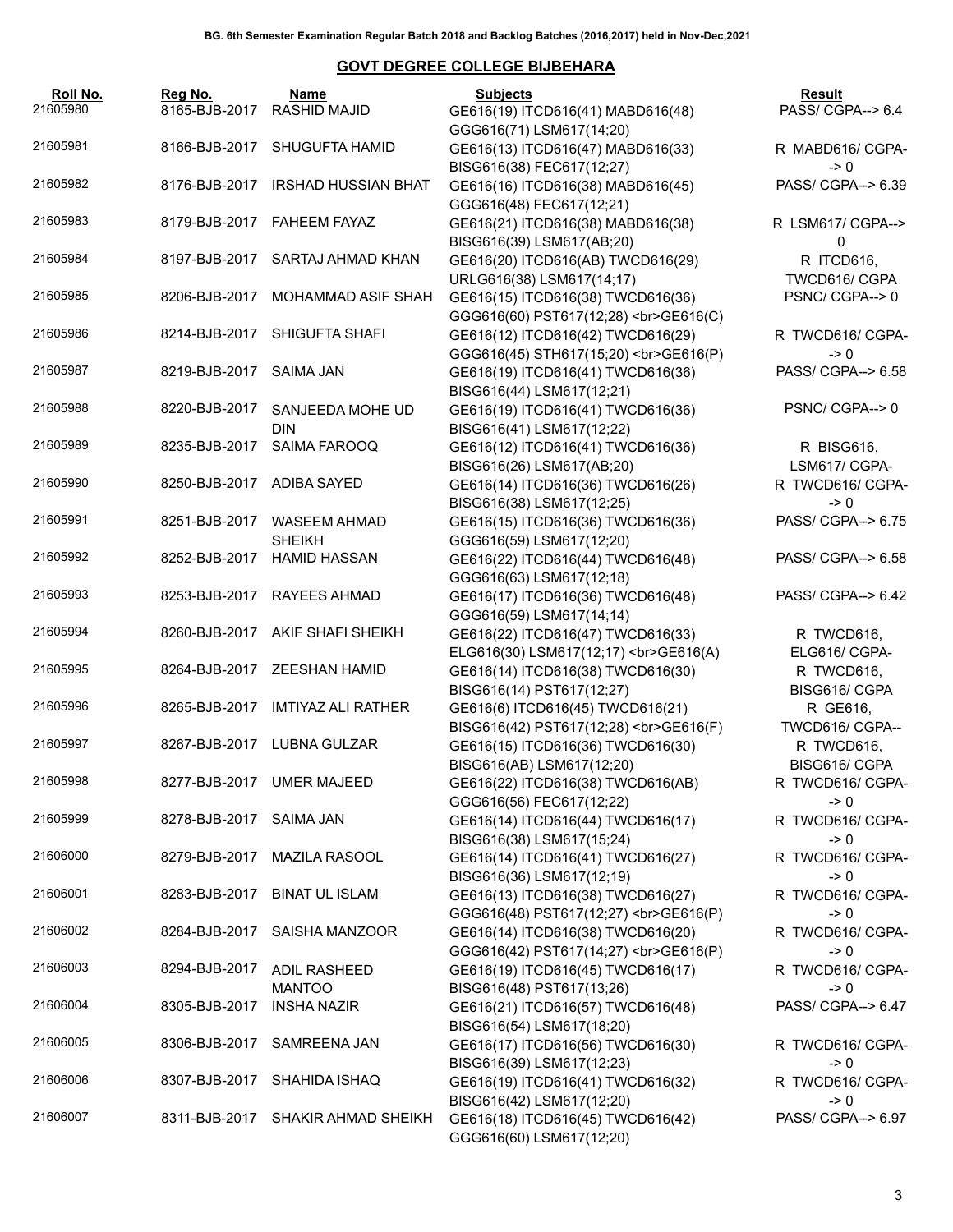| Roll No.<br>21606008 | Reg No.<br>8312-BJB-2017   | Name<br>AIJAZ AHMAD SHEIKH            | <b>Subjects</b><br>GE616(18) ITCD616(41) TWCD616(36)<br>BISG616(36) LSM617(12;23) | Result<br>PSNC/CGPA-->0             |
|----------------------|----------------------------|---------------------------------------|-----------------------------------------------------------------------------------|-------------------------------------|
| 21606009             | 8314-BJB-2017              | NAHIDA SHAFI                          | GE616(15) ITCD616(39) TWCD616(20)<br>URLG616(56) LSM617(15;25)                    | R TWCD616/ CGPA-<br>$\rightarrow 0$ |
| 21606010             |                            | 8318-BJB-2017 TEHMEENA JAN            | GE616(19) ITCD616(41) TWCD616(32)<br>GGG616(48) STH617(15;20)<br>>br>GE616(B)     | R TWCD616/ CGPA-<br>$\rightarrow 0$ |
| 21606011             |                            | 8320-BJB-2017 RUKSANA AKHTER          | GE616(24) ITCD616(48) TWCD616(42)<br>BISG616(36) LSM617(15;22)                    | PASS/ CGPA--> 6.19                  |
| 21606012             | 8321-BJB-2017              | NEEZU AMIN                            | GE616(23) ITCD616(41) TWCD616(38)<br>BISG616(38) LSM617(12;17)                    | PASS/ CGPA--> 6.26                  |
| 21606013             | 8326-BJB-2017              | JAVID AHMAD                           | GE616(20) ITCD616(56) TWCD616(36)<br>BISG616(26) PST617(12;27)                    | R BISG616/ CGPA-<br>$\rightarrow 0$ |
| 21606014             | 8329-BJB-2017              | NADEEM MUSHTAQ<br><b>DAR</b>          | GE616(12) ITCD616(50) TWCD616(26)<br>BISG616(42) LSM617(15;18)                    | R TWCD616/ CGPA-<br>$\rightarrow 0$ |
| 21606015             | 8345-BJB-2017              | <b>GOUSIA RAZAK</b>                   | GE616(20) ITCD616(50) TWCD616(45)<br>BISG616(47) LSM617(12;20)                    | PASS/ CGPA--> 7.11                  |
| 21606016             | 8350-BJB-2017              | NOSHEBA RASHID                        | GE616(15) ITCD616(48) TWCD616(27)<br>GGG616(69) LSM617(12;22)                     | R TWCD616/ CGPA-<br>$\rightarrow 0$ |
| 21606017             | 8353-BJB-2017              | <b>MASROOF AHMAD BHAT</b>             | GE616(23) ITCD616(69) TWCD616(45)<br>BISG616(42) LSM617(17;22)                    | PASS/ CGPA--> 6.92                  |
| 21606018             | 9142-BJB-2017              | YAQOOT MURTAZA<br><b>KHAKI</b>        | GE616(18) ITCD616(41) TWCD616(38)<br>BISG616(53) LSM617(15;25)                    | PASS/ CGPA--> 7.14                  |
| 21606019             | 8361-BJB-2017              | <b>UMER RASHID MIR</b>                | GE616(19) ITCD616(33) TWCD616(33)<br>GGG616(38) FEC617(12;19)                     | R ITCD616,<br>TWCD616/ CGPA         |
| 21606020             | 8362-BJB-2017              | RAZIYA BASHIR                         | GE616(19) ITCD616(39) TWCD616(36)<br>BISG616(36) LSM617(14;20)                    | PASS/ CGPA--> 6.35                  |
| 21606021             | 8120-BJB-2017              | SHOBIYA JAN                           | GE616(18) ITCD616(27) LATD616(23)<br>BISG616(32) PCA617(9;25)<br>GE616(B)         | R ITCD616,<br>LATD616, BISG         |
| 21606022             | 8518-BJB-2017              | <b>ISHFAQ RASOOL DAR</b>              | GE616(17) ISSD616(41) MABD616(AB)<br>GGG616(48) FEC617(13;22)                     | R MABD616/ CGPA-<br>$\rightarrow 0$ |
| 21606023             | 8523-BJB-2017 HEEMA JAN    |                                       | GE616(21) ISSD616(62) MABD616(42)<br>CAG616(29;25) FEC617(21;23)                  | PASS/ CGPA--> 6.98                  |
| 21606024             | 8534-BJB-2017              | <b>SHAHID AHMAD</b><br><b>KHANDAY</b> | GE616(21) ISSD616(36) MABD616(41)<br>GGG616(60) FEC617(16;19)                     | PASS/ CGPA--> 6.54                  |
| 21606025             | 8502-BJB-2017              | SUHAIL AHMAD DAR                      | GE616(25) ISSD616(45) MABD616(32)<br>GGG616(60) LSM617(12;17)                     | R MABD616/ CGPA-<br>$\rightarrow 0$ |
| 21606026             |                            | 8537-BJB-2017 AASIF AHMAD RATHER      | GE616(13) ISSD616(47) MABD616(39)<br>GGG616(41) FEC617(14;19)                     | PASS/ CGPA--> 6.23                  |
| 21606027             | 8538-BJB-2017              | AABID HUSSAIN RESHI                   | GE616(27) ISSD616(48) MABD616(44)<br>URLG616(51) LSM617(14;20)                    | PSNC/CGPA-->0                       |
| 21606028             | 8541-BJB-2017              | SHABIR AHMAD<br>AHANGER               | GE616(14) ISSD616(50) MABD616(39)<br>URLG616(39) LSM617(19;19)                    | PSNC/CGPA-->0                       |
| 21606029             | 8550-BJB-2017              | <b>UBAIDA YOUSUF</b>                  | GE616(20) ISSD616(48) MABD616(39)<br>CAG616(24;27) LSM617(15;19)                  | PASS/ CGPA--> 6.11                  |
| 21606030             | 8568-BJB-2017              | JAN MOHD TEELI                        | GE616(19) ISSD616(36) TWCD616(41)<br>GGG616(54) LSM617(18;21)                     | PASS/ CGPA--> 6.76                  |
| 21606031             |                            | 8569-BJB-2017 ZUBAIR AHMAD BHAT       | GE616(14) ISSD616(45) TWCD616(26)<br>GGG616(53) LSM617(12;19)                     | R TWCD616/ CGPA-<br>$\geq 0$        |
| 21606032             | 8576-BJB-2017              | <b>SHABNUM GOWHAR</b>                 | GE616(7) ISSD616(36) TWCD616(29)<br>GGG616(36) LSM617(12;17)                      | R GE616,<br>TWCD616/ CGPA--         |
| 21606033             |                            | 8577-BJB-2017 FARHANA FAYAZ           | GE616(18) ISSD616(50) TWCD616(30)<br>GGG616(63) LSM617(12;17)                     | R TWCD616/ CGPA-<br>$\rightarrow 0$ |
| 21606034             | 8598-BJB-2017              | AADIL NAZIR                           | GE616(17) ISSD616(51) TWCD616(44)<br>GGG616(56) LSM617(12;22)                     | PASS/ CGPA--> 6.27                  |
| 21606035             | 8599-BJB-2017 FAISAL NISAR |                                       | GE616(15) ISSD616(42) TWCD616(32)<br>GGG616(45) LSM617(12;18)                     | R TWCD616/ CGPA-<br>$\geq 0$        |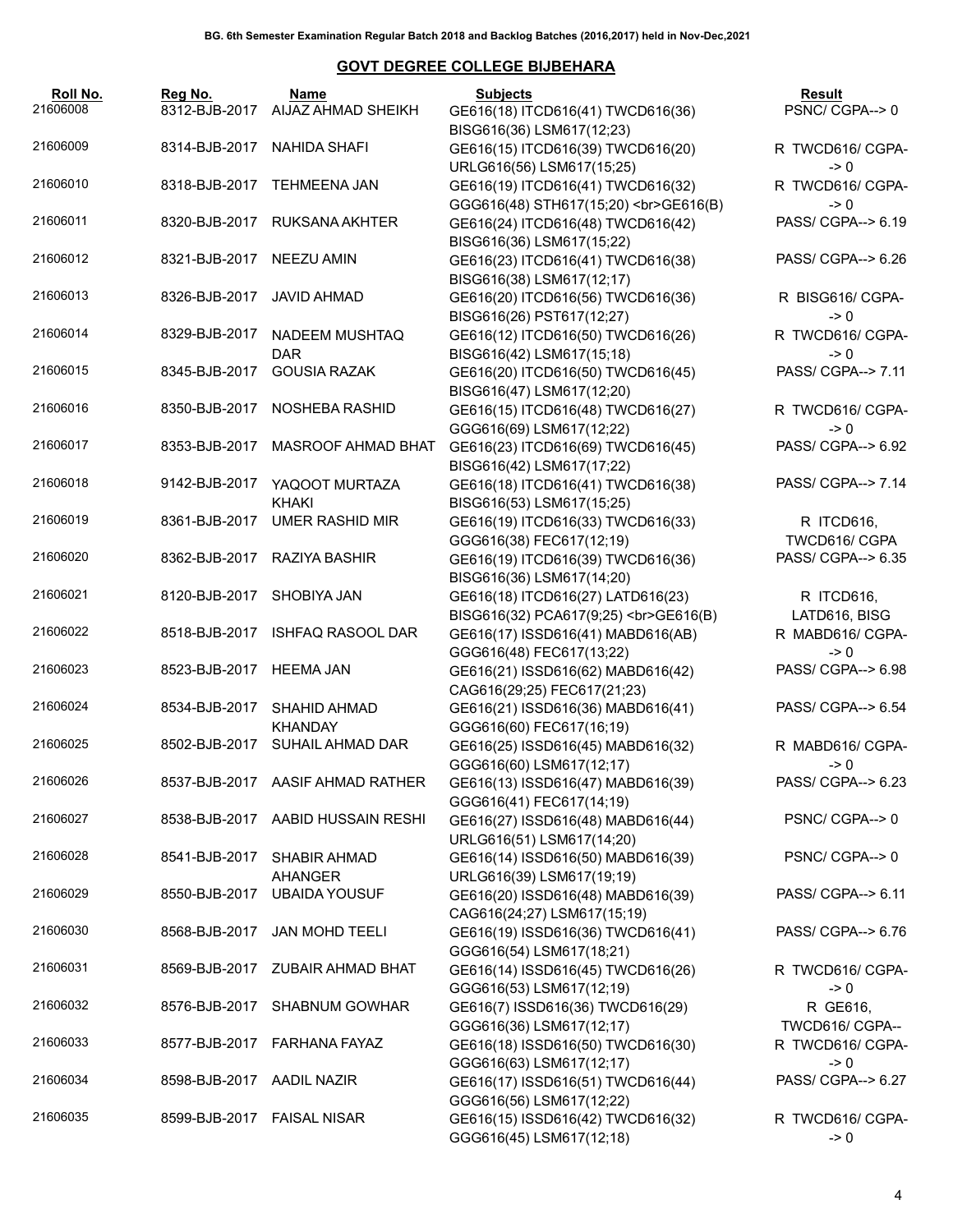| Roll No.<br>21606036 | Reg No.<br>8601-BJB-2017       | Name<br><b>AADIL HAMID</b>                     | <b>Subjects</b><br>GE616(14) ISSD616(50) TWCD616(29)                                               | Result<br>R TWCD616/ CGPA-                       |
|----------------------|--------------------------------|------------------------------------------------|----------------------------------------------------------------------------------------------------|--------------------------------------------------|
| 21606037             | 8612-BJB-2017                  | INSHA AKHTER                                   | GGG616(53) LSM617(12;17)<br>GE616(18) ISSD616(47) TWCD616(33)                                      | -> 0<br>R TWCD616/ CGPA-                         |
| 21606038             | 8619-BJB-2017                  | RAZIA AKHTER                                   | GGG616(68) LSM617(12;20)<br>GE616(14) ISSD616(38) TWCD616(27)                                      | -> 0<br>R TWCD616/ CGPA-                         |
| 21606039             | 8627-BJB-2017                  | RAOUF AHMAD DAR                                | GGG616(60) LSM617(15;22)<br>GE616(17) ISSD616(47) TWCD616(41)                                      | -> 0<br>PASS/ CGPA--> 6.48                       |
| 21606040             | 8631-BJB-2017                  | <b>NUSRAT JAN</b>                              | GGG616(44) LSM617(14;22)<br>GE616(15) ISSD616(36) TWCD616(36)<br>GGG616(65) LSM617(12;20)          | PASS/ CGPA--> 7.05                               |
| 21606041             |                                | 8632-BJB-2017 AADIL HUSSAIN                    | GE616(22) ISSD616(39) TWCD616(36)<br>GGG616(66) FEC617(15;19)                                      | PSNC/CGPA-->0                                    |
| 21606042             | 8634-BJB-2017                  | KAMIL SAKLAIN BHAT                             | GE616(22) ISSD616(45) TWCD616(32)<br>GGG616(59) LSM617(14;17)                                      | R TWCD616/ CGPA-<br>$\rightarrow 0$              |
| 21606043             | 8640-BJB-2017                  | <b>SAMEER YASEEN</b><br><b>PARRAY</b>          | GE616(4) ISSD616(44) TWCD616(30)<br>GADG616(41) FEC617(12;19)                                      | R GE616,<br>TWCD616/ CGPA--                      |
| 21606044             | 8646-BJB-2017                  | SAMEER AHMAD GANIE                             | GE616(22) ISSD616(42) TWCD616(38)<br>URLG616(51) LSM617(12;19)                                     | PSNC/CGPA-->0                                    |
| 21606045             |                                | 8655-BJB-2017 SHAKEELA AKHTER                  | GE616(12) ISSD616(39) TWCD616(36)<br>URLG616(53) LSM617(15;21)                                     | PASS/ CGPA--> 6.38                               |
| 21606046             |                                | 8660-BJB-2017 AAMIR AHMAD LONE                 | GE616(12) ISSD616(36) TWCD616(20)<br>GGG616(39) LSM617(12;19)                                      | R TWCD616/ CGPA-<br>-> 0                         |
| 21606047             |                                | 8665-BJB-2017 YAWAR AYUBE                      | GE616(16) ISSD616(42) TWCD616(56)<br>ELG616(36) PST617(12;27)<br>GE616(C)                          | PASS/ CGPA--> 7.04                               |
| 21606048             | 8672-BJB-2017 AASIRA JAN       |                                                | GE616(23) ISSD616(57) TWCD616(33)<br>URLG616(45) LSM617(12;18)                                     | R TWCD616/ CGPA-<br>$\rightarrow 0$              |
| 21606049             | 8673-BJB-2017                  | UNJUM GULL                                     | GE616(15) ISSD616(42) TWCD616(20)<br>URLG616(36) LSM617(8;19)<br>GE616(C)                          | R TWCD616,<br>LSM617/ CGPA-                      |
| 21606050             | 8693-BJB-2017                  | AMIR HUSSAIN GANIE                             | GE616(5) ISSD616(38) TWCD616(23)<br>GGG616(36) PST617(12;26)<br>><br>GE616(F)                      | R GE616,<br>TWCD616/ CGPA--                      |
| 21606051             | 8699-BJB-2017                  | SADIA TARIQ                                    | GE616(25) ISSD616(48) TWCD616(33)<br>URLG616(32) LSM617(12;20)                                     | R TWCD616,<br>URLG616/ CGPA                      |
| 21606052             |                                | 9125-BJB-2017 SUHAIL AHMAD BHAT                | GE616(16) ISSD616(48) TWCD616(36)<br>GGG616(65) FEC617(13;19)                                      | PASS/ CGPA--> 6.79                               |
| 21606053             |                                | 8706-BJB-2017 NAYEEM AHMAD TARRY               | GE616(16) ISSD616(57) TWCD616(41)<br>GGG616(69) PST617(15;25)<br>GE616(C)                          | PASS/ CGPA--> 6.91                               |
| 21606054             | 9164-BJB-2017 ASSIYA JAN       |                                                | GE616(17) ISSD616(62) TWCD616(36)<br>GGG616(44) STH617(7;20)<br>GE616(C)                           | R STH617/ CGPA--><br>0                           |
| 21606055<br>21606056 | 8714-BJB-2017<br>8726-BJB-2017 | UMAR MUSHTAQ DAR<br><b>ISHFAQ HUSSAIN WANI</b> | GE616(13) ISSD616(48) TWCD616(38)<br>GGG616(53) FEC617(15;20)                                      | PASS/ CGPA--> 7.02                               |
| 21606057             | 8728-BJB-2017                  | NADEEM RASHID LONE                             | GE616(12) ISSD616(51) TWCD616(27)<br>GGG616(50) LSM617(8;17)<br>GE616(P)                           | R TWCD616,<br>LSM617/ CGPA-<br>PASS/ CGPA--> 6.5 |
| 21606058             | 8472-BJB-2017                  | KHUSHBOO JAN                                   | GE616(25) ISSD616(47) TWCD616(38)<br>GGG616(57) LSM617(15;23)<br>GE616(15) ISSD616(45) LATD616(53) | R LSM617/ CGPA-->                                |
| 21606059             | 8475-BJB-2017                  | PARVEENA AKHTER                                | URLG616(38) LSM617(7;18)<br>GE616(C)<br>GE616(25) ISSD616(62) LATD616(69)                          | 0<br>PSNC/CGPA-->0                               |
| 21606060             | 9161-BJB-2017                  | SEERAT FAROOQ                                  | GGG616(72) LSM617(12;18)<br>GE616(19) ISSD616(36) LATD616(47)                                      | PSNC/CGPA-->0                                    |
| 21606061             | 7498-BJB-2016                  | JASEEYA BASHIR                                 | URLG616(50) LSM617(12;17)<br>GE616(13) ISSD616(39) LATD616(56)                                     | PASS/ CGPA--> 5.97                               |
| 21606062             | 7499-BJB-2016                  | <b>HUMAIRA JAN</b>                             | URLG616(36) LSM617(12;25)<br>GE616(16) ISSD616(41) LATD616(48)                                     | PASS/ CGPA--> 6.36                               |
| 21606063             | 8947-BJB-2017                  | <b>MOHAMMAD SHAHID</b>                         | URLG616(38) LSM617(12;24)<br>GE616(16) APPD616(41) AIKD616(50)                                     | R LSM617/ CGPA-->                                |
|                      |                                | <b>RESHI</b>                                   | BISG616(36) LSM617(9;19)<br>GE616(C)                                                               | 0                                                |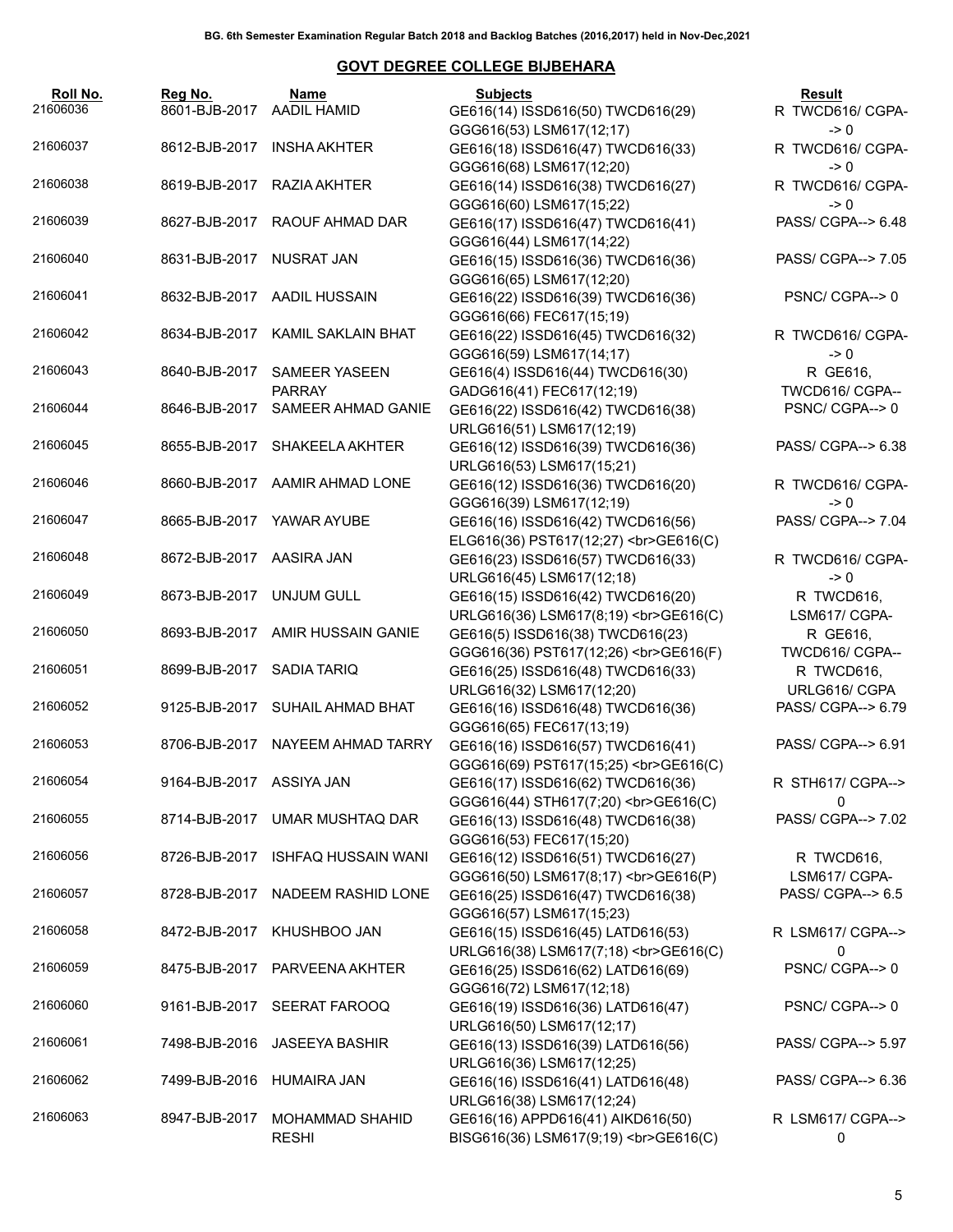| Roll No.<br>21606064 | Reg No.<br>8934-BJB-2017 | Name<br><b>BASIT AHMAD MAKIE</b>       | <b>Subjects</b><br>GE616(22) APPD616(39) AIKD616(59)                                        | Result<br>PASS/ CGPA--> 7.13        |
|----------------------|--------------------------|----------------------------------------|---------------------------------------------------------------------------------------------|-------------------------------------|
| 21606065             | 8959-BJB-2017            | RAJA HUSSAIN KHAN                      | ATAG616(71) PCA617(23;26)<br>GE616(20) APPD616(38) AIKD616(47)                              | PSNC/CGPA-->0                       |
| 21606066             | 8966-BJB-2017            | IQRA FAROOQ                            | GGG616(62) LSM617(14;19)<br>GE616(19) APPD616(30) AIKD616(57)                               | R APPD616,                          |
| 21606067             | 8973-BJB-2017            | AADIL ABAS                             | BISG616(45) LSM617(AB;21)<br>GE616(25) APPD616(23) AIKD616(60)                              | LSM617/ CGPA-<br>R APPD616/ CGPA-   |
| 21606068             | 8979-BJB-2017            | ROUMI FAROOQ                           | BISG616(36) LSM617(12;19)<br>GE616(12) APPD616(38) AIKD616(32)                              | $\rightarrow 0$<br>R AIKD616/ CGPA- |
| 21606069             | 8368-BJB-2017            | <b>MUKTHAR AHMAD</b>                   | BISG616(39) LSM617(12;22)<br>GE616(12) ITCD616(45) AIKD616(54)                              | $\rightarrow 0$<br>PSNC/CGPA-->0    |
| 21606070             | 8370-BJB-2017            | <b>KHATANA</b><br>ADIL FAROOQ          | BISG616(36) LSM617(12;20)<br>GE616(15) ITCD616(53) AIKD616(44)                              | PASS/ CGPA--> 6.05                  |
| 21606071             |                          | 8394-BJB-2017 SAHREENA JAN             | BISG616(38) LSM617(13;22)<br>GE616(16) ITCD616(48) AIKD616(54)                              | PASS/ CGPA--> 6.31                  |
| 21606072             |                          | 8396-BJB-2017 YASIR AHMAD PARRY        | BISG616(36) LSM617(12;21)<br>GE616(16) ITCD616(41) AIKD616(48)                              | PASS/ CGPA--> 6.13                  |
| 21606073             | 8400-BJB-2017            | <b>SAMEENA AKHTER</b>                  | BISG616(41) LSM617(14;16)<br>GE616(24) ITCD616(41) AIKD616(63)                              | PASS/ CGPA--> 7.13                  |
| 21606074             | 8410-BJB-2017            | RUKAYA AMIN                            | BISG616(36) LSM617(14;17)<br>GE616(14) ITCD616(41) AIKD616(47)<br>BISG616(45) LSM617(14;19) | PASS/ CGPA--> 6.36                  |
| 21606075             | 8416-BJB-2017 NUZHAT JAN |                                        | GE616(12) ITCD616(39) AIKD616(51)<br>BISG616(AB) LSM617(AB;15)                              | R BISG616,<br>LSM617/ CGPA-         |
| 21606076             |                          | 8420-BJB-2017 ULFAT BASHIR             | GE616(12) ITCD616(36) AIKD616(45)<br>BISG616(42) LSM617(12;22)                              | PASS/ CGPA--> 6.6                   |
| 21606077             | 8421-BJB-2017            | KHUSHBOO JAN                           | GE616(17) ITCD616(53) AIKD616(48)<br>BISG616(42) LSM617(13;19)                              | PASS/ CGPA--> 5.92                  |
| 21606078             | 8427-BJB-2017            | <b>URFEE JAN</b>                       | GE616(16) ITCD616(45) AIKD616(56)<br>BISG616(50) LSM617(12;21)                              | PASS/ CGPA--> 6.1                   |
| 21606079             |                          | 8436-BJB-2017 SURIYA MAQBOOL           | GE616(17) ITCD616(50) AIKD616(66)<br>BISG616(39) LSM617(12;21)                              | PASS/ CGPA--> 6.33                  |
| 21606080             |                          | 8441-BJB-2017 MABIYA MUSHTAQ           | GE616(9) ITCD616(29) AIKD616(23)<br>BISG616(AB) LSM617(AB;19)                               | FAIL/ CGPA--> 0                     |
| 21606081             |                          | 8442-BJB-2017 SAIMA MAJEED             | GE616(18) ITCD616(36) AIKD616(53)<br>BISG616(42) LSM617(16;22)                              | PASS/ CGPA--> 6.58                  |
| 21606082             | 9138-BJB-2017            | <b>MANZOOR AHMAD</b><br><b>CHOWHAN</b> | GE616(14) ITCD616(50) AIKD616(65)<br>GGG616(53) LSM617(12;20)                               | PASS/ CGPA--> 6.54                  |
| 21606083             | 9156-BJB-2017            | <b>SHAISTA AKHTAR</b>                  | GE616(12) ITCD616(29) AIKD616(51)<br>BISG616(36) LSM617(12;21)                              | R ITCD616/ CGPA--><br>0             |
| 21606084             | 8443-BJB-2017            | USIRA JAN                              | GE616(12) ITCD616(42) AIKD616(42)<br>BISG616(39) LSM617(12;19)                              | PASS/ CGPA--> 5.97                  |
| 21606085             | 8444-BJB-2017            | <b>WAHIDA AKHTER</b>                   | GE616(15) ITCD616(53) AIKD616(54)<br>BISG616(41) LSM617(12;19)                              | PASS/ CGPA--> 6.32                  |
| 21606086             | 8740-BJB-2017            | AQSA MAJEED                            | GE616(17) ISSD616(39) AIKD616(44)<br>ATAG616(44) PCA617(15;29)                              | PASS/ CGPA--> 6.25                  |
| 21606087             | 8750-BJB-2017            | ASGAR GULZAR LONE                      | GE616(13) ISSD616(33) AIKD616(38)<br>TIHG616(42) LSM617(9;18)<br>GE616(P)                   | R ISSD616,<br>LSM617/ CGPA-         |
| 21606088             | 8756-BJB-2017            | <b>DANISHTA BASHIR</b>                 | GE616(13) ISSD616(38) AIKD616(53)<br>GGG616(51) LSM617(7;15)<br>GE616(P)                    | R LSM617/ CGPA--><br>0              |
| 21606089             | 8767-BJB-2017            | SAMREENA AKHTER                        | GE616(16) ISSD616(45) AIKD616(66)<br>GGG616(74) LSM617(14;21)                               | PASS/ CGPA--> 6.42                  |
| 21606090             | 8778-BJB-2017            | <b>FLORY JAN</b>                       | GE616(18) ISSD616(50) AIKD616(51)<br>TIHG616(39) LSM617(12;16)                              | PSNC/CGPA-->0                       |
| 21606091             | 7513-BJB-2016            | <b>BASIT YOUSUF SHAH</b>               | GE616(AB) ISSD616(AB) AIKD616(AB)<br>TIHG616(AB) LSM617(AB;17)                              | ABSENT/ CGPA--> 0                   |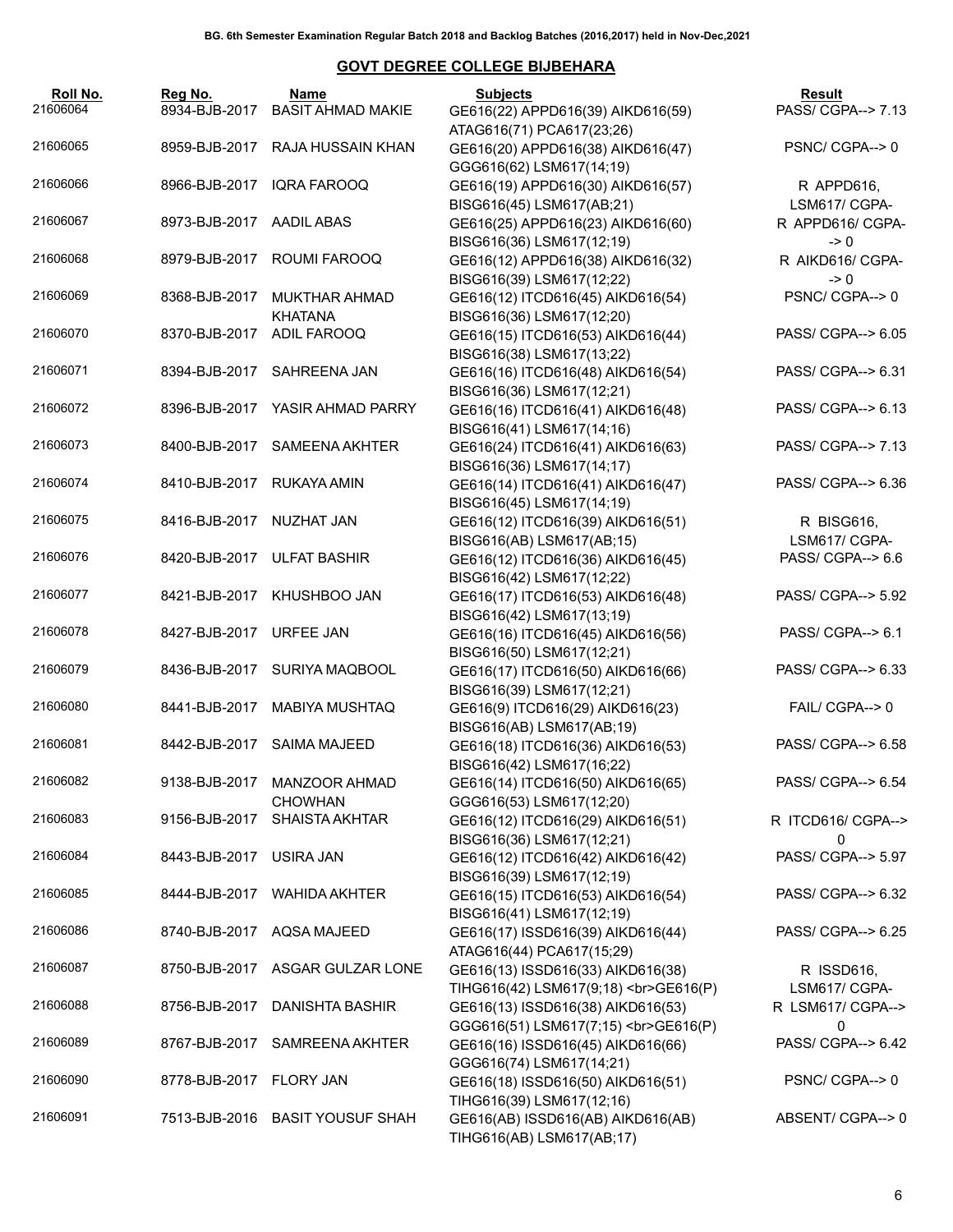| Roll No.<br>21606092 | Reg No.<br>8114-BJB-2017   | Name<br>NASIR HASSAN RATHER            | <b>Subjects</b><br>GE616(17) MABD616(48) LAGD616(44)                                       | Result<br>PASS/ CGPA--> 6.29         |
|----------------------|----------------------------|----------------------------------------|--------------------------------------------------------------------------------------------|--------------------------------------|
| 21606093             |                            | 8116-BJB-2017 SHAFIYA MUKHTAR          | GGG616(36) FEC617(13;27)<br>GE616(22) MABD616(42) AIKD616(53)                              | PASS/ CGPA--> 6.35                   |
| 21606094             |                            | 8493-BJB-2017 ZAHID AHMAD BHAT         | BISG616(39) LSM617(12;22)<br>GE616(22) ISSD616(41) CNTD616(26;23)                          | PASS/ CGPA--> 6.51                   |
| 21606095             |                            | 8497-BJB-2017 MOHZIB HASSAN GANIE      | GGG616(65) FEC617(13;19)<br>GE616(12) ISSD616(36) CNTD616(25;23)                           | PASS/ CGPA--> 6.86                   |
| 21606096             |                            | 8498-BJB-2017 FATIMA RASHID            | TIHG616(36) LSM617(15;20)<br>GE616(21) ISSD616(45) CNTD616(30;23)                          | PASS/ CGPA--> 6.73                   |
| 21606097             |                            | 8499-BJB-2017 NAHIDA BASHIR            | URLG616(59) LSM617(18;19)<br>GE616(27) ISSD616(42) CNTD616(20;23)                          | R CNTD616/ CGPA-                     |
| 21606098             |                            | 8128-BJB-2017 SHAHID SHABIR            | URLG616(51) LSM617(16;21)<br>GE616(21) ITCD616(36) CNTD616(24;23)                          | $\rightarrow 0$<br>PSNC/CGPA-->0     |
| 21606099             |                            | 8827-BJB-2017 MUNEEB MANZOOR           | BISG616(45) FEC617(12;19)<br>GE616(12) APPD616(27) CNTD616(27;25)                          | R APPD616/ CGPA-                     |
| 21606100             | 8480-BJB-2017              | AQIB AHMAD SHAH                        | GGG616(48) LSM617(12;20)<br>GE616(20) ISSD616(53) LATD616(51)                              | $\rightarrow 0$<br>R LSM617/ CGPA--> |
| 21606101             | 9158-BJB-2017              | <b>SAYEED</b><br>SHAHID SHABIR BHAT    | GGG616(51) LSM617(AB;20)<br>GE616(19) TWCD616(42) CNTD616(28;24)                           | 0<br>PASS/ CGPA--> 6.07              |
| 21606102             | 8810-BJB-2017              | <b>MASROOR AHMAD</b><br><b>PARRAY</b>  | BISG616(47) LSM617(12;22)<br>GE616(23) ISSD616(42) AIKD616(62)<br>GGG616(53) LSM617(12;25) | PASS/ CGPA--> 6.54                   |
| 21606103             | 8813-BJB-2017              | <b>AMREENA BASHIR</b>                  | GE616(14) ISSD616(41) AIKD616(38)<br>GGG616(39) LSM617(12;23)                              | PASS/ CGPA--> 6.35                   |
| 21606109             | 9327-BJB-2018 TABIYA NISAR |                                        | GE616(24) ITCD616(59) TWCD616(51)<br>URLG616(59) EDT617(20;14)                             | PASS/ CGPA--> 6.95                   |
| 21606110             |                            | 9465-BJB-2018 RIZWAN NAZIR BHAT        | GE616(22) EWED616(51) EDPD616(44)<br>GGG616(63) LSM617(14;18)                              | PSNC/CGPA-->0                        |
| 21606111             |                            | 9564-BJB-2018 AAMIR RASHID SOFI        | GE616(20) ISSD616(56) TWCD616(39)<br>GGG616(51) EDT617(16;14)<br>><br>GGG616(B)            | PASS/ CGPA--> 6.77                   |
| 21606112             |                            | 9402-BJB-2018 ARBEENA RASHID           | GE616(22) ITCD616(53) AIKD616(63)<br>BISG616(68) LSM617(14;20)                             | PSNC/CGPA-->0                        |
| 21606113             |                            | 9508-BJB-2018 SAIMA REHMAN             | GE616(20) ISSD616(36) LATD616(54)<br>URLG616(39) LSM617(14;21)                             | PASS/ CGPA--> 6.5                    |
| 21606114             |                            | 9425-BJB-2018 SHAHIDA NAZIR            | GE616(24) ITCD616(48) AIKD616(62)<br>GGG616(62) EDT617(17;21)                              | PASS/ CGPA--> 6.7                    |
| 21606115             |                            | 9917-BJB-2018 UMAR SHABIR              | GE616(8) APPD616(27) AIKD616(45)<br>TIHG616(36) EDT617(12;12)<br>GE616(F)                  | R GE616, APPD616/<br>CGPA--          |
| 21606116             |                            | 9426-BJB-2018 MUZAMIL BASHIR           | GE616(14) ITCD616(51) AIKD616(63)<br>BISG616(48) LSM617(13;21)                             | PASS/ CGPA--> 6.47                   |
| 21606117             | 9470-BJB-2018              | <b>DANISH QUADIR</b><br><b>NENGROO</b> | GE616(29) FDMD616(50;16)<br>CNTD616(42;18) ELG616(48)                                      | PSNC/CGPA-->0                        |
| 21606118             | 9664-BJB-2018              | SHAZIYAH FAYAZ                         | GE616(28) ISSD616(66) AIKD616(68)<br>ELG616(56) LSM617(14;23)<br>GE616(O)                  | PSNC/CGPA-->0                        |
| 21606119             |                            | 9503-BJB-2018 SABREENA AKHTER          | GE616(17) ISSD616(50) LATD616(50)<br>URLG616(41) LSM617(13;19)                             | PASS/ CGPA--> 6.51                   |
| 21606120             | 9431-BJB-2018              | SANIA MUSHTAQ                          | GE616(AB) ITCD616(AB) AIKD616(AB)<br>BISG616(AB) LSM617(AB;19)                             | ABSENT/CGPA--> 0                     |
| 21606121             | 9904-BJB-2018              | REHANA AKHTAR                          | GE616(27) APPD616(54) AIKD616(74)<br>GGG616(59) LSM617(20;22)                              | PASS/ CGPA--> 7.47                   |
| 21606122             | 9576-BJB-2018              | BURHAN-DIN-HIJAZI                      | GE616(15) ISSD616(56) TWCD616(41)<br>ELG616(29) EDT617(11;AB)<br>GE616(C)                  | R ELG616, EDT617/<br>CGPA--          |
| 21606123             |                            | 9225-BJB-2018 SABREENA SHAFI           | GE616(22) ITCD616(45) EDPD616(48)<br>BISG616(59) FEC617(17;26)                             | PASS/ CGPA--> 7.16                   |
| 21606124             |                            | 9484-BJB-2018 AJAZ AHMAD GANIE         | GE616(21) FDMD616(50;22) TWCD616(57)<br>URLG616(53) LSM617(19;20)                          | PASS/ CGPA--> 6.54                   |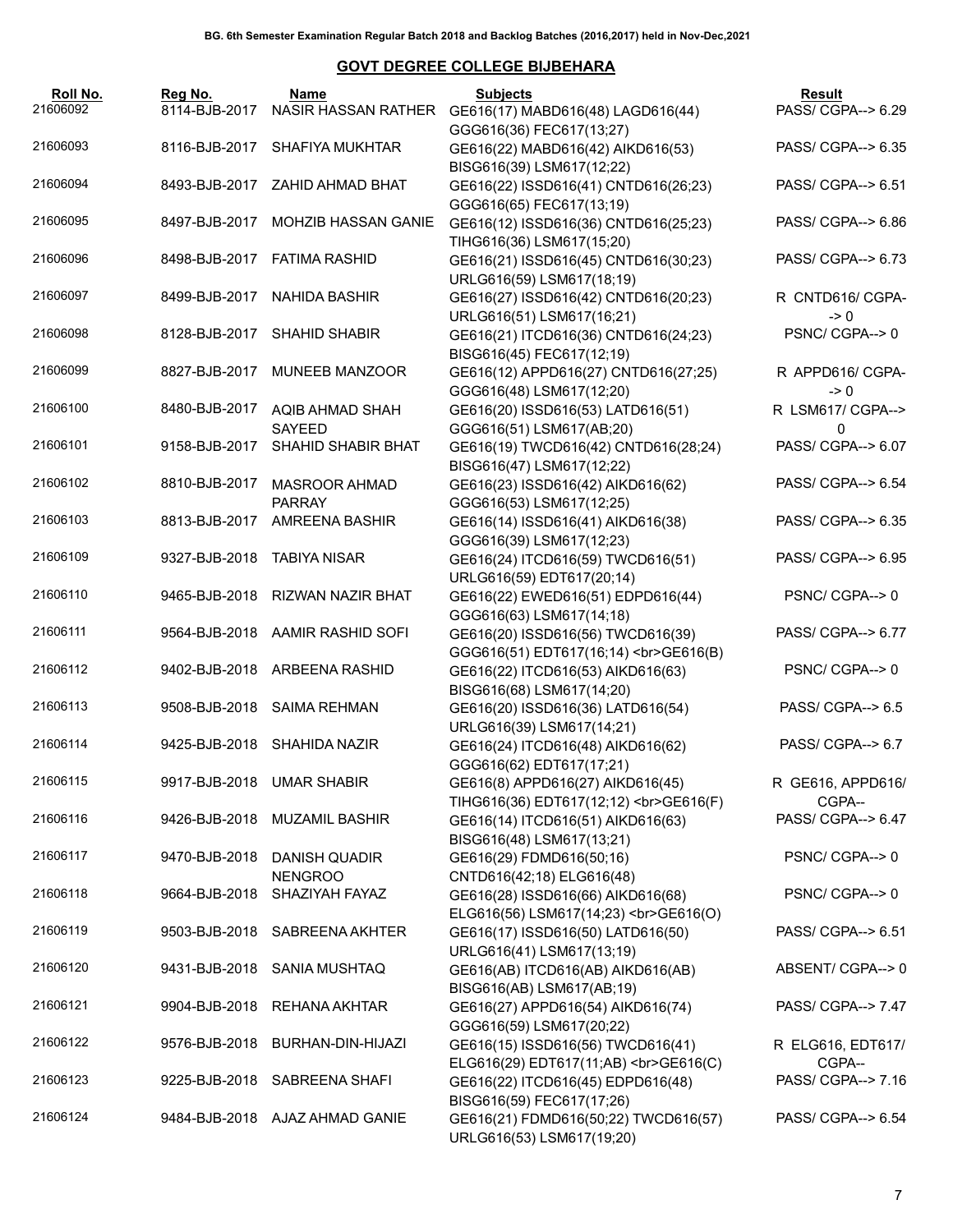| Roll No.<br>21606125 | Reg No.<br>9815-BJB-2018 | Name<br>MOHAMMAD ABAS                 | <b>Subjects</b><br>GE616(17) APPD616(26) TWCD616(30)                                       | Result<br>R APPD616,                      |
|----------------------|--------------------------|---------------------------------------|--------------------------------------------------------------------------------------------|-------------------------------------------|
| 21606126             | 9187-BJB-2018            | <b>GANIE</b><br><b>TANZEELA NAZIR</b> | BISG616(42) SR617(13;AB)<br>><br>GE616(C)<br>GE616(24) EDPD616(39) AIKD616(69)             | <b>TWCD616, SR61</b><br>PASS/ CGPA--> 6.8 |
| 21606127             | 9449-BJB-2018            | <b>SUMAIRA JAN</b>                    | BISG616(71) LSM617(13;19)<br>GE616(16) ITCD616(38) AIKD616(56)                             | PSNC/CGPA-->0                             |
| 21606128             | 9786-BJB-2018            | <b>KAWSAR RAFEEQ</b>                  | BISG616(42) EDT617(15;16)<br>GE616(24) APPD616(42) TWCD616(56)<br>GGG616(54) EDT617(19;18) | PASS/ CGPA--> 6.83                        |
| 21606130             | 9648-BJB-2018            | <b>SHOBI JAN</b>                      | GE616(14) ISSD616(53) AIKD616(51)<br>GGG616(63) LSM617(14;19)                              | PSNC/CGPA-->0                             |
| 21606131             | 9289-BJB-2018            | AAKIFA BASHIR                         | GE616(21) ITCD616(29) TWCD616(29)<br>URLG616(44) EDT617(12;14)                             | R ITCD616,<br>TWCD616/ CGPA               |
| 21606132             | 9680-BJB-2018            | ARIF AHMAD MALLA                      | GE616(17) ISSD616(45) AIKD616(38)<br>ELG616(14) LSM617(14;23)<br>GE616(C)                  | R ELG616/ CGPA--><br>$\mathbf{0}$         |
| 21606133             | 9784-BJB-2018            | <b>HARIS ASLAM MUFTI</b>              | GE616(25) FDMD616(49;26) TWCD616(50)<br>BISG616(51) EDT617(13;21)                          | PASS/ CGPA--> 6.63                        |
| 21606134             | 9897-BJB-2018            | <b>JUNAID AHMAD DAR</b>               | GE616(19) APPD616(36) AIKD616(59)<br>GGG616(56) EDT617(18;20)<br>><br>GGG616(B)            | PASS/ CGPA--> 6.55                        |
| 21606135             | 9221-BJB-2018            | SAMEER MUSHTAQ                        | GE616(7) ITCD616(39) EDPD616(29)<br>ELG616(33) EDT617(12;19)<br>GE616(F)                   | R GE616, EDPD616,<br><b>ELG616</b>        |
| 21606136             | 9775-BJB-2018            | SHAHYISTA AKHTER                      | GE616(18) APPD616(29) FDMD616(30;20)<br>BISG616(29) LSM617(15;24)                          | R APPD616,<br>BISG616/ CGPA               |
| 21606137             | 9243-BJB-2018            | AADIL FAYAZ                           | GE616(23) ITCD616(50) EDPD616(29)<br>BISG616(50) EDT617(12;23)                             | R EDPD616/ CGPA-<br>$\geq 0$              |
| 21606138             | 9565-BJB-2018            | KAFEEL AHMAD<br><b>SHEERGOJRI</b>     | GE616(6) ISSD616(50) TWCD616(41)<br>GGG616(47) EDT617(12;13)<br>GE616(F)                   | R GE616/ CGPA--><br>$\mathbf{0}$          |
| 21606139             | 9911-BJB-2018            | AFROZA JAN                            | GE616(17) APPD616(24) AIKD616(51)<br>BISG616(29) EDT617(AB;20)                             | R APPD616,<br>BISG616, EDT6               |
| 21606140             | 9526-BJB-2018            | <b>INAYAT ULLAH PADROO</b>            | GE616(26) ISSD616(65) TWCD616(45)<br>GGG616(62) LSM617(14;19)                              | PSNC/CGPA--> 0                            |
| 21606141             | 9300-BJB-2018            | <b>ILYAS AHMAD BHAT</b>               | GE616(25) ITCD616(42) TWCD616(36)<br>ELG616(50) EDT617(17;16)                              | PSNC/CGPA-->0                             |
| 21606142             | 9865-BJB-2018            | KHUSHBOO AKHTER                       | GE616(22) APPD616(29) AIKD616(59)<br>GGG616(53) LSM617(16;23)                              | R APPD616/ CGPA-<br>-> 0                  |
| 21606143             | 9598-BJB-2018            | <b>BEVSY AKHTER</b>                   | GE616(20) ISSD616(41) TWCD616(33)<br>URLG616(32) EDT617(14;13)                             | R TWCD616,<br>URLG616/ CGPA               |
| 21606144             |                          | 9179-BJB-2018 SABZAR AHMAD MALIK      | GE616(25) EDPD616(38) LAGD616(50)<br>GGG616(54) FEC617(19;27)                              | PASS/ CGPA--> 6.92                        |
| 21606145             | 9744-BJB-2018            | SHAHNAWAZ SHAH                        | GE616(17) APPD616(50) FDMD616(40;20)<br>URLG616(38) SR617(19;18)<br>GE616(C)               | PSNC/CGPA-->0                             |
| 21606146             | 9589-BJB-2018            | URFEE JAN                             | GE616(19) ISSD616(50) TWCD616(38)<br>GGG616(56) EDT617(14;24)<br>><br>GGG616(B)            | PASS/ CGPA--> 6.73                        |
| 21606147             | 9356-BJB-2018            | AURUBA AMIN                           | GE616(18) ITCD616(47) AIKD616(59)<br>BISG616(36) LSM617(16;21)                             | PSNC/CGPA-->0                             |
| 21606148             | 9660-BJB-2018            | <b>BISMA ABID</b>                     | GE616(16) ISSD616(45) AIKD616(51)<br>GGG616(44) LSM617(17;19)                              | PSNC/CGPA-->0                             |
| 21606149             | 9773-BJB-2018            | UMER FAROOQ LONE                      | GE616(19) APPD616(38) FDMD616(36;22)<br>BISG616(48) EDT617(19;28)                          | PSNC/CGPA-->0                             |
| 21606150             | 9325-BJB-2018            | <b>GOWSIAH MAQBOOL</b>                | GE616(23) ITCD616(38) TWCD616(27)<br>URLG616(50) EDT617(12;14)                             | R TWCD616/ CGPA-<br>-> 0                  |
| 21606151             | 9420-BJB-2018            | KHUSBOO MANZOOR                       | GE616(20) ITCD616(47) AIKD616(71)<br>GGG616(54) LSM617(14;26)                              | PASS/ CGPA--> 6.63                        |
| 21606152             | 9257-BJB-2018            | <b>ISHFAQ AHMAD</b><br><b>BOKADA</b>  | GE616(18) ITCD616(47) TWCD616(42)<br>URLG616(36) EDT617(13;14)                             | PSNC/CGPA-->0                             |
| 21606153             | 9177-BJB-2018            | SARTAJ NAZIR WANI                     | GE616(19) EDPD616(39) LAGD616(33)<br>BISG616(53) FEC617(14;26)                             | R LAGD616/ CGPA-<br>-> 0                  |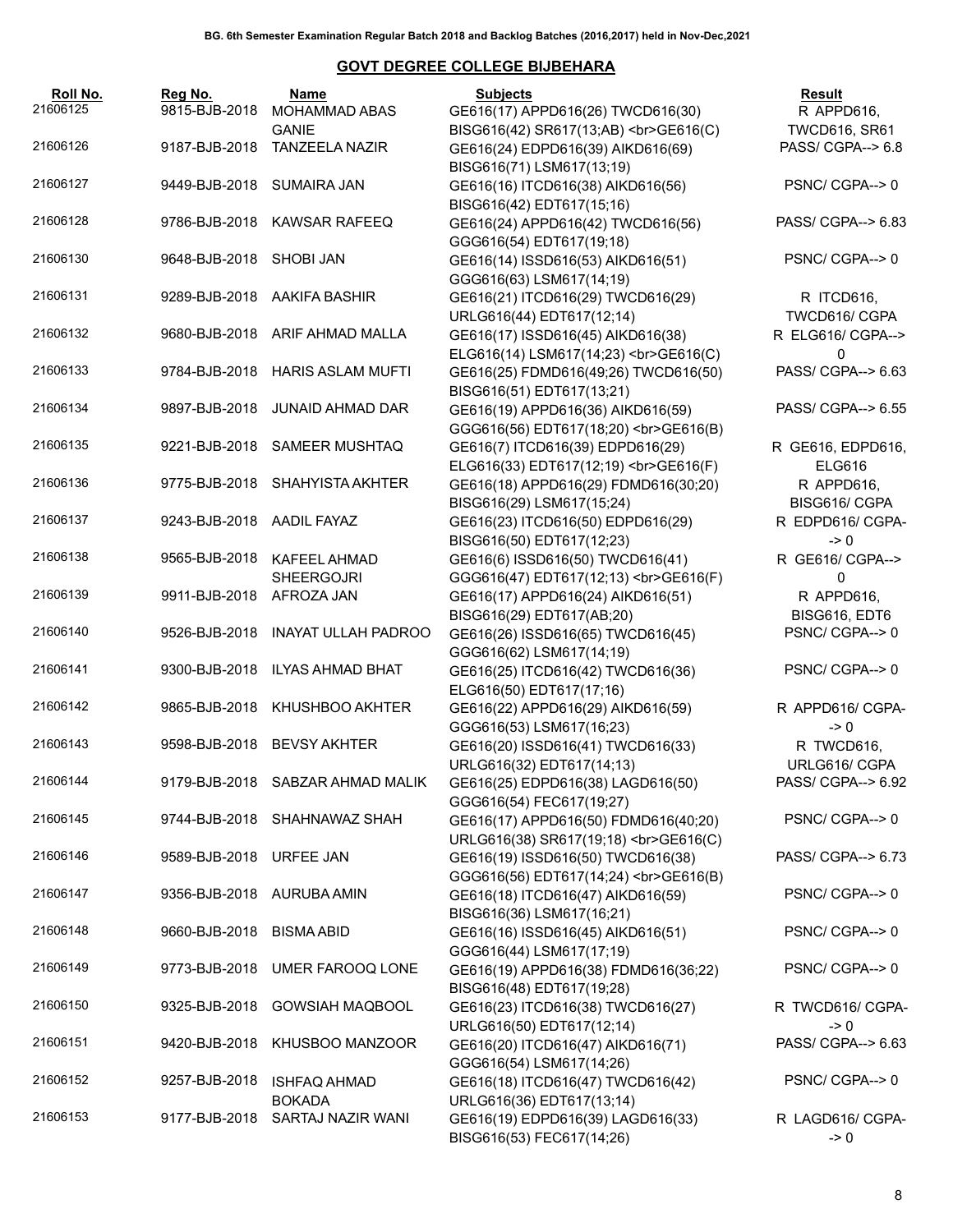| Roll No.<br>21606154 | Reg No.<br>9478-BJB-2018 | <b>Name</b><br><b>WASEEM AKRAM</b> | <b>Subjects</b><br>GE616(16) FDMD616(42;16)                                                           | Result<br>R BISG616/ CGPA-            |
|----------------------|--------------------------|------------------------------------|-------------------------------------------------------------------------------------------------------|---------------------------------------|
| 21606155             | 9797-BJB-2018            | <b>TANTRAY</b><br>INSHA MUZAFFAR   | CNTD616(24;12) BISG616(29)<br>GE616(24) APPD616(38) TWCD616(41)                                       | $\rightarrow 0$<br>PASS/ CGPA--> 6.69 |
| 21606156             |                          | 9365-BJB-2018 AADIL HUSSAIN WANI   | BISG616(47) EDT617(19;27)<br>GE616(17) ITCD616(42) AIKD616(62)                                        | PSNC/CGPA-->0                         |
| 21606157             |                          | 9542-BJB-2018 CHISFEEDA GULZAR     | CAG616(27;15) LSM617(15;23)<br>GE616(24) ISSD616(66) TWCD616(41)                                      | PASS/ CGPA--> 6.98                    |
| 21606158             |                          | 9555-BJB-2018 ZAHID MAQBOOL GANIE  | URLG616(53) LSM617(15;22)<br>GE616(5) ISSD616(30) TWCD616(20)                                         | FAIL/ CGPA--> 0                       |
| 21606159             | 9238-BJB-2018            | JAMSHEED AHMAD MIR                 | GGG616(30) EDT617(7;AB)<br>><br>GGG616(F)<br>GE616(12) ITCD616(27) EDPD616(23)                        | R ITCD616,                            |
| 21606160             | 9305-BJB-2018 RUHEE JAN  |                                    | ELG616(29) FEC617(8;26)<br>GE616(P)<br>GE616(25) ITCD616(54) TWCD616(44)                              | EDPD616, ELG6<br>PASS/ CGPA--> 7.02   |
| 21606161             |                          | 9302-BJB-2018 ROQUIA AKHTER        | BISG616(65) LSM617(20;22)<br>GE616(13) ITCD616(44) TWCD616(32)                                        | R TWCD616/ CGPA-<br>$\rightarrow 0$   |
| 21606162             |                          | 9214-BJB-2018 AAMIR FAROOQ         | GGG616(44) EDT617(12;16)<br>GE616(P)<br>GE616(19) ITCD616(51) EDPD616(41)<br>GGG616(59) FEC617(15;26) | PASS/ CGPA--> 7.05                    |
| 21606163             |                          | 9276-BJB-2018 ROCKY HAMID          | GE616(15) ITCD616(39) TWCD616(39)<br>URLG616(29) EDT617(12;17)                                        | R URLG616/ CGPA-<br>$\rightarrow 0$   |
| 21606164             |                          | 9458-BJB-2018 ZUBAIDAH SULTAN      | GE616(23) EWED616(71) LATD616(75)<br>BISG616(48) PCA617(18;28)                                        | PSNC/CGPA--> 0                        |
| 21606165             |                          | 4087-BJB-2012 SUHAIL AHMAD RESHI   | GE616(AB) APPD616(AB) TWCD616(AB)<br>ELG616(AB) LSM617(AB;AB)                                         | ABSENT/ CGPA--> 0                     |
| 21606166             |                          | 9215-BJB-2018 SURAIYA AYOUB        | GE616(24) ITCD616(63) EDPD616(63)<br>BISG616(59) EDT617(26;22)                                        | PASS/ CGPA--> 7.64                    |
| 21606167             | 9434-BJB-2018 SAPNA      |                                    | GE616(16) ITCD616(47) AIKD616(53)<br>BISG616(36) LSM617(14;19)                                        | PSNC/CGPA-->0                         |
| 21606168             |                          | 9841-BJB-2018 FAISAL FAROOQ KHAN   | GE616(29) APPD616(62) TWCD616(50)<br>ELG616(74) FEC617(22;27)<br>GE616(O)                             | PSNC/CGPA-->0                         |
| 21606169             |                          | 9486-BJB-2018 SUHAIL AHMAD BHAT    | GE616(12) FDMD616(32;19) TWCD616(29)<br>BISG616(41) LSM617(16;20)                                     | R TWCD616/ CGPA-<br>$\rightarrow 0$   |
| 21606170             | 9653-BJB-2018            | MAROOFA MEHRAJ                     | GE616(12) ISSD616(54) AIKD616(59)<br>GGG616(53) LSM617(15;21)                                         | PSNC/CGPA--> 0                        |
| 21606171             | 9292-BJB-2018 NAZEE JAN  |                                    | GE616(17) ITCD616(38) TWCD616(38)<br>BISG616(45) EDT617(12;15)                                        | PASS/ CGPA--> 6.07                    |
| 21606172             |                          | 9886-BJB-2018 MEHNAZA BASHIR       | GE616(25) APPD616(54) AIKD616(74)<br>BISG616(69) LSM617(17;24)                                        | PASS/ CGPA--> 7.35                    |
| 21606173             |                          | 9766-BJB-2018 AQIB NISAR BHAT      | GE616(24) APPD616(36) FDMD616(39;18)<br>TIHG616(38) LSM617(17;19)                                     | PASS/ CGPA--> 6.27                    |
| 21606174             | 9366-BJB-2018            | <b>HUMERA FAROOQ</b>               | GE616(24) ITCD616(50) AIKD616(68)<br>BISG616(44) LSM617(16;21)                                        | PASS/ CGPA--> 6.58                    |
| 21606175             | 9394-BJB-2018            | <b>RUMYSA JAN</b>                  | GE616(5) ITCD616(32) AIKD616(36)<br>BISG616(36) LSM617(13;20)                                         | R GE616, ITCD616/<br>CGPA--           |
| 21606176             | 9877-BJB-2018            | SALEEQA AKBAR                      | GE616(18) APPD616(33) AIKD616(62)<br>GGG616(56) LSM617(16;23)                                         | R APPD616/ CGPA-<br>$\rightarrow 0$   |
| 21606177             | 9439-BJB-2018            | <b>BILAL AHMAD TANTRAY</b>         | GE616(AB) ITCD616(AB) AIKD616(AB)<br>TIHG616(AB) EDT617(AB;AB)                                        | FAIL/ CGPA--> 0                       |
| 21606178             | 9517-BJB-2018            | ABDUL WAKEEL WANI                  | GE616(21) ISSD616(62) TWCD616(36)<br>ELG616(62) EDT617(18;18)<br>GE616(A)                             | PSNC/CGPA-->0                         |
| 21606179             | 9391-BJB-2018            | <b>IQRA YOUSUF</b>                 | GE616(21) ITCD616(51) AIKD616(59)<br>GGG616(56) EDT617(18;15)<br>><br>GE616(A)                        | PASS/ CGPA--> 6.91                    |
| 21606180             | 9916-BJB-2018            | <b>INSHA FAROOQ</b>                | GE616(22) APPD616(32) AIKD616(56)<br>BISG616(38) LSM617(14;22)                                        | R APPD616/ CGPA-<br>$\rightarrow 0$   |
| 21606181             | 9274-BJB-2018            | <b>GOUSIA ALI</b>                  | GE616(9) ITCD616(27) TWCD616(32)<br>URLG616(24) EDT617(7;14)<br>GE616(F)                              | FAIL/ CGPA--> 0                       |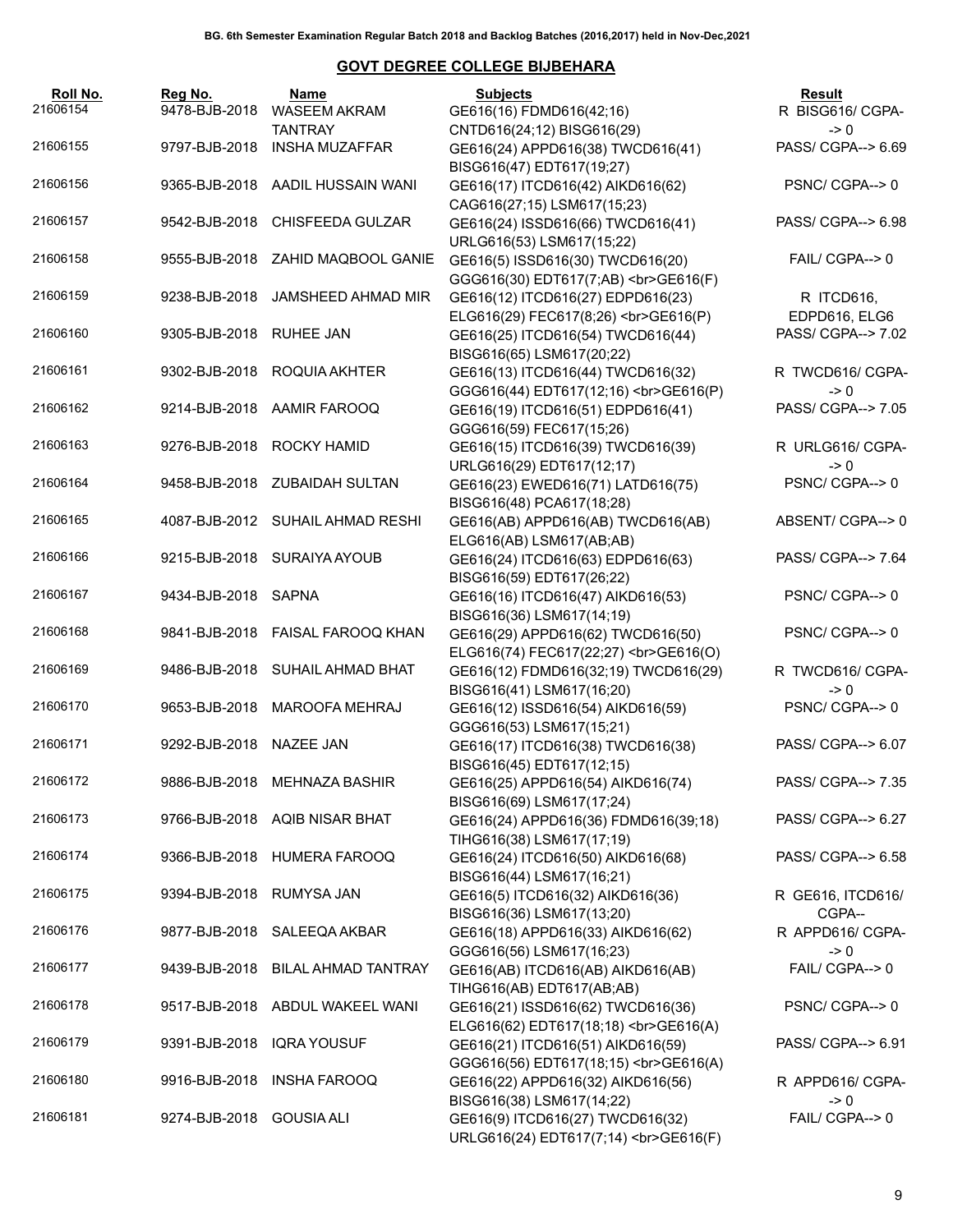| Roll No. | Reg No.                  | Name                                         | <b>Subjects</b>                                                                                                                                                                            | <b>Result</b>                      |
|----------|--------------------------|----------------------------------------------|--------------------------------------------------------------------------------------------------------------------------------------------------------------------------------------------|------------------------------------|
| 21606182 | 9820-BJB-2018            | <b>HAMID SHOWKAT</b>                         | GE616(25) APPD616(23) TWCD616(39)                                                                                                                                                          | R APPD616/ CGPA-                   |
|          |                          | <b>ALLAIE</b>                                | GGG616(62) EDT617(19;23)                                                                                                                                                                   | $\rightarrow 0$                    |
| 21606183 |                          | 9415-BJB-2018 IFSHANA GULL                   | GE616(20) ITCD616(36) AIKD616(44)                                                                                                                                                          | PSNC/CGPA-->0                      |
| 21606184 | 9412-BJB-2018            | SHABEENA AKHTER                              | GGG616(42) LSM617(13;19)<br>GE616(28) ITCD616(57) AIKD616(65)                                                                                                                              | PASS/ CGPA--> 6.98                 |
|          |                          |                                              | BISG616(71) LSM617(17;21)                                                                                                                                                                  |                                    |
| 21606185 |                          | 9354-BJB-2018 SUHAIL RASHID BHAT             | GE616(24) ITCD616(48) AIKD616(74)                                                                                                                                                          | PASS/ CGPA--> 6.76                 |
|          |                          |                                              | BISG616(75) LSM617(18;23)                                                                                                                                                                  |                                    |
| 21606186 | 9591-BJB-2018            | UZMA MAJEED                                  | GE616(17) ISSD616(38) TWCD616(47)                                                                                                                                                          | PSNC/CGPA-->0                      |
|          |                          |                                              | URLG616(36) LSM617(15;20)                                                                                                                                                                  |                                    |
| 21606187 | 9251-BJB-2018            | <b>MANEER AHMAD BHAT</b>                     | GE616(13) ITCD616(38) TWCD616(36)                                                                                                                                                          | PSNC/CGPA-->0                      |
|          |                          |                                              | GGG616(41) EDT617(17;14)<br>><br>GGG616(P)                                                                                                                                                 |                                    |
| 21606188 | 9708-BJB-2018            | <b>UMAR FAROOQ BHAT</b>                      | GE616(14) APPD616(24) EDPD616(23)                                                                                                                                                          | R APPD616,                         |
| 21606189 | 9500-BJB-2018            | ABDUL BASIT SHEIKH                           | CAG616(21;AB) FEC617(7;26)<br>GE616(8) ISSD616(47) LATD616(71)                                                                                                                             | EDPD616, CAG6<br>R GE616, URLG616, |
|          |                          |                                              | URLG616(26) PCA617(AB;20)                                                                                                                                                                  | <b>PCA617</b>                      |
| 21606190 | 9441-BJB-2018            | SAIMA JAN                                    | GE616(23) ITCD616(30) AIKD616(41)                                                                                                                                                          | R ITCD616/ CGPA-->                 |
|          |                          |                                              | BISG616(36) LSM617(15;25)                                                                                                                                                                  | $\Omega$                           |
| 21606191 | 8735-BJB-2017            | ROOSUMA JAN                                  | GE616(22) ISSD616(47) AIKD616(71)                                                                                                                                                          | PASS/ CGPA--> 6.55                 |
|          |                          |                                              | CAG616(29;15) EDT617(17;14)                                                                                                                                                                |                                    |
| 21606192 | 9527-BJB-2018            | JAMSHEED AHMAD                               | GE616(12) ISSD616(33) TWCD616(15)                                                                                                                                                          | R ISSD616,                         |
|          |                          | <b>AHANGAR</b>                               | GGG616(29) EDT617(7;13)<br>><br>GGG616(P)                                                                                                                                                  | TWCD616, GGG6                      |
| 21606193 |                          | 9467-BJB-2018 PARVAIZ AHMAD SOFI             | GE616(26) EWED616(66) TWCD616(54)                                                                                                                                                          | PSNC/CGPA-->0                      |
| 21606194 |                          | 9218-BJB-2018 YAWER RAFIQ                    | GGG616(66) EDT617(17;20)                                                                                                                                                                   |                                    |
|          |                          |                                              | GE616(12) ITCD616(33) EDPD616(29)<br>GGG616(50) EDT617(14;18)<br>><br>GE616(P)                                                                                                             | R ITCD616,<br>EDPD616/ CGPA        |
| 21606195 | 9197-BJB-2018 SHOKEY JAN |                                              | GE616(21) ITCD616(53) LATD616(72)                                                                                                                                                          | PASS/ CGPA--> 7.05                 |
|          |                          |                                              | URLG616(57) LSM617(14;19)                                                                                                                                                                  |                                    |
| 21606196 | 9380-BJB-2018            | RUHEELA JAN                                  | GE616(26) ITCD616(54) AIKD616(65)                                                                                                                                                          | PASS/ CGPA--> 6.94                 |
|          |                          |                                              | BISG616(57) LSM617(14;20)                                                                                                                                                                  |                                    |
| 21606197 | 9335-BJB-2018 SHAFEE JAN |                                              | GE616(19) ITCD616(36) TWCD616(21)                                                                                                                                                          | R TWCD616/ CGPA-                   |
|          |                          |                                              | BISG616(39) EDT617(15;15)                                                                                                                                                                  | $\rightarrow 0$                    |
| 21606198 | 9894-BJB-2018            | RAFAQAT HUSSAIN                              | GE616(30) APPD616(50) AIKD616(72)                                                                                                                                                          | PASS/ CGPA--> 7.23                 |
| 21606199 |                          | <b>KHATANA</b><br>9304-BJB-2018 AAMINA IQBAL | BISG616(62) LSM617(20;23)<br>GE616(AB) ITCD616(AB) TWCD616(AB)                                                                                                                             | FAIL/ CGPA--> 0                    |
|          |                          |                                              | URLG616(AB) EDT617(AB;AB)                                                                                                                                                                  |                                    |
| 21606200 |                          | 9246-BJB-2018 MUNTAZIR HAMID                 | GE616(12) ITCD616(36) TWCD616(29)                                                                                                                                                          | R TWCD616,                         |
|          |                          |                                              | CAG616(25;18) EDT617(14;AB)                                                                                                                                                                | EDT617/ CGPA-                      |
| 21606201 |                          | 9200-BJB-2018 ULFAT MANZOOR                  | GE616(17) ITCD616(45) EDPD616(36)                                                                                                                                                          | PSNC/CGPA-->0                      |
|          |                          |                                              | BISG616(48) EDT617(13;18)                                                                                                                                                                  |                                    |
| 21606202 |                          | 9650-BJB-2018 DANISHTA RASOOL                | GE616(19) ISSD616(54) AIKD616(66)                                                                                                                                                          | PASS/ CGPA--> 7.44                 |
|          |                          |                                              | GGG616(53) LSM617(16;20)                                                                                                                                                                   |                                    |
| 21606203 |                          | 9818-BJB-2018 FARHANA MUSHTAQ                | GE616(21) APPD616(41) TWCD616(32)                                                                                                                                                          | R TWCD616/ CGPA-                   |
| 21606204 |                          | 9749-BJB-2018 TANVEER AHMAD KHAN             | GGG616(53) EDT617(14;21)<br>><br><br><br><br><br><br><br><br><br><br><br><br><br><br><br><br><br><br><br><br><br><br><br><br><br><br><br><b<br>GE616(17) APPD616(47) FDMD616(39;18)</b<br> | $\rightarrow 0$<br>PSNC/ CGPA--> 0 |
|          |                          |                                              | TIHG616(48) LSM617(14;20)                                                                                                                                                                  |                                    |
| 21606205 |                          | 9378-BJB-2018 NAJMA ABDULLAH                 | GE616(23) ITCD616(39) AIKD616(56)                                                                                                                                                          | R LSM617/ CGPA-->                  |
|          |                          |                                              | GGG616(51) LSM617(8;19)<br>GE616(A)                                                                                                                                                        | 0                                  |
| 21606206 |                          | 9523-BJB-2018 ZAHID NAZIR BHAT               | GE616(14) ISSD616(54) TWCD616(36)                                                                                                                                                          | PSNC/CGPA-->0                      |
|          |                          |                                              | GGG616(45) EDT617(14;13)<br>GE616(P)                                                                                                                                                       |                                    |
| 21606207 | 9535-BJB-2018 SALMA JAN  |                                              | GE616(21) ISSD616(50) TWCD616(36)                                                                                                                                                          | PSNC/ CGPA--> 0                    |
|          |                          |                                              | URLG616(45) EDT617(18;18)                                                                                                                                                                  |                                    |
| 21606208 | 9445-BJB-2018 RASIM JOHN |                                              | GE616(22) ITCD616(44) AIKD616(59)                                                                                                                                                          | PASS/ CGPA--> 6.23                 |
| 21606209 |                          | 9785-BJB-2018 AAQIB MUSHTAQ                  | BISG616(62) EDT617(17;14)<br>GE616(13) APPD616(29) TWCD616(33)                                                                                                                             | R APPD616,                         |
|          |                          |                                              | BISG616(32) EDT617(8;21)<br>GE616(P)                                                                                                                                                       | TWCD616, BISG                      |
|          |                          |                                              |                                                                                                                                                                                            |                                    |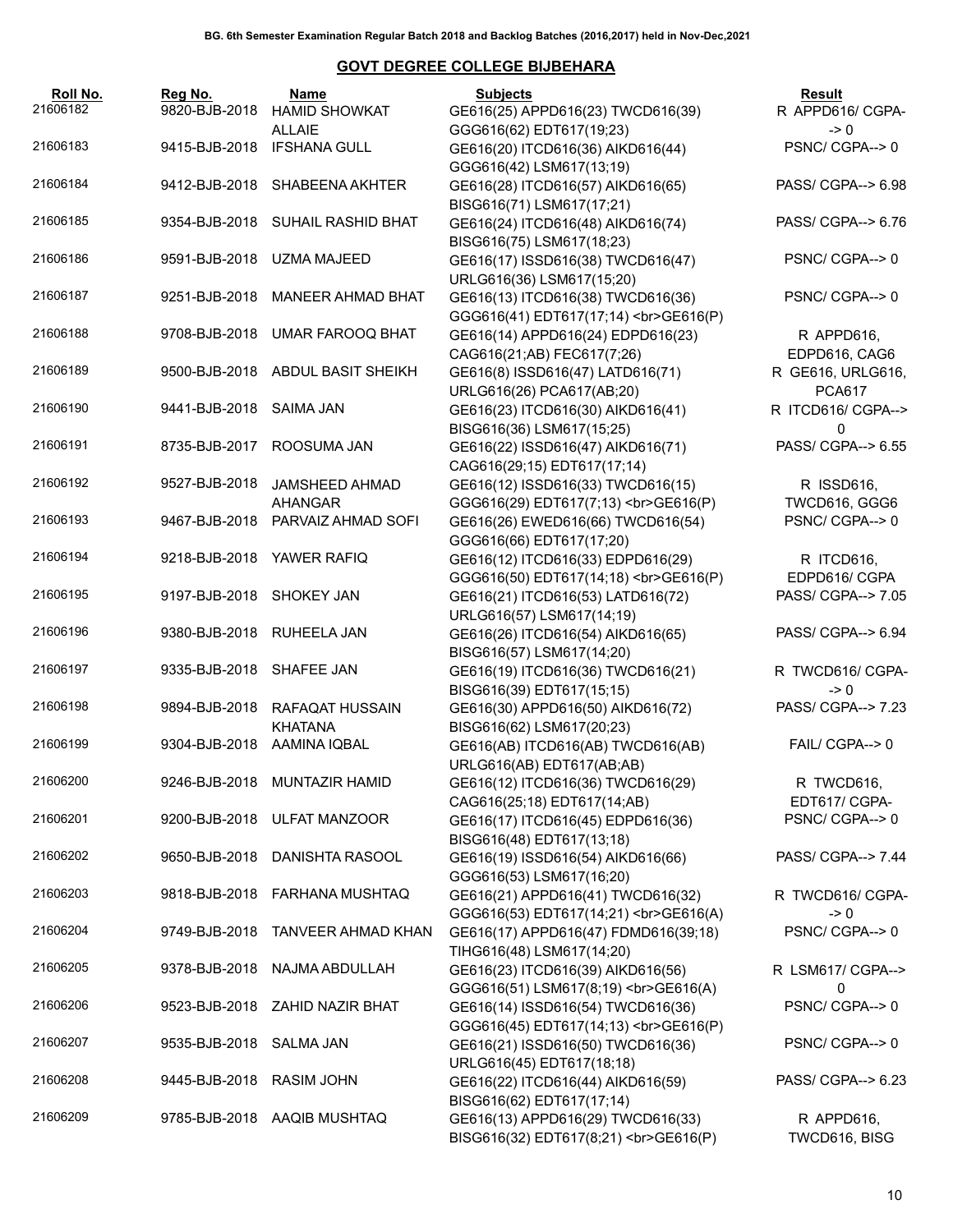| Roll No.<br>21606210 | Reg No.                    | Name<br>9342-BJB-2018 YAWAR YASEEN GANIE | <b>Subjects</b><br>GE616(26) ITCD616(44) TWCD616(42)                                                       | <b>Result</b><br>PSNC/ CGPA--> 0 |
|----------------------|----------------------------|------------------------------------------|------------------------------------------------------------------------------------------------------------|----------------------------------|
| 21606211             |                            | 9355-BJB-2018 SABREENA BASHIR            | BISG616(38) EDT617(12;14)<br>GE616(18) ITCD616(33) AIKD616(48)                                             | R ITCD616/ CGPA-->               |
| 21606212             |                            | 9253-BJB-2018 IDREES AHMAD SHEIKH        | GGG616(50) EDT617(12;18)<br>><br>GGG616(B)<br>GE616(12) ITCD616(41) TWCD616(AB)                            | 0<br>R TWCD616,<br>GGG616/ CGPA- |
| 21606213             | 7589-BJB-2016 FAISAL HAMID |                                          | GGG616(26) EDT617(12;14)<br>><br>GE616(P)<br>GE616(26) ISSD616(69) TWCD616(36)<br>ELG616(53) LSM617(15;19) | PSNC/CGPA-->0                    |
| 21606214             |                            | 9807-BJB-2018 HARIS AHMAD MIR            | GE616(17) APPD616(23) TWCD616(33)<br>URLG616(41) EDT617(7;AB)                                              | R APPD616,<br>TWCD616, EDT6      |
| 21606215             |                            | 9344-BJB-2018 ASMAT FAROOQ               | GE616(16) ITCD616(36) TWCD616(38)<br>BISG616(48) EDT617(15;15)                                             | PSNC/CGPA-->0                    |
| 21606216             |                            | 9603-BJB-2018 BISMA GULZAR               | GE616(22) ISSD616(50) TWCD616(38)<br>ELG616(57) LSM617(14;19)<br>GE616(A)                                  | PSNC/CGPA-->0                    |
| 21606217             | 9339-BJB-2018 ULFAT JAN    |                                          | GE616(9) ITCD616(29) TWCD616(23)<br>URLG616(26) EDT617(6;18)<br>GE616(F)                                   | FAIL/ CGPA--> 0                  |
| 21606218             | 9209-BJB-2018              | WASEEM AHMAD KHAN<br><b>PATHAN</b>       | GE616(13) ITCD616(41) EDPD616(41)<br>GGG616(39) EDT617(12;21)<br>GE616(P)                                  | PASS/ CGPA--> 6.33               |
| 21606219             | 9326-BJB-2018              | <b>ROZY BASHIR</b>                       | GE616(15) ITCD616(44) TWCD616(36)<br>BISG616(56) EDT617(18;15)                                             | PASS/ CGPA--> 6.35               |
| 21606220             |                            | 9315-BJB-2018 SHAISTA KHALIQ             | GE616(23) ITCD616(44) TWCD616(53)<br>URLG616(53) EDT617(18;14)                                             | PASS/ CGPA--> 6.39               |
| 21606221             | 9382-BJB-2018 ASMAT NAZIR  |                                          | GE616(24) ITCD616(41) AIKD616(65)<br>GGG616(44) EDT617(16;14)                                              | PASS/ CGPA--> 6.14               |
| 21606222             | 9771-BJB-2018              | <b>SHAHID RASOOL</b><br><b>PADDER</b>    | GE616(25) APPD616(48) FDMD616(45;28)<br>URLG616(51) LSM617(16;22)                                          | PSNC/CGPA-->0                    |
| 21606223             | 9746-BJB-2018              | <b>MUKHTAR AHMAD</b><br>HAJAM            | GE616(17) APPD616(32) FDMD616(34;22)<br>BISG616(45) EDT617(14;23)                                          | R APPD616/ CGPA-<br>-> 0         |
| 21606224             | 9444-BJB-2018              | CHESFEEDA AKHTER                         | GE616(21) ITCD616(42) AIKD616(47)<br>BISG616(44) EDT617(16;15)                                             | PSNC/CGPA-->0                    |
| 21606225             | 9384-BJB-2018 SHAFIYA JAN  |                                          | GE616(23) ITCD616(59) AIKD616(62)<br>GGG616(60) EDT617(16;15)<br>GE616(A)                                  | PASS/ CGPA--> 7.13               |
| 21606226             |                            | 9850-BJB-2018 MUSKAN GULL                | GE616(23) APPD616(21) AIKD616(45)<br>GGG616(48) LSM617(12;21)                                              | R APPD616/ CGPA-<br>-> 0         |
| 21606227             |                            | 9632-BJB-2018 YASIR AHMAD GANIE          | GE616(24) ISSD616(53) LAGD616(47)<br>GGG616(57) EDT617(16;14)                                              | PASS/ CGPA--> 6.83               |
| 21606228             |                            | 9314-BJB-2018 SUMYRA BASHIR              | GE616(22) ITCD616(60) TWCD616(47)<br>URLG616(47) EDT617(20;15)                                             | PASS/ CGPA--> 6.8                |
| 21606229             |                            | 9920-BJB-2018 AKIR AHMAD BHAT            | GE616(16) APPD616(18) AIKD616(39)<br>BISG616(26) LSM617(7;18)<br>GE616(C)                                  | R APPD616,<br>BISG616, LSM6      |
| 21606230             | 9407-BJB-2018 SHUBY JAN    |                                          | GE616(21) ITCD616(42) AIKD616(68)<br>BISG616(50) LSM617(16;19)                                             | PSNC/CGPA-->0                    |
| 21606231             |                            | 9313-BJB-2018 SHAZIA SHAKEEL             | GE616(24) ITCD616(48) TWCD616(44)<br>URLG616(53) EDT617(21;13)                                             | PASS/ CGPA--> 6.54               |
| 21606232             | 9770-BJB-2018              | MUNEEB AHMAD KHAN                        | GE616(AB) APPD616(AB)<br>FDMD616(AB;20) BISG616(AB)                                                        | FAIL/ CGPA--> 0                  |
| 21606233             | 9262-BJB-2018              | ISHFAQ AHMAD WANI                        | GE616(15) ITCD616(48) TWCD616(39)<br>GGG616(53) EDT617(7;15)<br>GE616(C)                                   | R EDT617/ CGPA--><br>0           |
| 21606234             | 9730-BJB-2018              | MISUMA NAZIR                             | GE616(26) APPD616(38) FDMD616(50;21)<br>BISG616(47) EDT617(25;18)                                          | PASS/ CGPA--> 6.63               |
| 21606235             | 9398-BJB-2018              | AARIF KHURSHEED<br>BHAT                  | GE616(14) ITCD616(32) AIKD616(36)<br>BISG616(30) LSM617(14;19)                                             | R ITCD616,<br>BISG616/ CGPA      |
| 21606236             | 9636-BJB-2018              | <b>SAIMA NABI</b>                        | GE616(20) ISSD616(62) AIKD616(71)<br>GGG616(65) LSM617(19;21)                                              | PSNC/ CGPA--> 0                  |
| 21606237             | 9662-BJB-2018              | SAIMA AMEEN                              | GE616(20) ISSD616(65) AIKD616(57)<br>ELG616(57) LSM617(13;23)<br>GE616(B)                                  | PSNC/CGPA-->0                    |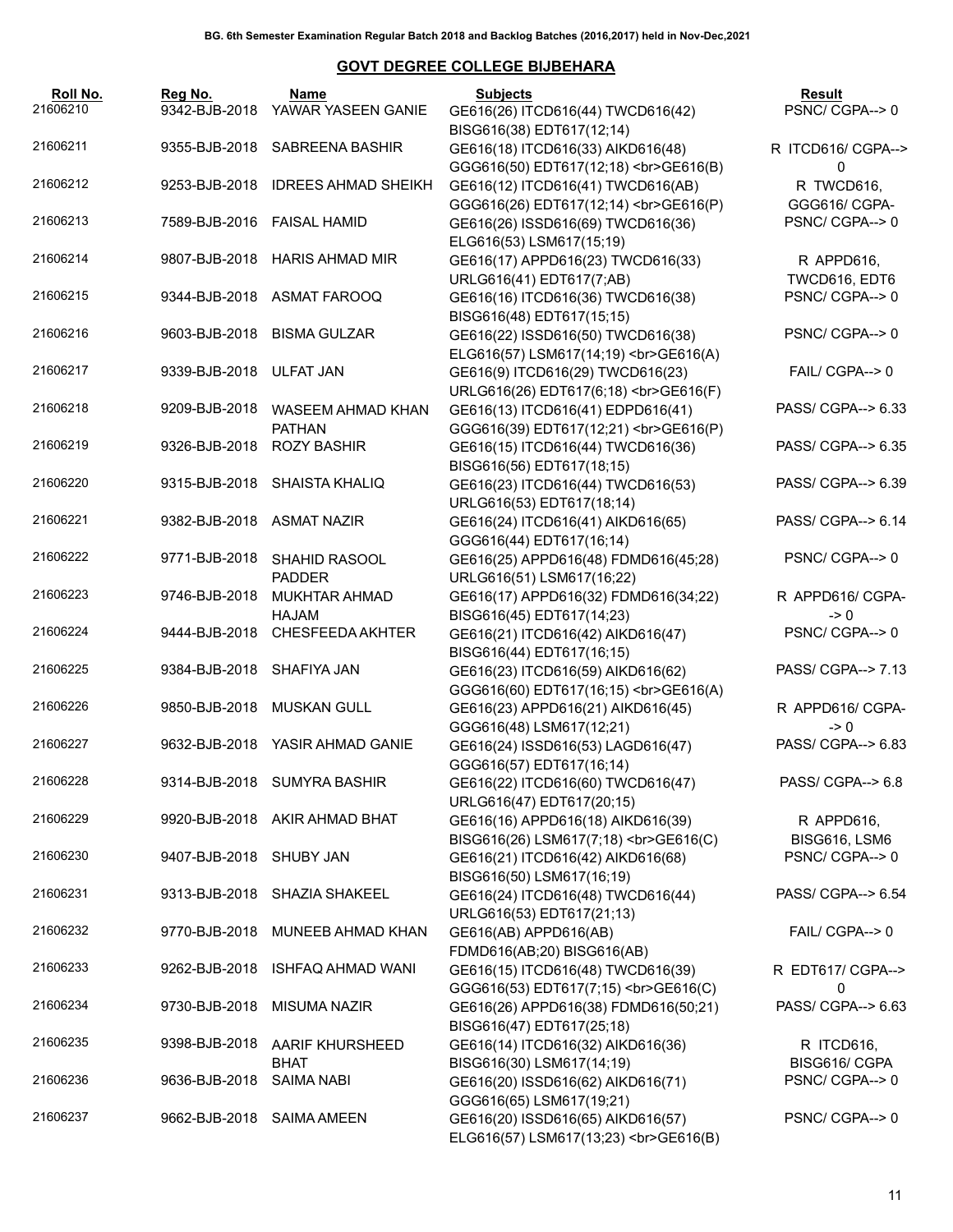| Roll No.<br>21606238 | Reg No.       | Name<br>9704-BJB-2018 YAWER NISAR     | Subjects<br>GE616(30) APPD616(62) EDPD616(57)                                              | Result<br>PASS/ CGPA--> 7.36          |
|----------------------|---------------|---------------------------------------|--------------------------------------------------------------------------------------------|---------------------------------------|
| 21606239             | 9522-BJB-2018 | SHAHNAWAZ MAQBOOL                     | GGG616(80) EDT617(23;24)<br>GE616(27) ISSD616(65) TWCD616(44)                              | PSNC/CGPA-->0                         |
| 21606240             | 9718-BJB-2018 | <b>BHAT</b><br>AAMIR SHABAN SOFI      | GGG616(54) EDT617(16;13)<br>GE616(21) APPD616(18) EDPD616(42)                              | R APPD616/ CGPA-                      |
| 21606241             | 9635-BJB-2018 | SHAYISTA JAN                          | GGG616(50) FEC617(17;26)<br>GE616(26) ISSD616(74) AIKD616(74)                              | $\rightarrow 0$<br>PASS/ CGPA--> 7.92 |
| 21606242             | 9519-BJB-2018 | MOOMIN AHMAD SHAH                     | GGG616(60) LSM617(23;21)<br>GE616(23) ISSD616(75) TWCD616(63)<br>URLG616(57) EDT617(24;16) | PASS/ CGPA--> 7.55                    |
| 21606243             | 9713-BJB-2018 | MUZAMIL AMIN                          | GE616(25) APPD616(47) EDPD616(45)<br>GGG616(65) FEC617(15;26)                              | PASS/ CGPA--> 6.91                    |
| 21606244             | 9814-BJB-2018 | SHAYISTA SHAFI                        | GE616(19) APPD616(32) TWCD616(41)<br>BISG616(44) LSM617(13;22)                             | R APPD616/ CGPA-<br>$\rightarrow 0$   |
| 21606245             | 9306-BJB-2018 | NAZIMA AKHTER                         | GE616(23) ITCD616(53) TWCD616(50)<br>BISG616(50) LSM617(15;20)                             | PASS/ CGPA--> 6.69                    |
| 21606246             |               | 7248-BJB-2015 ZAHID RASHID GANAIE     | GE616(24) EWED616(68) EDPD616(59)<br>BISG616(60) EDT617(23;18)                             | PSNC/CGPA-->0                         |
| 21606247             | 9597-BJB-2018 | <b>SUMEEL ASLAM</b>                   | GE616(28) ISSD616(56) TWCD616(32)<br>URLG616(32) EDT617(18;17)                             | R TWCD616,<br>URLG616/ CGPA           |
| 21606248             | 9286-BJB-2018 | <b>FAIZAN AHMAD RESHI</b>             | GE616(17) ITCD616(42) TWCD616(30)<br>GGG616(47) EDT617(14;14)<br>><br>GGG616(C)            | R TWCD616/ CGPA-<br>$\rightarrow 0$   |
| 21606249             | 9586-bjb-2018 | <b>MUNEEB AHMAD</b><br><b>RATHER</b>  | GE616(27) ISSD616(63) TWCD616(44)<br>URLG616(50) EDT617(14;20)                             | PSNC/CGPA--> 0                        |
| 21606250             | 9599-BJB-2018 | <b>TANVEER SALAM</b>                  | GE616(22) ISSD616(60) TWCD616(53)<br>URLG616(54) LSM617(14;19)                             | PSNC/CGPA-->0                         |
| 21606251             |               | 9789-BJB-2018 ASMAT BASHIR            | GE616(15) APPD616(36) TWCD616(36)<br>GGG616(38) LSM617(15;21)                              | PSNC/CGPA-->0                         |
| 21606252             | 9428-BJB-2018 | <b>BISMA BASHIR</b>                   | GE616(22) ITCD616(47) AIKD616(53)<br>BISG616(47) LSM617(14;23)                             | PSNC/CGPA-->0                         |
| 21606253             | 9725-BJB-2018 | <b>ABID ISMAIL</b>                    | GE616(23) APPD616(32) FDMD616(42;16)<br>BISG616(47) EDT617(15;14)                          | R APPD616/ CGPA-<br>$\rightarrow 0$   |
| 21606254             | 9872-BJB-2018 | <b>UMMER YOUSUF</b>                   | GE616(15) APPD616(24) AIKD616(45)<br>BISG616(42) LSM617(13;18)                             | R APPD616/ CGPA-<br>$\rightarrow 0$   |
| 21606255             | 8560-bjb-2017 | SAQIB RAMZAN WANI                     | GE616(21) ISSD616(44) EDPD616(45)<br>TIHG616(39) EDT617(18;12)<br>GE616(A)                 | PSNC/CGPA--> 0                        |
| 21606256             |               | 9351-BJB-2018 SHAISTAH HAMID          | GE616(14) ITCD616(24) TWCD616(20)<br>GGG616(32) EDT617(8;14)<br>GE616(P)                   | R ITCD616,<br>TWCD616, GGG6           |
| 21606257             | 9847-BJB-2018 | <b>SUHAIL AHMAD</b><br><b>MANTOO</b>  | GE616(15) APPD616(32) SIID616(28;23)<br>GGG616(59) LSM617(13;21)                           | R APPD616/ CGPA-<br>$\geq 0$          |
| 21606258             | 9210-BJB-2018 | <b>WAJID MOHIUDDIN</b><br><b>KHAN</b> | GE616(16) ITCD616(51) EDPD616(47)<br>GGG616(59) EDT617(21;27)<br>GE616(C)                  | PASS/ CGPA--> 6.58                    |
| 21606259             | 9483-BJB-2018 | <b>MOHAMMAD AASIF</b><br><b>GANIE</b> | GE616(22) FDMD616(41;18) TWCD616(30)<br>URLG616(33) LSM617(12;19)                          | R TWCD616,<br>URLG616/ CGPA           |
| 21606260             | 9287-BJB-2018 | <b>IQRA HAMID</b>                     | GE616(18) ITCD616(60) TWCD616(48)<br>BISG616(69) EDT617(20;24)                             | PASS/ CGPA--> 6.83                    |
| 21606261             | 9261-BJB-2018 | <b>FAIZAN KHALIL BHAT</b>             | GE616(12) ITCD616(36) TWCD616(36)<br>ELG616(32) EDT617(12;14)<br>GE616(P)                  | R ELG616/ CGPA--><br>0                |
| 21606262             | 9736-BJB-2018 | <b>JUNAID NAZIR LONE</b>              | GE616(16) APPD616(30) FDMD616(31;22)<br>URLG616(33) LSM617(15;21)                          | R APPD616,<br>URLG616/ CGPA           |
| 21606263             | 9226-BJB-2018 | <b>SUHAIL SHAFI</b>                   | GE616(21) ITCD616(59) EDPD616(32)<br>GGG616(62) EDT617(16;23)<br>GE616(A)                  | R EDPD616/ CGPA-<br>$\geq 0$          |
| 21606264             | 9403-BJB-2018 | AAMIR AHMAD                           | GE616(18) ITCD616(44) AIKD616(50)<br>GGG616(62) LSM617(19;19)                              | PSNC/ CGPA--> 0                       |
| 21606265             | 9496-BJB-2018 | MIR MURTAZA SHAFI                     | GE616(19) ISSD616(53) LATD616(81)<br>URLG616(29) PCA617(24;22)                             | R URLG616/ CGPA-<br>$\geq 0$          |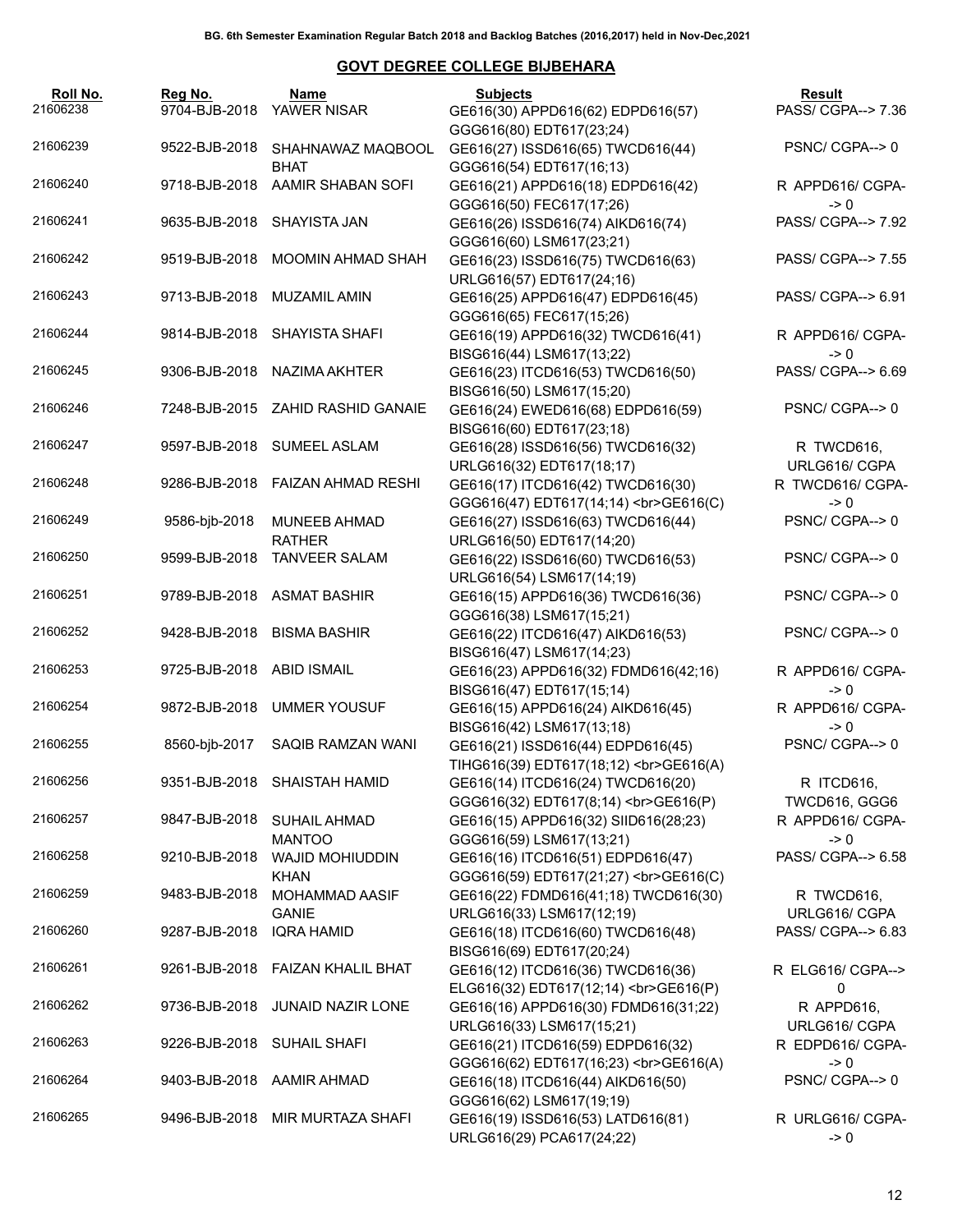| 21606266 | Roll No. | Reg No.<br>9396-BJB-2018  | Name<br><b>ASMAT AMIN</b>             | <b>Subjects</b><br>GE616(17) ITCD616(41) AIKD616(29)                                         | Result<br>R AIKD616,                |
|----------|----------|---------------------------|---------------------------------------|----------------------------------------------------------------------------------------------|-------------------------------------|
|          |          |                           |                                       | BISG616(26) EDT617(13;15)                                                                    | BISG616/ CGPA                       |
| 21606267 |          |                           | 9582-BJB-2018 AADIL BASHIR            | GE616(20) ISSD616(50) TWCD616(33)<br>GGG616(57) LSM617(16;18)                                | R TWCD616/ CGPA-<br>$\rightarrow 0$ |
| 21606268 |          | 9866-BJB-2018             | <b>GOWHAR AYOUB</b>                   | GE616(18) APPD616(36) AIKD616(59)<br>TIHG616(39) LSM617(16;18)                               | PSNC/CGPA-->0                       |
| 21606269 |          |                           | 9492-BJB-2018 SAQLAIN MUSHTAQ         | GE616(17) FDMD616(31;AB)                                                                     | R FDMD616,                          |
|          |          |                           |                                       | SIID616(27;24) TIHG616(26)                                                                   | TIHG616, EDT6                       |
| 21606270 |          | 9399-BJB-2018             | MEHAK DIL AYOUB                       | GE616(27) ITCD616(39) AIKD616(66)<br>BISG616(51) LSM617(16;21)                               | PASS/ CGPA--> 7.39                  |
| 21606271 |          | 9889-BJB-2018             | <b>BASIT NISAR BHAT</b>               | GE616(21) APPD616(50) AIKD616(26)<br>GGG616(56) LSM617(16;21)                                | R AIKD616/ CGPA-<br>$\rightarrow 0$ |
| 21606272 |          | 9532-BJB-2018             | MAQSOOD AHMAD<br><b>KOKA</b>          | GE616(12) ISSD616(48) TWCD616(17)<br>ATAG616(45) EDT617(14;14)                               | R TWCD616/ CGPA-<br>$\rightarrow 0$ |
| 21606273 |          | 9893-BJB-2018 ASMAT JAN   |                                       | GE616(27) APPD616(53) AIKD616(63)                                                            | PASS/ CGPA--> 7.23                  |
| 21606274 |          |                           | 9579-BJB-2018 SABINA GULZAR           | BISG616(56) LSM617(19;24)<br>GE616(21) ISSD616(41) TWCD616(41)                               | PSNC/CGPA-->0                       |
| 21606275 |          |                           | 9227-BJB-2018 KHUSHBOO MANZOOR        | URLG616(56) LSM617(13;21)<br>GE616(29) ITCD616(66) EDPD616(69)                               | PASS/ CGPA--> 8.22                  |
| 21606276 |          | 9657-BJB-2018 LALEE JAN   |                                       | ELG616(87) EDT617(28;23)<br>GE616(O)<br>GE616(19) ISSD616(56) AIKD616(63)                    | PSNC/CGPA-->0                       |
| 21606277 |          | 9580-BJB-2018 URFEE JAN   |                                       | GGG616(44) LSM617(14;19)<br>GE616(AB) ISSD616(AB) TWCD616(AB)<br>GGG616(AB) EDT617(AB;AB)    | FAIL/ CGPA--> 0                     |
| 21606278 |          | 9338-BJB-2018             | <b>IQRA JAN</b>                       | GE616(29) ITCD616(53) TWCD616(30)                                                            | R TWCD616/ CGPA-                    |
| 21606279 |          | 9390-BJB-2018             | BISMAH JAN                            | URLG616(47) EDT617(19;18)<br>GE616(26) ITCD616(56) AIKD616(69)                               | $\rightarrow 0$<br>PSNC/CGPA-->0    |
| 21606280 |          | 9861-BJB-2018 AAMINA JAN  |                                       | GGG616(48) EDT617(13;14)<br>GE616(19) APPD616(39) AIKD616(56)                                | PSNC/CGPA-->0                       |
| 21606281 |          |                           | 9683-BJB-2018 FIRDOSA AKHTER          | BISG616(39) LSM617(16;20)<br>GE616(20) ISSD616(30) AIKD616(54)                               | R ISSD616,                          |
|          |          |                           |                                       | TIHG616(33) LSM617(12;20)                                                                    | TIHG616/ CGPA                       |
| 21606282 |          |                           | 9430-BJB-2018 GOWHER GULZAR           | GE616(29) ITCD616(57) AIKD616(65)<br>BISG616(56) LSM617(20;23)                               | PASS/ CGPA--> 7.26                  |
| 21606283 |          | 9809-BJB-2018 FIZA HAMID  |                                       | GE616(26) APPD616(65) TWCD616(68)<br>GGG616(66) EDT617(19;18)                                | PASS/ CGPA--> 6.94                  |
| 21606284 |          |                           | 9834-BJB-2018 NIGHAT MAQBOOL          | GE616(19) APPD616(42) TWCD616(38)<br>BISG616(48) EDT617(20;21)                               | PASS/ CGPA--> 6.17                  |
| 21606285 |          |                           | 9181-BJB-2018 JASIA AKHTER            | GE616(25) EDPD616(62) LAGD616(65)<br>GGG616(71) FEC617(19;27)                                | PASS/ CGPA--> 7.54                  |
| 21606286 |          |                           | 9798-BJB-2018 RAMEEZ AMIN ALLIE       | GE616(12) APPD616(27) TWCD616(20)<br>BISG616(24) EDT617(17;13)                               | R APPD616,<br>TWCD616, BISG         |
| 21606287 |          | 9672-BJB-2018 AFSHANA JAN |                                       | GE616(21) ISSD616(45) AIKD616(56)<br>GGG616(59) LSM617(14;19)                                | PSNC/ CGPA--> 0                     |
| 21606288 |          |                           | 9387-BJB-2018 ALIYA MAQBOOL           | GE616(20) ITCD616(51) AIKD616(62)<br>BISG616(47) LSM617(12;25)                               | PSNC/CGPA-->0                       |
| 21606289 |          | 9297-BJB-2018             | <b>TOWKEER AHMAD</b><br><b>GUROO</b>  | GE616(23) ITCD616(50) TWCD616(38)<br>BISG616(42) EDT617(19;22)                               | PSNC/ CGPA--> 0                     |
| 21606290 |          | 9794-BJB-2018             | MUSTAKEEM NAZIR                       | GE616(17) APPD616(24) TWCD616(48)                                                            | R APPD616,                          |
| 21606291 |          | 9633-BJB-2018             | ASMAT JAN                             | BISG616(45) EDT617(10;AB)<br>GE616(23) ISSD616(62) AIKD616(59)                               | EDT617/ CGPA-<br>PASS/ CGPA--> 7.48 |
| 21606292 |          | 9471-BJB-2018             | NADEEM RASHID WANI                    | GGG616(63) LSM617(16;23)<br>GE616(12) FDMD616(37;16)                                         | R BISG616/ CGPA-<br>$\rightarrow 0$ |
| 21606293 |          | 9581-BJB-2018             | <b>MOHMMAD SHAFI</b><br><b>GANAIE</b> | CNTD616(24;18) BISG616(27)<br>GE616(23) ISSD616(62) TWCD616(54)<br>URLG616(54) EDT617(24;18) | PASS/ CGPA--> 6.92                  |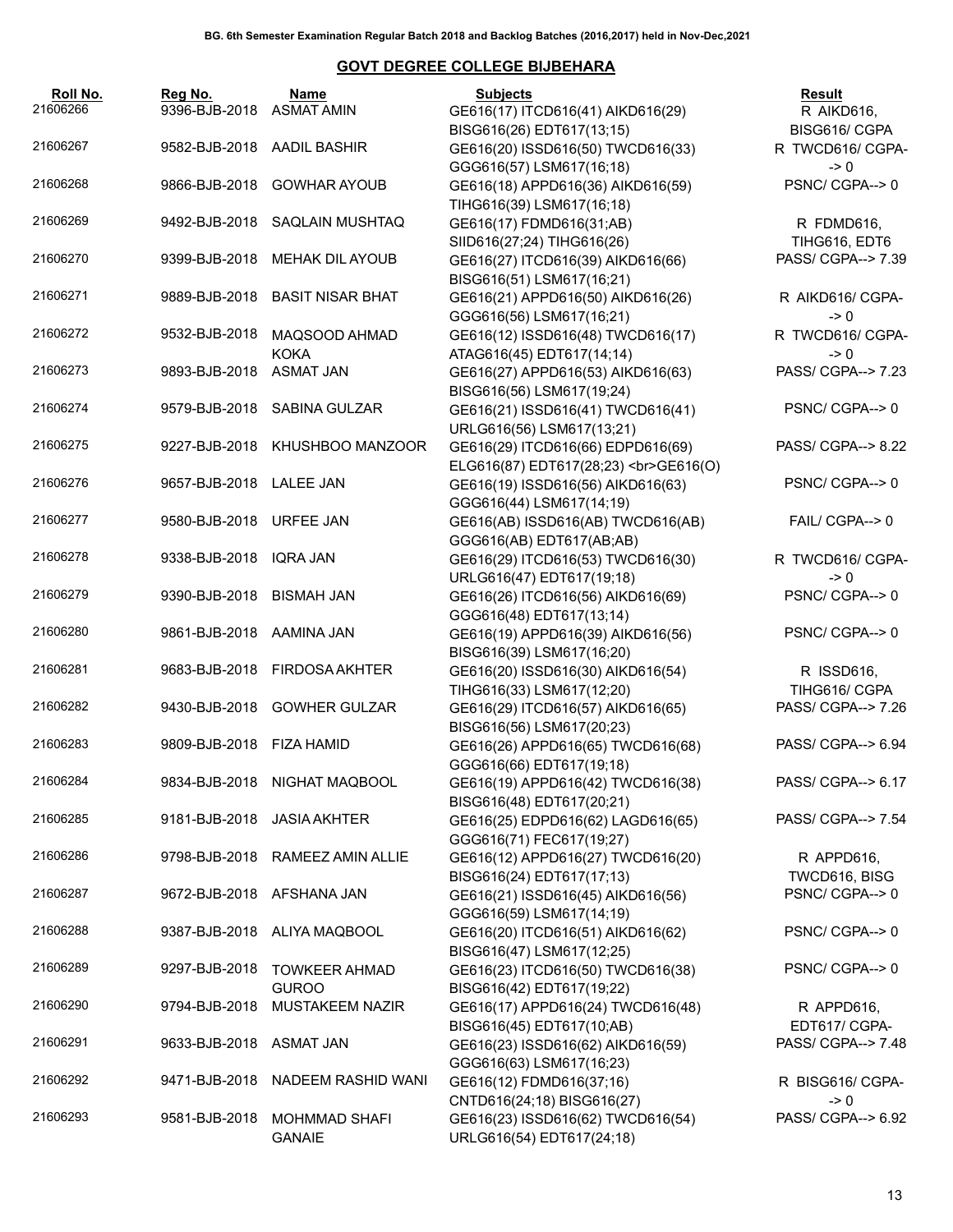| Roll No.<br>21606294 | Reg No.                   | Name<br>9411-BJB-2018 SUNDUS KHURSHID | <b>Subjects</b><br>GE616(23) ITCD616(54) AIKD616(65)                                                                                                                                    | Result<br>PASS/ CGPA--> 7.05          |
|----------------------|---------------------------|---------------------------------------|-----------------------------------------------------------------------------------------------------------------------------------------------------------------------------------------|---------------------------------------|
| 21606295             |                           | 9296-BJB-2018 MAZIYA FAROOQ           | BISG616(69) LSM617(16;22)<br>GE616(21) ITCD616(47) TWCD616(45)                                                                                                                          | PASS/ CGPA--> 6.48                    |
|                      |                           |                                       | BISG616(65) EDT617(20;17)                                                                                                                                                               |                                       |
| 21606296             |                           | 9173-BJB-2018 ZAHID ALI SHEIKH        | GE616(27) EDPD616(50) TWCD616(50)<br>BISG616(53) EDT617(23;14)                                                                                                                          | PASS/ CGPA--> 6.94                    |
| 21606297             |                           | 9495-BJB-2018 MARYA BATOOL            | GE616(29) ISSD616(83) LATD616(89)<br>GGG616(71) PCA617(30;29)                                                                                                                           | PASS/ CGPA--> 9.14                    |
| 21606298             |                           | 9694-BJB-2018 SHAHID AHMAD DAR        | GE616(21) APPD616(38) EDPD616(42)                                                                                                                                                       | PASS/ CGPA--> 6.47                    |
| 21606299             |                           | 9393-BJB-2018 SHAHZADA RASHID         | GGG616(66) FEC617(13;27)<br>GE616(18) ITCD616(AB) AIKD616(AB)                                                                                                                           | R ITCD616,                            |
| 21606300             | 9410-BJB-2018 ISHRATA JAN |                                       | GGG616(AB) EDT617(AB;14)<br>GE616(19) ITCD616(50) AIKD616(50)                                                                                                                           | AIKD616, GGG6<br>PASS/ CGPA--> 6.07   |
| 21606301             |                           | 9193-BJB-2018 ISHRAT SALAM            | BISG616(47) EDT617(15;15)<br>GE616(18) ITCD616(53) LATD616(68)                                                                                                                          | PASS/ CGPA--> 6.07                    |
| 21606302             |                           | 9414-BJB-2018 KHUSHBOO FAROOQ         | BISG616(39) EDT617(16;15)<br>GE616(24) ITCD616(51) AIKD616(57)                                                                                                                          | PASS/ CGPA--> 6.51                    |
|                      |                           |                                       | BISG616(54) EDT617(19;15)                                                                                                                                                               |                                       |
| 21606303             |                           | 9748-BJB-2018 SAMEER AHMAD TARRY      | GE616(27) APPD616(44) FDMD616(42;26)<br>URLG616(50) LSM617(16;26)                                                                                                                       | PSNC/CGPA-->0                         |
| 21606304             |                           | 9515-BJB-2018 JUNAID HASSAN SEH       | GE616(17) ISSD616(41) TWCD616(27)<br>ELG616(47) EDT617(16;13)<br>GE616(C)                                                                                                               | R TWCD616/ CGPA-<br>$\rightarrow 0$   |
| 21606305             |                           | 9462-BJB-2018 YASIR AHMAD SHAH        | GE616(19) EWED616(36) EDPD616(38)<br>GGG616(59) LSM617(9;18)<br>><br>GGG616(B)                                                                                                          | R LSM617/ CGPA--><br>0                |
| 21606306             | 9406-BJB-2018             | MUSKAN FAROOQ                         | GE616(23) ITCD616(56) AIKD616(65)                                                                                                                                                       | PASS/ CGPA--> 6.54                    |
| 21606307             |                           | 9727-BJB-2018 YAWAR HUSSAIN MIR       | BISG616(48) LSM617(15;19)<br>GE616(17) APPD616(36) FDMD616(31;16)                                                                                                                       | PSNC/CGPA-->0                         |
| 21606308             | 9237-BJB-2018             | MIR GOWHAR NAZIR                      | BISG616(44) EDT617(14;14)<br>GE616(19) ITCD616(33) EDPD616(32)                                                                                                                          | R ITCD616,                            |
| 21606309             |                           | 9792-BJB-2018 ARBAZ NISAR             | GGG616(56) EDT617(17;21)<br>><br><br><br><br><br><br><br><br><br><br><br><br><br><br><br><br><br><br><br><br><br><br><br><br><br><br><br><b<br>GE616(24) APPD616(50) TWCD616(47)</b<br> | EDPD616/ CGPA<br>PSNC/CGPA-->0        |
|                      |                           |                                       | BISG616(38) LSM617(14;19)                                                                                                                                                               |                                       |
| 21606310             |                           | 9781-BJB-2018 NAZNEENA BASHIR         | GE616(30) APPD616(66) TWCD616(54)<br>BISG616(69) EDT617(26;22)                                                                                                                          | PASS/ CGPA--> 7.41                    |
| 21606311             |                           | 9691-BJB-2018 AABIRO AYOUB            | GE616(AB) APPD616(AB) LATD616(AB)<br>URLG616(AB) PCA617(AB;AB)                                                                                                                          | FAIL/ CGPA--> 0                       |
| 21606312             |                           | 9854-BJB-2018 REYAZ AHMAD SHEIKH      | GE616(24) APPD616(48) AIKD616(57)<br>BISG616(57) LSM617(16;18)                                                                                                                          | PSNC/CGPA-->0                         |
| 21606313             | 9368-BJB-2018 SHOKIA JAN  |                                       | GE616(23) ITCD616(41) AIKD616(50)                                                                                                                                                       | PSNC/CGPA-->0                         |
| 21606314             | 9703-BJB-2018             | <b>IRFAN EJAZ LONE</b>                | GGG616(42) LSM617(15;18)<br>GE616(23) APPD616(42) EDPD616(47)                                                                                                                           | PASS/ CGPA--> 6.63                    |
| 21606315             |                           | 9524-BJB-2018 SHAHID AHMAD TARRY      | GGG616(72) EDT617(20;23)<br>GE616(A)<br>GE616(24) ISSD616(59) TWCD616(33)                                                                                                               | R TWCD616/ CGPA-                      |
| 21606316             | 9628-BJB-2018             | SHAYASTA RAHMAN                       | GGG616(69) EDT617(21;14)<br>GE616(8) ISSD616(36) TWCD616(29)                                                                                                                            | $\rightarrow 0$<br>R GE616,           |
| 21606317             | 9560-BJB-2018             | <b>IRFAN BASHIR DAR</b>               | GGG616(38) EDT617(12;14)<br>><br>GGG616(F)<br>GE616(28) ISSD616(62) TWCD616(50)                                                                                                         | TWCD616/ CGPA--<br>PASS/ CGPA--> 7.07 |
| 21606318             |                           | 9377-BJB-2018 ZEESHAN AMIN            | URLG616(65) EDT617(21;21)<br>GE616(16) ITCD616(47) AIKD616(48)                                                                                                                          | PSNC/CGPA-->0                         |
| 21606319             | 9507-BJB-2018             | SADAF FAROOQ                          | GGG616(45) EDT617(15;15)<br>GE616(C)<br>GE616(29) ISSD616(83) LATD616(87)                                                                                                               | PASS/ CGPA--> 9.19                    |
|                      |                           |                                       | GGG616(81) PCA617(29;29)                                                                                                                                                                |                                       |
| 21606320             | 9401-BJB-2018             | <b>NAIMA GANI</b>                     | GE616(12) ITCD616(36) AIKD616(51)<br>BISG616(36) LSM617(13;19)                                                                                                                          | PSNC/CGPA-->0                         |
| 21606322             |                           | 9208-BJB-2018 SHAHID NAZIR KHAN       | GE616(25) ITCD616(42) EDPD616(41)<br>ELG616(59) EDT617(15;19)                                                                                                                           | PSNC/CGPA-->0                         |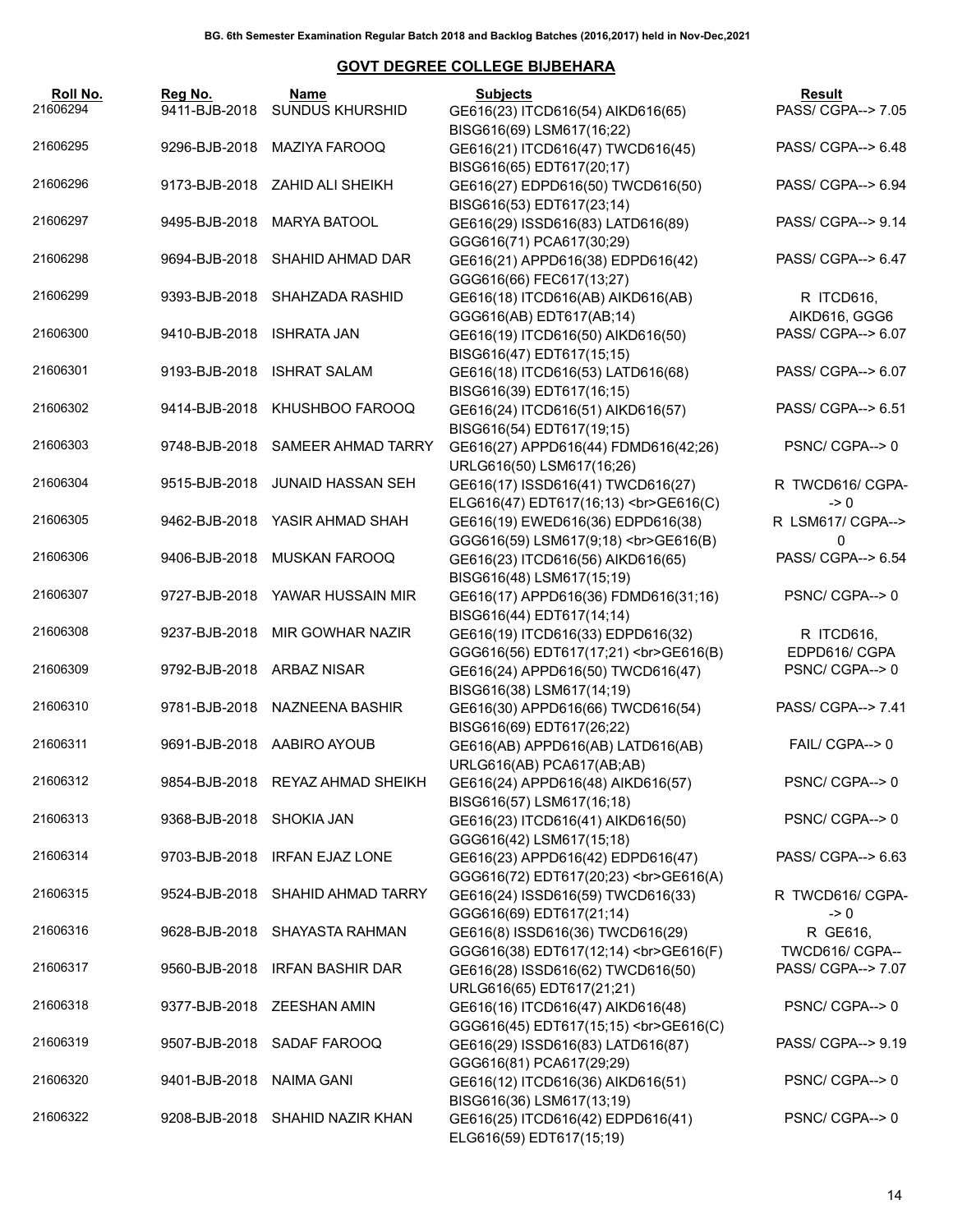| Roll No.<br>21606323 | Reg No.<br>9267-BJB-2018 | Name<br><b>MORIFAT RASHID</b>          | <b>Subjects</b><br>GE616(21) ITCD616(48) TWCD616(29)                                                  | Result<br>R TWCD616/ CGPA-          |
|----------------------|--------------------------|----------------------------------------|-------------------------------------------------------------------------------------------------------|-------------------------------------|
| 21606324             | 9570-BJB-2018            | AAQIB AHMAD MALLA                      | BISG616(44) EDT617(12;14)<br>GE616(16) ISSD616(41) TWCD616(36)                                        | -> 0<br>PSNC/CGPA-->0               |
| 21606325             | 9895-BJB-2018            | <b>BILAL AHMAD KHAN</b>                | GGG616(45) EDT617(15;14)<br>><br>GGG616(C)<br>GE616(26) APPD616(44) AIKD616(60)                       | PSNC/CGPA-->0                       |
| 21606326             | 9172-BJB-2018            | YAWAR HASSAN                           | ELG616(74) LSM617(19;21)<br>GE616(7) EDPD616(36) LATD616(74)                                          | R GE616, EDT617/<br>CGPA-->         |
| 21606327             | 9317-BJB-2018            | <b>HUMAIRA TABASUM</b>                 | CAG616(28;18) EDT617(10;AB)<br>GE616(20) ITCD616(47) TWCD616(32)<br>BISG616(47) EDT617(14;13)         | R TWCD616/ CGPA-<br>-> 0            |
| 21606328             | 9476-BJB-2018            | <b>MOHD ASHRAF NAIK</b>                | GE616(12) FDMD616(33;18)<br>CNTD616(19;18) BISG616(42)                                                | R CNTD616/ CGPA-<br>-> 0            |
| 21606329             | 9846-BJB-2018            | FAISAL YOUSUF HAJAM                    | GE616(23) APPD616(42) SIID616(44;25)<br>GADG616(51) EDT617(20;15)                                     | PASS/ CGPA--> 6.97                  |
| 21606330             | 9533-BJB-2018            | <b>JUNAID FAYAZ WANI</b>               | GE616(20) ISSD616(63) TWCD616(42)<br>ELG616(36) LSM617(12;21)<br>GE616(B)                             | PSNC/CGPA-->0                       |
| 21606331             | 9795-BJB-2018            | SHABAZ GULZAR                          | GE616(22) APPD616(50) TWCD616(56)<br>URLG616(54) LSM617(14;20)                                        | PASS/ CGPA--> 6.69                  |
| 21606332             | 9282-BJB-2018            | <b>SEERAT FAROOQ</b>                   | GE616(15) ITCD616(50) TWCD616(30)<br>BISG616(53) EDT617(15;14)                                        | R TWCD616/ CGPA-<br>-> 0            |
| 21606333             | 9290-BJB-2018            | <b>MAJID AYOUB SHEIKH</b>              | GE616(20) ITCD616(42) TWCD616(38)<br>ATAG616(39) SR617(17;14)<br><br>GE616(B)                         | PASS/ CGPA--> 5.94                  |
| 21606334             | 9585-BJB-2018            | RAFIA JAN                              | GE616(12) ISSD616(32) TWCD616(32)<br>URLG616(44) LSM617(16;AB)                                        | R ISSD616,<br>TWCD616, LSM6         |
| 21606335             | 9277-BJB-2018            | <b>SHAHIDA RASHID</b>                  | GE616(15) ITCD616(21) TWCD616(36)<br>BISG616(27) EDT617(17;14)                                        | R ITCD616,<br>BISG616/ CGPA         |
| 21606336             |                          | 9656-BJB-2018 ALIYA AKHTER             | GE616(16) ISSD616(45) AIKD616(62)<br>GGG616(36) LSM617(12;19)                                         | PSNC/CGPA-->0                       |
| 21606337             | 9681-BJB-2018            | <b>BISMA YAQOOB</b>                    | GE616(16) ISSD616(77) AIKD616(68)<br>TIHG616(38) LSM617(17;19)                                        | PSNC/CGPA-->0                       |
| 21606338             | 9860-BJB-2018            | <b>MOHD ANWAR</b><br><b>BAKERWAL</b>   | GE616(21) APPD616(33) AIKD616(71)<br>BISG616(60) LSM617(17;20)                                        | R APPD616/ CGPA-<br>-> 0            |
| 21606339             |                          | 9800-BJB-2018 ABDUL YAWAR              | GE616(21) APPD616(36) TWCD616(48)<br>BISG616(41) EDT617(16;21)                                        | PASS/ CGPA--> 6.07                  |
| 21606340             |                          | 9765-BJB-2018 SAIKA BASHIR             | GE616(20) APPD616(27) FDMD616(39;18)<br>ELG616(54) EDT617(14;14)<br>><br>GE616(B)                     | R APPD616/ CGPA-<br>$\rightarrow 0$ |
| 21606341             |                          |                                        | 9753-BJB-2018 JUNAID AHMAD CHOPAN GE616(24) APPD616(41) FDMD616(48;28)<br>CAG616(27;26) EDT617(15;21) | PASS/ CGPA--> 6.85                  |
| 21606342             | 9252-BJB-2018            | AASIF AZIM ALLAIE                      | GE616(8) ITCD616(47) TWCD616(41)<br>GGG616(45) EDT617(17;13)<br>>br>GE616(F)                          | R GE616/ CGPA--><br>0               |
| 21606343             | 9190-BJB-2018            | <b>IRFAN GULZAR RATHER</b>             | GE616(16) EDPD616(42) AIKD616(65)<br>GGG616(53) LSM617(15;23)                                         | PSNC/CGPA-->0                       |
| 21606344             | 9283-BJB-2018            | <b>IQRA JAN</b>                        | GE616(25) ITCD616(53) TWCD616(50)<br>GGG616(54) EDT617(18;14)                                         | PSNC/CGPA-->0                       |
| 21606345             | 9863-BJB-2018            | NAYEEMA SHAKOOR                        | GE616(15) APPD616(32) AIKD616(60)<br>BISG616(41) LSM617(14;20)                                        | R APPD616/ CGPA-<br>-> 0            |
| 21606346             | 9714-BJB-2018            | <b>ARFAT HUSSAIN</b><br><b>BAFANDA</b> | GE616(21) APPD616(39) EDPD616(39)<br>BISG616(44) LSM617(9;21)<br>GE616(A)                             | R LSM617/ CGPA--><br>0              |
| 21606347             | 9826-BJB-2018            | AZAD AHMAD<br><b>SHARIGUJRI</b>        | GE616(16) APPD616(45) TWCD616(45)<br>GGG616(59) SR617(15;20)<br>GE616(C)                              | PSNC/CGPA-->0                       |
| 21606348             | 9724-BJB-2018            | ADIL AHMAD MAGRAY                      | GE616(9) APPD616(29) FDMD616(36;26)<br>TIHG616(32) LSM617(12;23)<br>GE616(F)                          | R GE616, APPD616,<br>TIHG61         |
| 21606349             | 9878-BJB-2018            | SHAHNAZA YOUSUF                        | GE616(21) APPD616(56) AIKD616(66)<br>GGG616(48) LSM617(17;22)                                         | PASS/ CGPA--> 7.08                  |
| 21606350             | 9868-BJB-2018            | <b>BUNAFSHA REHMAN</b>                 | GE616(28) APPD616(56) AIKD616(68)<br>GGG616(50) LSM617(15;21)                                         | PSNC/CGPA-->0                       |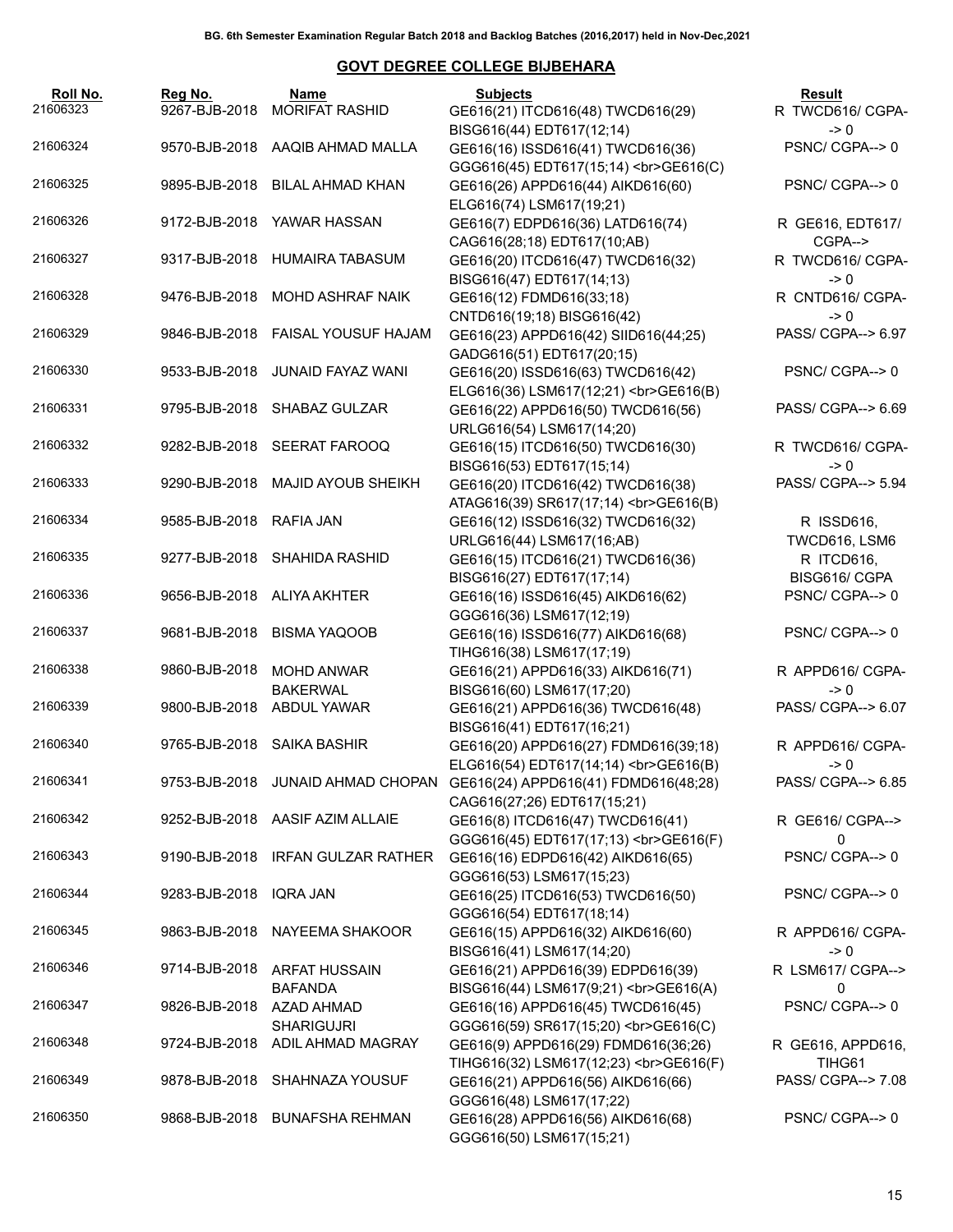| Roll No.<br>21606351 | Reg No.<br>9910-BJB-2018 | Name<br>MUNEEB NAZIR BEIGH        | <b>Subjects</b><br>GE616(25) APPD616(44) AIKD616(62)                                       | Result<br>PASS/ CGPA--> 6.27          |
|----------------------|--------------------------|-----------------------------------|--------------------------------------------------------------------------------------------|---------------------------------------|
| 21606352             | 9869-BJB-2018            | IQRA RASHID                       | BISG616(42) EDT617(14;14)<br>GE616(28) APPD616(57) AIKD616(68)                             | PASS/ CGPA--> 8.01                    |
| 21606353             |                          | 9832-BJB-2018 IRFAN GULZAR        | BISG616(77) LSM617(20;25)<br>GE616(19) APPD616(27) TWCD616(39)                             | R APPD616/ CGPA-                      |
| 21606354             | 9359-BJB-2018 SHEEMA JAN |                                   | BISG616(36) EDT617(12;14)<br>GE616(26) ITCD616(54) AIKD616(69)                             | $\rightarrow 0$<br>PSNC/CGPA-->0      |
|                      |                          |                                   | BISG616(51) LSM617(16;19)                                                                  |                                       |
| 21606355             | 9578-BJB-2018            | <b>ISHFAQ NAZIR WANI</b>          | GE616(23) ISSD616(66) TWCD616(50)<br>URLG616(56) EDT617(17;25)                             | PASS/ CGPA--> 6.77                    |
| 21606356             | 6838-bjb-2015            | SHAZY AKHTER                      | GE616(18) ISSD616(36) LATD616(65)<br>GGG616(60) PCA617(13;29)                              | PSNC/CGPA-->0                         |
| 21606358             | 9521-BJB-2018            | <b>IRFAN ALTAF BHAT</b>           | GE616(24) ISSD616(54) TWCD616(23)<br>URLG616(51) EDT617(20;24)                             | R TWCD616/ CGPA-<br>$\rightarrow 0$   |
| 21606359             |                          | 9376-BJB-2018 AABID ALI NAJAR     | GE616(23) ITCD616(45) AIKD616(65)<br>GGG616(57) LSM617(12;21)                              | PASS/ CGPA--> 6.41                    |
| 21606360             | 9667-BJB-2018 UZMA JAN   |                                   | GE616(24) ISSD616(44) AIKD616(69)<br>TIHG616(53) LSM617(18;23)                             | PASS/ CGPA--> 6.95                    |
| 21606361             |                          | 9856-BJB-2018 SHEIKH BAZIL BASHIR | GE616(27) APPD616(66) AIKD616(78)<br>BISG616(63) LSM617(16;18)                             | PASS/ CGPA--> 7.29                    |
| 21606362             |                          | 9614-BJB-2018 AAQIB AHMAD MIR     | GE616(26) ISSD616(57) TWCD616(47)<br>GGG616(57) LSM617(16;19)                              | PSNC/CGPA-->0                         |
| 21606363             |                          | 9440-BJB-2018 IFSHANA NAZIR       | GE616(13) ITCD616(36) AIKD616(59)<br>BISG616(36) LSM617(13;23)                             | PSNC/CGPA-->0                         |
| 21606364             |                          | 9191-BJB-2018 NAFEESA NABI        | GE616(27) ITCD616(53) LATD616(74)<br>URLG616(62) LSM617(15;21)                             | PASS/ CGPA--> 7.27                    |
| 21606365             |                          | 9745-BJB-2018 ARIF MANZOOR        | GE616(23) APPD616(45) FDMD616(38;18)<br>BISG616(47) LSM617(17;18)                          | PSNC/CGPA-->0                         |
| 21606366             |                          | 9309-BJB-2018 SAJAD AHMAD BHAT    | GE616(26) ITCD616(63) TWCD616(59)<br>URLG616(60) EDT617(23;14)                             | PASS/ CGPA--> 7.26                    |
| 21606367             |                          | 9658-BJB-2018 BASAIT-ULLAH BHAT   | GE616(23) ISSD616(59) AIKD616(62)<br>GGG616(42) EDT617(14;18)<br>><br>GE616(A)             | PASS/ CGPA--> 6.69                    |
| 21606368             |                          | 9906-BJB-2018 FAIZAL FAROOQ       | GE616(22) APPD616(33) AIKD616(56)<br>BISG616(51) EDT617(17;14)                             | R APPD616/ CGPA-<br>$\rightarrow 0$   |
| 21606369             | 9905-BJB-2018            | MUTBADIL NAZIR HAJAM              | GE616(26) APPD616(62) AIKD616(72)<br>ELG616(80) LSM617(19;25)                              | PASS/ CGPA--> 8                       |
| 21606370             |                          | 9183-BJB-2018 SHUGUFTA SHAMIM     | GE616(28) EDPD616(45) AIKD616(69)<br>BISG616(53) LSM617(14;21)                             | PASS/ CGPA--> 6.7                     |
| 21606371             |                          | 9446-BJB-2018 AADIL YOUSUF RESHI  | GE616(21) ITCD616(50) AIKD616(59)<br>BISG616(53) EDT617(16;15)                             | PASS/ CGPA--> 6.73                    |
| 21606372             | 9561-BJB-2018 ZAHID NABI |                                   | GE616(14) ISSD616(32) TWCD616(36)<br>GGG616(54) EDT617(12;13)<br>><br>GGG616(P)            | R ISSD616/ CGPA-<br>$\rightarrow 0$   |
| 21606373             | 9419-BJB-2018            | <b>JOSI JAN</b>                   | GE616(18) ITCD616(45) AIKD616(66)<br>BISG616(51) LSM617(21;21)                             | PSNC/CGPA-->0                         |
| 21606374             |                          | 9741-BJB-2018 AABI DUL ISLAM      | GE616(19) APPD616(44) FDMD616(39;27)<br>CAG616(25;26) EDT617(16;14)                        | PASS/ CGPA--> 6.5                     |
| 21606375             | 9857-BJB-2018            | <b>OWAIS RAFIQ ASHWAR</b>         | GE616(23) APPD616(39) AIKD616(62)                                                          | R LSM617/ CGPA-->                     |
| 21606376             | 9178-BJB-2018            | SHAKIR NAZIR DHOBI                | GGG616(48) LSM617(9;21)<br>><br>GGG616(A)<br>GE616(26) EDPD616(39) LAGD616(50)             | 0<br>PASS/ CGPA--> 6.25               |
| 21606377             | 9862-BJB-2018            | <b>BASIT RASHID WANI</b>          | BISG616(57) FEC617(12;26)<br>GE616(22) APPD616(30) AIKD616(62)                             | R APPD616/ CGPA-                      |
| 21606378             |                          | 9914-BJB-2018 AAMIR NISAR DAR     | TIHG616(47) LSM617(19;21)<br>GE616(22) APPD616(23) AIKD616(57)                             | $\rightarrow 0$<br>R APPD616/ CGPA-   |
| 21606379             |                          | 9186-BJB-2018 ZAKIR RAMZAN LONE   | BISG616(68) LSM617(15;20)<br>GE616(24) EDPD616(45) AIKD616(60)<br>GGG616(60) LSM617(15;19) | $\rightarrow 0$<br>PASS/ CGPA--> 6.51 |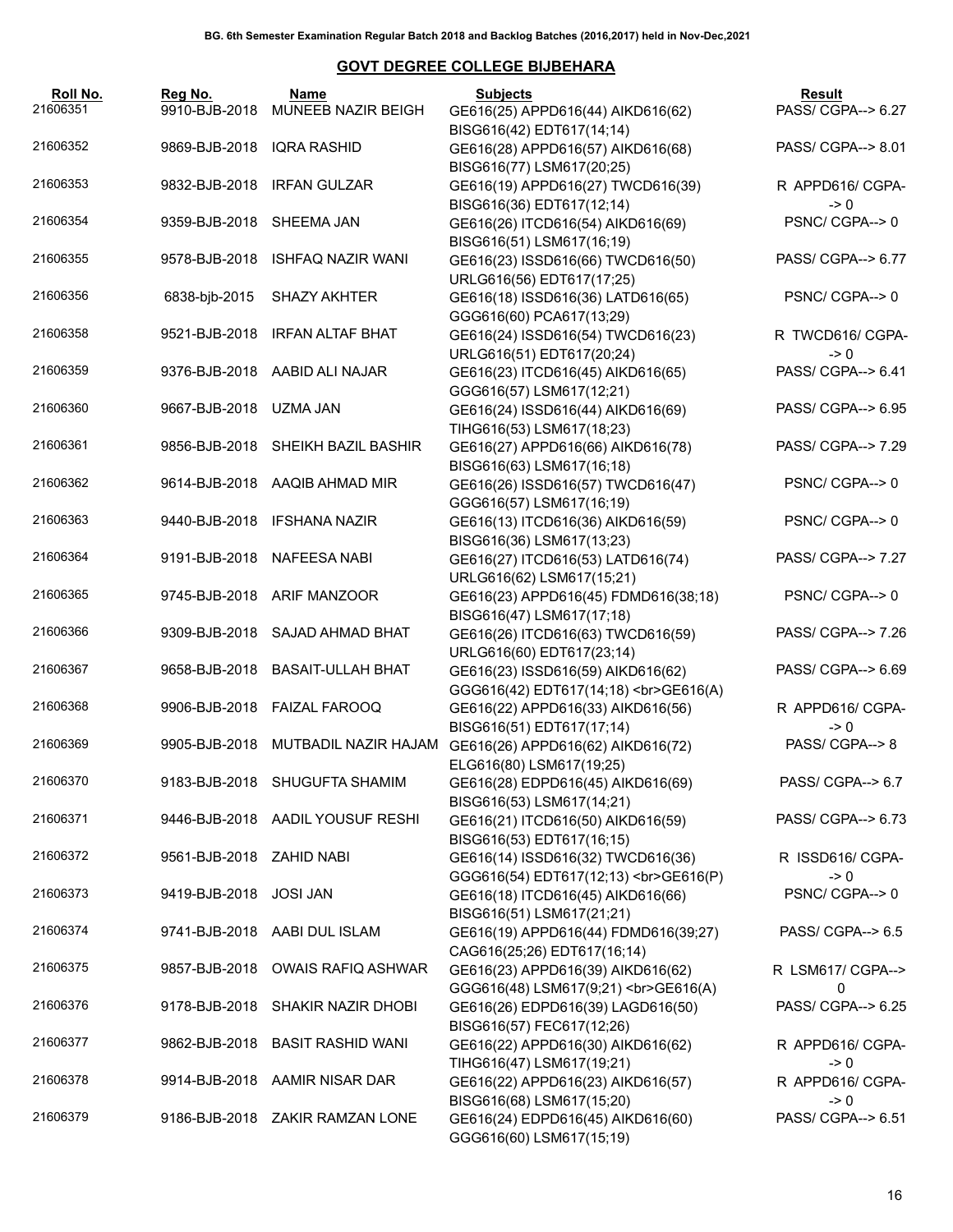| Roll No.<br>21606380 | Reg No.<br>9896-BJB-2018 | Name<br>KHUSHBOO JAN                         | <b>Subjects</b><br>GE616(29) APPD616(60) AIKD616(71)                                         | Result<br>PASS/ CGPA--> 7.17          |
|----------------------|--------------------------|----------------------------------------------|----------------------------------------------------------------------------------------------|---------------------------------------|
| 21606381             |                          | 9245-BJB-2018 BASIT GULZAR                   | GGG616(53) LSM617(20;19)<br>GE616(29) ITCD616(63) TWCD616(63)                                | PASS/ CGPA--> 7.63                    |
|                      |                          |                                              | BISG616(68) EDT617(23;21)                                                                    |                                       |
| 21606382             | 9184-BJB-2018            | <b>MOHAMMAD YASEEN</b><br><b>GOGER HAJAM</b> | GE616(20) EDPD616(41) AIKD616(65)<br>GGG616(59) LSM617(15;19)                                | PASS/ CGPA--> 6.63                    |
| 21606383             | 9767-BJB-2018            | MUDASIR AHMAD                                | GE616(12) APPD616(24) FDMD616(27;16)                                                         | R APPD616,                            |
| 21606384             | 9318-BJB-2018            | <b>AHANGER</b><br><b>GAZALA REYAZ</b>        | CAG616(AB;18) EDT617(AB;13)<br>GE616(21) ITCD616(45) TWCD616(42)                             | CAG616, EDT61<br>PSNC/CGPA-->0        |
| 21606385             | 9791-bjb-2018            | AAQIB AYOUB DAR                              | BISG616(42) EDT617(16;15)<br>GE616(21) APPD616(48) TWCD616(24)                               | R TWCD616/ CGPA-                      |
| 21606386             | 9649-BJB-2018            | NADEYA MUSHTAQ                               | GGG616(57) EDT617(20;23)<br>GE616(A)<br>GE616(23) ISSD616(74) AIKD616(71)                    | $\rightarrow 0$<br>PASS/ CGPA--> 7.14 |
| 21606387             |                          | 9220-BJB-2018 RAQIB AHMAD RESHI              | GGG616(63) LSM617(17;23)<br>GE616(13) ITCD616(30) EDPD616(24)                                | R ITCD616,                            |
|                      |                          |                                              | GGG616(51) EDT617(13;14)<br>><br>GE616(P)                                                    | EDPD616/ CGPA                         |
| 21606388             |                          | 9693-BJB-2018 UMAR FAROOQ                    | GE616(27) APPD616(81) EDPD616(56)<br>BISG616(71) LSM617(19;20)                               | PASS/ CGPA--> 7.13                    |
| 21606389             |                          | 9551-BJB-2018 KHALID AHMAD GANAIE            | GE616(19) ISSD616(50) TWCD616(39)<br>ATAG616(38) EDT617(17;13)                               | PSNC/CGPA-->0                         |
| 21606390             |                          | 9400-BJB-2018 SHAKIR RASHEED                 | GE616(18) ITCD616(39) AIKD616(59)                                                            | PASS/ CGPA--> 6.58                    |
| 21606391             | 9626-BJB-2018            | <b>ISHFAQ AH BHAT</b>                        | GE616(19) ISSD616(53) TWCD616(47)<br>GGG616(48) EDT617(21;18)<br>><br>GGG616(B)              | PSNC/CGPA-->0                         |
| 21606392             | 9395-BJB-2018            | MEHNAZA SHABIR                               | GE616(28) ITCD616(48) AIKD616(66)<br>BISG616(65) LSM617(19;23)                               | PASS/ CGPA--> 6.88                    |
| 21606393             | 9780-BJB-2018 QARI BILAL |                                              | GE616(7) APPD616(24) TWCD616(27)<br>ELG616(15) LSM617(7;AB)<br>GE616(F)                      | FAIL/ CGPA--> 0                       |
| 21606394             | 9340-BJB-2018            | <b>ZAHOOR RASHID</b><br><b>SHIEKH</b>        | GE616(6) ITCD616(17) TWCD616(23)<br>BISG616(26) EDT617(9;AB)<br>GE616(F)                     | FAIL/ CGPA--> 0                       |
| 21606395             | 9294-BJB-2018            | <b>MUZAMIL RASOOL</b>                        | GE616(AB) ITCD616(AB) TWCD616(AB)                                                            | ABSENT/CGPA--> 0                      |
| 21606396             | 9903-BJB-2018            | <b>RESHI</b><br><b>SHAHID NAZIR</b>          | BISG616(AB) EDT617(AB;14)<br>GE616(16) APPD616(26) AIKD616(47)                               | R APPD616/ CGPA-                      |
| 21606397             |                          | 9295-BJB-2018 BILKEESA SHAFI                 | BISG616(48) LSM617(15;18)<br>GE616(15) ITCD616(59) TWCD616(26)                               | $\rightarrow 0$<br>R TWCD616/ CGPA-   |
| 21606398             |                          | 9655-BJB-2018 SAIMAH FAROOQ                  | GGG616(50) EDT617(14;18)<br>><br>GE616(C)<br>GE616(20) ISSD616(57) AIKD616(59)               | $\geq 0$<br>PSNC/CGPA-->0             |
| 21606399             |                          | 9409-BJB-2018 AADIL MANZOOR                  | GGG616(44) LSM617(12;19)<br>GE616(22) ITCD616(44) AIKD616(66)                                | PASS/ CGPA--> 7.02                    |
| 21606400             | 9751-BJB-2018            | <b>IMTIYAZ AHMAD</b>                         | GGG616(51) LSM617(14;23)<br>GE616(23) APPD616(41) FDMD616(44;20)                             | PSNC/CGPA-->0                         |
| 21606401             | 9652-BJB-2018            | <b>CHOPAN</b><br><b>SAHREENA NAZIR</b>       | CAG616(24;25) EDT617(16;19)<br>GE616(25) ISSD616(51) AIKD616(69)                             | PASS/ CGPA--> 6.76                    |
| 21606403             | 9539-BJB-2018            | <b>IQRA BASHIR</b>                           | GGG616(59) LSM617(17;25)<br>GE616(25) ISSD616(53) TWCD616(53)                                | PSNC/CGPA-->0                         |
| 21606404             | 9618-BJB-2018            | <b>GOWHAR AHMAD DAR</b>                      | URLG616(53) LSM617(16;21)<br>GE616(21) ISSD616(42) TWCD616(42)                               | PSNC/CGPA-->0                         |
| 21606405             | 9299-BJB-2018            | <b>FAHEEM SULTAN</b>                         | GGG616(54) EDT617(16;14)<br>><br>GGG616(A)<br>GE616(24) ITCD616(57) TWCD616(47)              | PSNC/CGPA-->0                         |
| 21606407             | 9639-BJB-2018            | <b>HUMAIRAH SHABIR</b>                       | ELG616(77) EDT617(16;16)<br>GE616(26) ISSD616(65) AIKD616(72)                                | PASS/ CGPA--> 7.48                    |
| 21606408             | 9646-BJB-2018            | <b>MAROUFA NAZIR</b>                         | GGG616(69) LSM617(15;22)<br>GE616(29) ISSD616(72) AIKD616(74)<br>CAG616(39;26) LSM617(18;19) | PASS/ CGPA--> 7.98                    |
| 21606409             |                          |                                              |                                                                                              |                                       |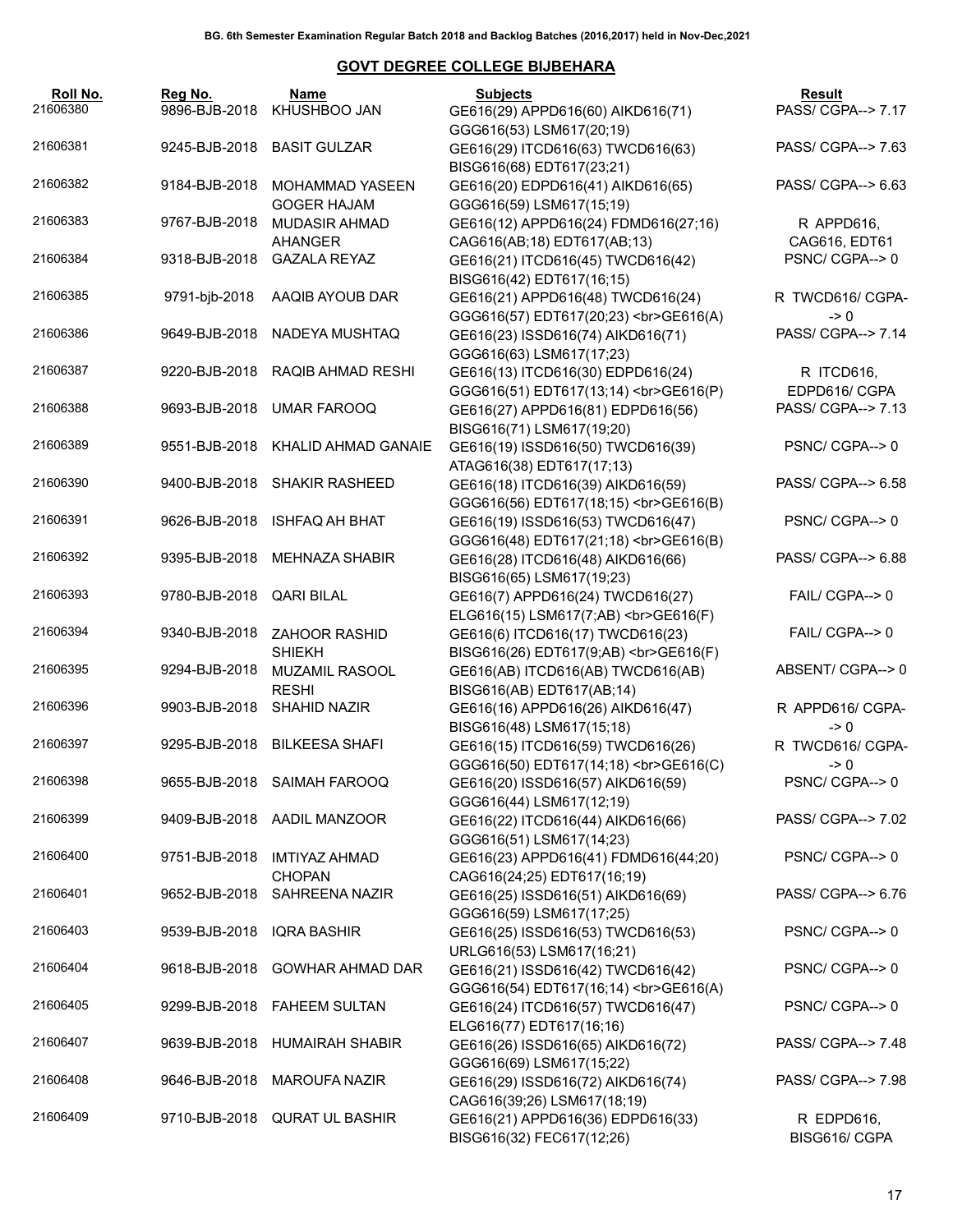| Roll No.<br>21606410 | Reg No.<br>9583-BJB-2018 | Name<br>NASREENA AKHTER                  | <b>Subjects</b><br>GE616(12) ISSD616(21) TWCD616(30)                           | Result<br>R ISSD616,                |
|----------------------|--------------------------|------------------------------------------|--------------------------------------------------------------------------------|-------------------------------------|
| 21606411             | 9216-BJB-2018            | JAFIA AMIN                               | GGG616(27) LSM617(6;19)<br>><br>GGG616(P)<br>GE616(25) ITCD616(59) EDPD616(50) | TWCD616, GGG6<br>PASS/ CGPA--> 6.69 |
|                      |                          |                                          | BISG616(54) FEC617(19;26)                                                      |                                     |
| 21606412             | 9363-BJB-2018            | SHAHNAWAZ AHMAD<br><b>PARRY</b>          | GE616(9) ITCD616(36) AIKD616(33)<br>BISG616(36) EDT617(13;13)<br>GE616(F)      | R GE616, AIKD616/                   |
| 21606413             | 9362-BJB-2018            | <b>IQRA RASHID</b>                       | GE616(12) ITCD616(33) AIKD616(41)                                              | CGPA--<br>R ITCD616,                |
|                      |                          |                                          | BISG616(33) LSM617(9;19)<br>GE616(P)                                           | BISG616, LSM6                       |
| 21606414             | 9679-BJB-2018            | DILAWAR AHMAD                            | GE616(18) ISSD616(56) AIKD616(60)                                              | R ELG616/ CGPA-->                   |
| 21606415             | 9577-BJB-2018            | <b>PARRAY</b><br><b>BASIT BASHIR SEH</b> | ELG616(26) LSM617(16;24)<br>GE616(B)<br>GE616(28) ISSD616(72) TWCD616(71)      | 0<br>PASS/ CGPA--> 7.75             |
|                      |                          |                                          | URLG616(63) EDT617(26;27)                                                      |                                     |
| 21606416             | 9404-BJB-2018            | <b>MUNEESA RASHID</b>                    | GE616(27) ITCD616(50) AIKD616(74)<br>BISG616(71) LSM617(16;24)                 | PASS/ CGPA--> 7.01                  |
| 21606417             | 9185-BJB-2018            | <b>IRFAN HUSSAIN ITOO</b>                | GE616(26) EDPD616(47) AIKD616(65)                                              | PSNC/CGPA-->0                       |
|                      |                          |                                          | BISG616(62) EDT617(16;14)                                                      |                                     |
| 21606418             |                          | 9810-BJB-2018 SHAISTA SHAFI              | GE616(29) APPD616(39) TWCD616(59)<br>GGG616(62) EDT617(20;21)                  | PASS/ CGPA--> 6.95                  |
| 21606419             |                          | 9606-BJB-2018 HUMAIRAH JAN               | GE616(27) ISSD616(47) TWCD616(54)                                              | PSNC/CGPA-->0                       |
| 21606420             | 9731-BJB-2018            | <b>ISHRAT JAN</b>                        | URLG616(57) LSM617(13;22)<br>GE616(AB) APPD616(AB)                             | FAIL/ CGPA--> 0                     |
|                      |                          |                                          | FDMD616(AB;AB) BISG616(AB)                                                     |                                     |
| 21606421             |                          | 9348-BJB-2018 PARVEENA YOUSUF            | GE616(17) ITCD616(41) TWCD616(29)                                              | R TWCD616,                          |
|                      |                          |                                          | URLG616(33) EDT617(12;14)                                                      | URLG616/ CGPA                       |
| 21606422             | 9685-BJB-2018            | <b>ALTAF HUSSAIN</b>                     | GE616(16) ISSD616(54) AIKD616(59)                                              | PSNC/CGPA-->0                       |
|                      |                          | <b>CHOPAN</b>                            | ELG616(41) EDT617(18;18)<br>GE616(C)                                           |                                     |
| 21606423             | 9883-BJB-2018            | <b>UBAID HUSSAIN</b>                     | GE616(23) APPD616(44) AIKD616(74)                                              | PASS/ CGPA--> 6.85                  |
|                      |                          | <b>KOCHAY</b>                            | GGG616(60) EDT617(19;28)<br>GE616(A)                                           |                                     |
| 21606424             | 9919-BJB-2018            | <b>SHAKIR YOUSUF</b>                     | GE616(6) APPD616(21) AIKD616(27)                                               | FAIL/ CGPA--> 0                     |
| 21606425             | 9195-BJB-2018            | <b>UMAR REYAZ</b>                        | BISG616(20) LSM617(8;22)<br>GE616(F)<br>GE616(13) ITCD616(50) LATD616(39)      | PSNC/CGPA-->0                       |
|                      |                          |                                          | GGG616(54) EDT617(15;16)<br>GE616(P)                                           |                                     |
| 21606426             |                          | 8629-BJB-2017 ASIF HASSAN RATHER         | GE616(12) ISSD616(39) TWCD616(36)                                              | R EDT617/ CGPA-->                   |
|                      |                          |                                          | ELG616(41) EDT617(10;AB)<br>GE616(P)                                           | 0                                   |
| 21606427             |                          | 9900-BJB-2018 NAJMI FAROOQ               | GE616(22) APPD616(21) AIKD616(57)                                              | R APPD616/ CGPA-                    |
|                      |                          |                                          | GGG616(38) LSM617(12;20)                                                       | $\rightarrow 0$                     |
| 21606428             |                          | 9695-BJB-2018 MEHRUN NISA                | GE616(29) APPD616(77) EDPD616(63)<br>BISG616(81) FEC617(20;28)                 | PASS/ CGPA--> 8.54                  |
| 21606429             |                          | 9787-BJB-2018 SUHAIL NAZIR               | GE616(29) APPD616(69) TWCD616(68)                                              | PASS/ CGPA--> 7.17                  |
|                      |                          |                                          | GGG616(71) EDT617(21;19)                                                       |                                     |
| 21606430             | 9510-BJB-2018            | <b>ROZY AKHTER</b>                       | GE616(14) ISSD616(54) LATD616(51)                                              | R PCA617/ CGPA-->                   |
|                      |                          |                                          | GGG616(44) PCA617(9;28)<br>GE616(P)                                            | 0                                   |
| 21606431             | 8093-bjb-2016            | MUSHTAQ AHMAD KHAN<br><b>GOJJER</b>      | GE616(21) ISSD616(50) TWCD616(45)<br>URLG616(47) LSM617(12;18)                 | PSNC/CGPA--> 0                      |
| 21606432             | 9206-BJB-2018            | ZAHID HUSSAIN KHAN                       | GE616(18) ITCD616(41) EDPD616(36)                                              | PASS/ CGPA--> 6.32                  |
|                      |                          |                                          | ELG616(54) EDT617(15;18)<br>GE616(B)                                           |                                     |
| 21606433             | 9250-BJB-2018            | UMAR BASHIR DAR                          | GE616(2) ITCD616(42) TWCD616(32)                                               | R GE616,                            |
|                      |                          |                                          | ATAG616(36) EDT617(13;13)                                                      | TWCD616/ CGPA--                     |
| 21606434             | 9324-BJB-2018            | <b>IQRA NAZIR</b>                        | GE616(12) ITCD616(38) TWCD616(23)                                              | R TWCD616,                          |
| 21606435             | 9337-BJB-2018            | RAHIL MUSHTAQ RESHI                      | BISG616(24) EDT617(8;15)<br>GE616(P)                                           | BISG616, EDT6                       |
|                      |                          |                                          | GE616(20) ITCD616(38) TWCD616(36)<br>GGG616(50) EDT617(9;25)<br>GE616(B)       | R EDT617/ CGPA--><br>0              |
| 21606436             | 9804-BJB-2018            | <b>SONEY RASHID</b>                      | GE616(25) APPD616(39) TWCD616(42)                                              | PSNC/CGPA-->0                       |
|                      |                          |                                          | URLG616(57) LSM617(19;18)                                                      |                                     |
| 21606437             | 9192-BJB-2018 URFEE JAN  |                                          | GE616(21) ITCD616(36) LATD616(57)                                              | PSNC/CGPA-->0                       |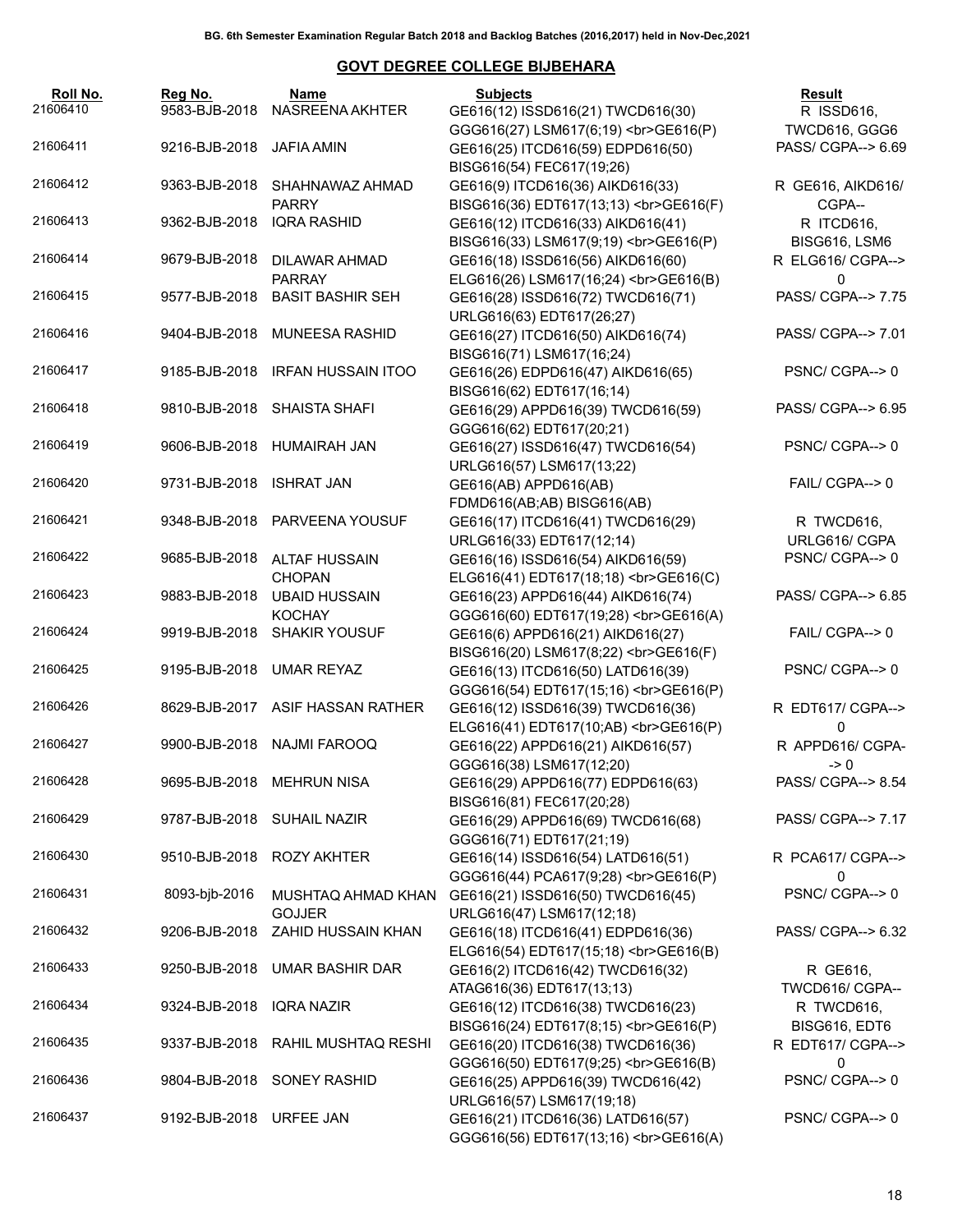| Roll No.<br>21606438 | Reg No.<br>9822-BJB-2018 | Name<br>KHUSHBOO MANZOOR        | <b>Subjects</b><br>GE616(29) APPD616(63) TWCD616(57)                                        | Result<br>PASS/ CGPA--> 7.45        |
|----------------------|--------------------------|---------------------------------|---------------------------------------------------------------------------------------------|-------------------------------------|
| 21606439             | 9538-BJB-2018            | SAIMAH RAMZAN                   | BISG616(66) EDT617(25;27)<br>GE616(24) ISSD616(53) TWCD616(51)<br>URLG616(48) LSM617(18;20) | PSNC/CGPA-->0                       |
| 21606441             |                          | 9638-BJB-2018 ROSEY AKBAR       | GE616(17) ISSD616(56) AIKD616(57)<br>TIHG616(33) LSM617(12;19)                              | R TIHG616/ CGPA-<br>$\rightarrow 0$ |
| 21606442             | 9630-BJB-2018            | SABZAR AHMAD RESHI              | GE616(16) ISSD616(56) LAGD616(32)<br>GGG616(56) FEC617(7;26)<br>GE616(C)                    | R LAGD616,<br>FEC617/ CGPA-         |
| 21606444             |                          | 9529-BJB-2018 AABID HUSSAIN DAR | GE616(17) ISSD616(45) TWCD616(32)<br>GGG616(39) EDT617(12;14)<br>><br>GE616(C)              | R TWCD616/ CGPA-<br>$\rightarrow 0$ |
| 21606445             | 9783-BJB-2018 BISMAT JAN |                                 | GE616(26) APPD616(47) TWCD616(51)<br>GGG616(69) EDT617(24;18)                               | PASS/ CGPA--> 6.91                  |
| 21606446             | 9729-BJB-2018 UZMA JAN   |                                 | GE616(21) APPD616(33) FDMD616(39;28)<br>URLG616(51) EDT617(12;19)                           | R APPD616/ CGPA-<br>$\rightarrow 0$ |
| 21606447             | 9489-BJB-2018            | MOHAMMAD IRFAN<br><b>SHEIKH</b> | GE616(27) FDMD616(54;17) TWCD616(65)<br>BISG616(57) EDT617(22;18)                           | PASS/ CGPA--> 7.14                  |
| 21606448             |                          | 9663-BJB-2018 MAFIA ZAHOOR      | GE616(12) ISSD616(36) AIKD616(33)<br>GGG616(32) LSM617(12;19)                               | R AIKD616,<br>GGG616/ CGPA-         |
| 21606449             | 9909-BJB-2018 HADI JAAN  |                                 | GE616(27) APPD616(60) AIKD616(68)<br>BISG616(80) LSM617(20;25)                              | PASS/ CGPA--> 7.3                   |
| 21606450             |                          | 9643-BJB-2018 PARVEENA AKHTER   | GE616(20) ISSD616(53) AIKD616(62)<br>GGG616(44) LSM617(13;19)                               | PSNC/CGPA-->0                       |
| 21606451             |                          | 9738-BJB-2018 NAZIMA HAMID      | GE616(24) APPD616(45) FDMD616(52;24)<br>URLG616(47) LSM617(13;21)                           | PSNC/CGPA-->0                       |
| 21606452             | 8701-bjb-2017            | HAFIZ MOHAMMAD ASIF             | GE616(21) ISSD616(56) TWCD616(39)<br>ATAG616(63) PCA617(12;22)                              | PSNC/CGPA-->0                       |
| 21606454             | 9682-BJB-2018            | SURAYA MANZOOR                  | GE616(22) ISSD616(44) AIKD616(72)<br>ATAG616(63) LSM617(18;20)                              | PSNC/CGPA-->0                       |
| 21606455             | 9762-BJB-2018 SUMY JAN   |                                 | GE616(20) APPD616(41) FDMD616(40;22)<br>ELG616(56) EDT617(16;21)<br>GE616(B)                | PSNC/CGPA-->0                       |
| 21606456             | 9364-BJB-2018            | JOSY AKHTER                     | GE616(24) ITCD616(53) AIKD616(68)<br>BISG616(56) LSM617(20;19)                              | PSNC/CGPA-->0                       |
| 21606457             |                          | 9624-BJB-2018 NARGIS AKHTER     | GE616(16) ISSD616(26) TWCD616(27)<br>GGG616(36) EDT617(12;14)<br>><br>GE616(C)              | R ISSD616,<br>TWCD616/ CGPA         |
| 21606459             |                          | 9595-BJB-2018 SALFEE HAMID      | GE616(19) ISSD616(32) TWCD616(33)<br>GGG616(32) LSM617(12;19)                               | R ISSD616,<br>TWCD616, GGG6         |
| 21606460             |                          | 9733-BJB-2018 FAIZAN BASHIR     | GE616(15) APPD616(23) FDMD616(40;19)<br>BISG616(48) EDT617(15;23)                           | R APPD616/ CGPA-<br>-> 0            |
| 21606461             |                          | 9371-BJB-2018 RAUF AHMAD KHANDY | GE616(16) ITCD616(41) AIKD616(30)<br>CAG616(26;15) LSM617(9;23)                             | R AIKD616,<br>LSM617/ CGPA-         |
| 21606462             |                          | 9668-BJB-2018 SHAYISTA FAYAZ    | GE616(21) ISSD616(59) AIKD616(75)<br>TIHG616(56) LSM617(13;23)                              | PASS/ CGPA--> 7.61                  |
| 21606463             | 9369-BJB-2018 LOVELY JAN |                                 | GE616(15) ITCD616(29) AIKD616(8)<br>BISG616(26) EDT617(13;15)                               | R ITCD616,<br>AIKD616, BISG         |
| 21606464             |                          | 9386-BJB-2018 AARIF AHMAD MIR   | GE616(21) ITCD616(38) AIKD616(65)<br>ELG616(66) EDT617(13;22)<br>GE616(A)                   | PSNC/CGPA-->0                       |
| 21606465             |                          | 9875-BJB-2018 OVAIS AHMAD MALLA | GE616(23) APPD616(39) AIKD616(57)<br>BISG616(41) LSM617(15;20)                              | PSNC/CGPA-->0                       |
| 21606466             |                          | 9469-BJB-2018 MAJID MUKHTAR     | GE616(23) FDMD616(48;18)<br>CNTD616(24;18) BISG616(63)                                      | PASS/ CGPA--> 6.75                  |
| 21606467             |                          | 9518-BJB-2018 AAMER YOUSUF BHAT | GE616(28) ISSD616(74) TWCD616(59)<br>URLG616(59) EDT617(22;21)                              | PASS/ CGPA--> 7.42                  |
| 21606468             |                          | 8641-BJB-2017 SUHAIL MANZOOR    | GE616(12) ISSD616(45) TWCD616(32)<br>GGG616(38) EDT617(16;12)<br>><br>GGG616(P)             | R TWCD616/ CGPA-<br>$\rightarrow 0$ |
| 21606469             |                          | 9574-BJB-2018 SHAMEEMA AKHTER   | GE616(24) ISSD616(45) TWCD616(41)<br>URLG616(54) LSM617(17;20)                              | PSNC/CGPA-->0                       |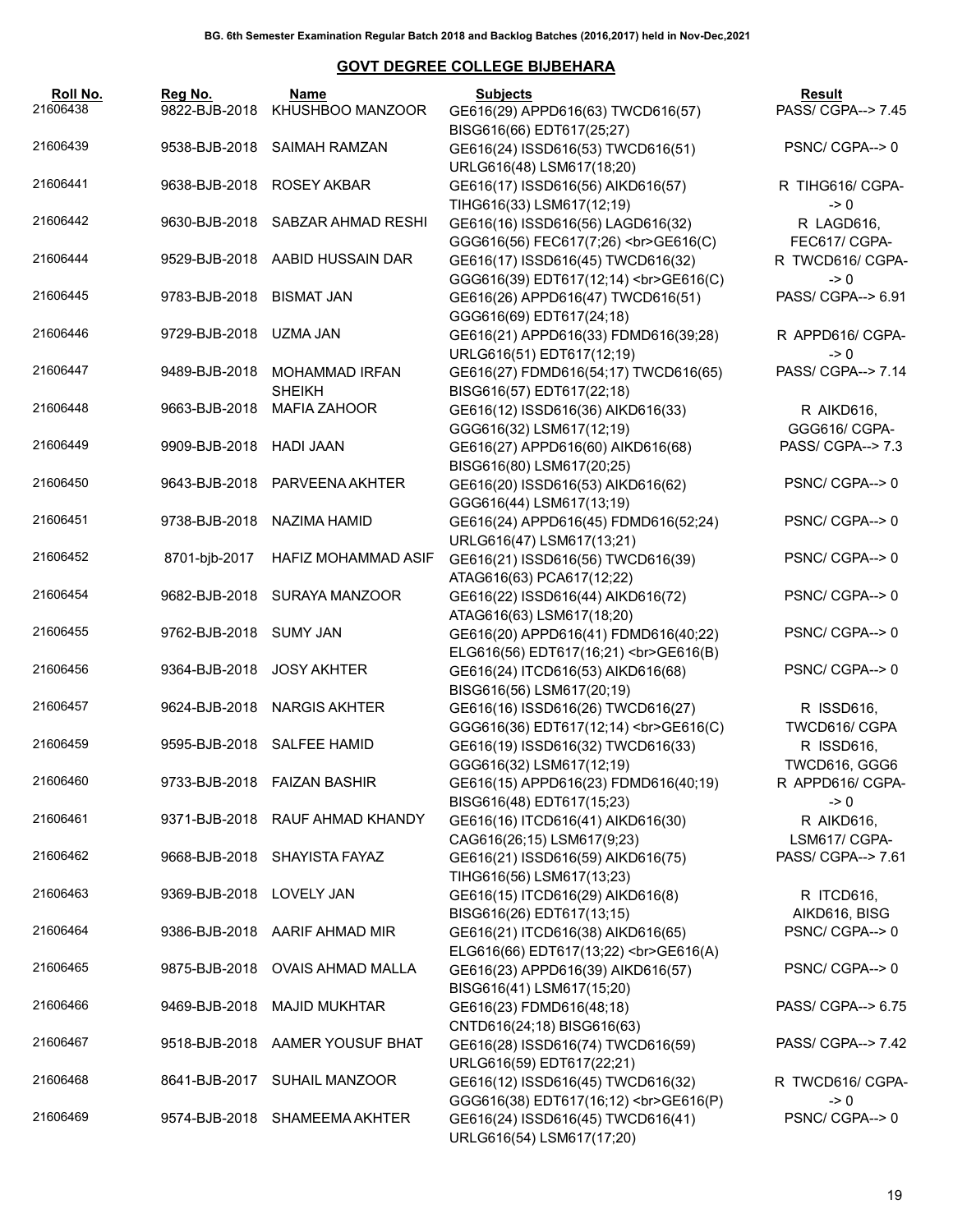| Roll No.<br>21606470 | Reg No.                   | Name<br>9734-BJB-2018 NISHA RASHID           | <b>Subjects</b><br>GE616(17) APPD616(47) FDMD616(37;24)                                                    | <b>Result</b><br>PASS/ CGPA--> 6.58 |
|----------------------|---------------------------|----------------------------------------------|------------------------------------------------------------------------------------------------------------|-------------------------------------|
| 21606471             |                           | 9550-BJB-2018 OWAIS FAROOQ                   | BISG616(51) EDT617(15;18)<br>GE616(8) ISSD616(30) TWCD616(15)<br>GGG616(20) EDT617(7;13)<br>><br>GGG616(F) | FAIL/ CGPA--> 0                     |
| 21606472             |                           | 9726-BJB-2018 ZUBAIR GULZAR                  | GE616(22) APPD616(47) FDMD616(42;18)<br>BISG616(63) EDT617(17;15)                                          | PASS/ CGPA--> 6.26                  |
| 21606473             |                           | 9569-BJB-2018 YASMEENA JAN                   | GE616(18) ISSD616(59) TWCD616(42)<br>GGG616(51) EDT617(19;21)<br>><br>GE616(B)                             | PASS/ CGPA--> 6.2                   |
| 21606474             |                           | 9501-BJB-2018 UMAR MOHAMMAD<br><b>RATHER</b> | GE616(7) ISSD616(45) LATD616(74)<br>URLG616(39) PCA617(13;AB)                                              | R GE616, PCA617/<br>CGPA-->         |
| 21606475             |                           | 9329-BJB-2018 JUNEED AHMAD DAR               | GE616(AB) ITCD616(AB) TWCD616(AB)<br>GGG616(AB) EDT617(AB;AB)                                              | FAIL/ CGPA--> 0                     |
| 21606476             |                           | 9641-BJB-2018 SHAMEERA JAN                   | GE616(28) ISSD616(75) AIKD616(74)<br>GGG616(78) LSM617(16;25)                                              | PASS/ CGPA--> 8.07                  |
| 21606477             | 9264-BJB-2018 SUBBY JAN   |                                              | GE616(15) ITCD616(36) TWCD616(33)<br>GGG616(38) EDT617(12;14)<br>GE616(C)                                  | R TWCD616/ CGPA-<br>$\rightarrow 0$ |
| 21606478             |                           | 9222-BJB-2018 BAZILA NISSAR                  | GE616(16) ITCD616(41) EDPD616(53)<br>BISG616(47) EDT617(18;14)                                             | PASS/ CGPA--> 6.1                   |
| 21606479             |                           | 9347-BJB-2018 IRFAN AHMAD TELI               | GE616(16) ITCD616(30) TWCD616(18)<br>BISG616(27) EDT617(16;14)                                             | R ITCD616,<br>TWCD616, BISG         |
| 21606480             | 9231-BJB-2018 HUMAIRA JAN |                                              | GE616(16) ITCD616(44) EDPD616(51)<br>GGG616(44) EDT617(18;23)<br>GE616(C)                                  | PSNC/CGPA-->0                       |
| 21606481             |                           | 9375-BJB-2018 ZAHOOR AHMAD DAR               | GE616(12) ITCD616(42) AIKD616(56)<br>TIHG616(38) EDT617(17;21)<br>GE616(P)                                 | PSNC/CGPA-->0                       |
| 21606482             | 9511-BJB-2018 ROOHI JAN   |                                              | GE616(12) ISSD616(33) LATD616(57)<br>GGG616(23) PCA617(12;26)                                              | R ISSD616,<br>GGG616/ CGPA-         |
| 21606483             |                           | 9760-BJB-2018 SABREENA JAN                   | GE616(21) APPD616(41) FDMD616(48;28)<br>ELG616(72) EDT617(17;20)<br>GE616(A)                               | PSNC/ CGPA--> 0                     |
| 21606484             |                           | 9888-BJB-2018 FARKHANDA SABZAR               | GE616(17) APPD616(53) AIKD616(60)<br>BISG616(47) LSM617(12;23)                                             | PSNC/CGPA-->0                       |
| 21606486             |                           | 9298-BJB-2018 AFLAH MANZOOR                  | GE616(22) ITCD616(53) TWCD616(33)<br>GGG616(53) EDT617(16;18)<br>>br>GE616(A)                              | R TWCD616/ CGPA-<br>$\rightarrow 0$ |
| 21606487             | 9831-BJB-2018 BISMA NISAR |                                              | GE616(27) APPD616(44) TWCD616(50)<br>GGG616(47) EDT617(13;20)                                              | PASS/ CGPA--> 6.23                  |
| 21606488             |                           | 9450-BJB-2018 SHABROZA AKHTER                | GE616(20) ITCD616(29) AIKD616(57)<br>GGG616(32) LSM617(12;19)                                              | R ITCD616,<br>GGG616/ CGPA-         |
| 21606489             |                           | 9699-BJB-2018 ZAHID FAROOQ BHAT              | GE616(23) APPD616(50) EDPD616(48)<br>GGG616(62) EDT617(19;18)<br>><br>GGG616(A)                            | PASS/ CGPA--> 6.51                  |
| 21606490             |                           | 9918-BJB-2018 RAFEEQ AHMAD<br><b>GANAIE</b>  | GE616(23) APPD616(38) AIKD616(62)<br>BISG616(48) EDT617(17;14)                                             | PSNC/CGPA-->0                       |
| 21606491             |                           | 9502-BJB-2018 ISHRATH MOHI UD DIN            | GE616(12) ISSD616(38) LATD616(47)<br>URLG616(45) LSM617(15;22)                                             | PSNC/CGPA-->0                       |
| 21606492             |                           | 9258-BJB-2018 AMIR AHMAD DAR                 | GE616(25) ITCD616(42) TWCD616(38)<br>BISG616(53) EDT617(16;13)                                             | PSNC/CGPA-->0                       |
| 21606493             |                           | 9629-BJB-2018 SHAHID AHMAD LONE              | GE616(AB) ISSD616(AB) TWCD616(AB)<br>ATAG616(AB) EDT617(AB;AB)                                             | FAIL/ CGPA--> 0                     |
| 21606494             | 9621-BJB-2018             | SABIYA HASSEN<br><b>TANTRY</b>               | GE616(17) ISSD616(32) TWCD616(26)<br>GGG616(42) EDT617(7;15)<br>GE616(C)                                   | R ISSD616,<br>TWCD616, EDT6         |
| 21606495             | 9915-BJB-2018             | SHAISTA SHAFI                                | GE616(17) APPD616(24) AIKD616(47)<br>ELG616(44) EDT617(13;18)<br>GE616(C)                                  | R APPD616/ CGPA-<br>$\rightarrow 0$ |
| 21606496             |                           | 9385-BJB-2018 ROOHIE NISAR                   | GE616(19) ITCD616(44) AIKD616(50)<br>GGG616(36) EDT617(12;15)<br>>br>GE616(B)                              | PSNC/CGPA-->0                       |
| 21606497             |                           | 9311-BJB-2018 FIRDOUSA GULZAR                | GE616(25) ITCD616(45) TWCD616(36)<br>BISG616(59) EDT617(14;17)                                             | PSNC/CGPA-->0                       |
| 21606498             |                           | 9763-BJB-2018 YAWAR RASHID BHAT              | GE616(24) APPD616(44) FDMD616(42;22)<br>BISG616(48) EDT617(15;17)                                          | PASS/ CGPA--> 6.48                  |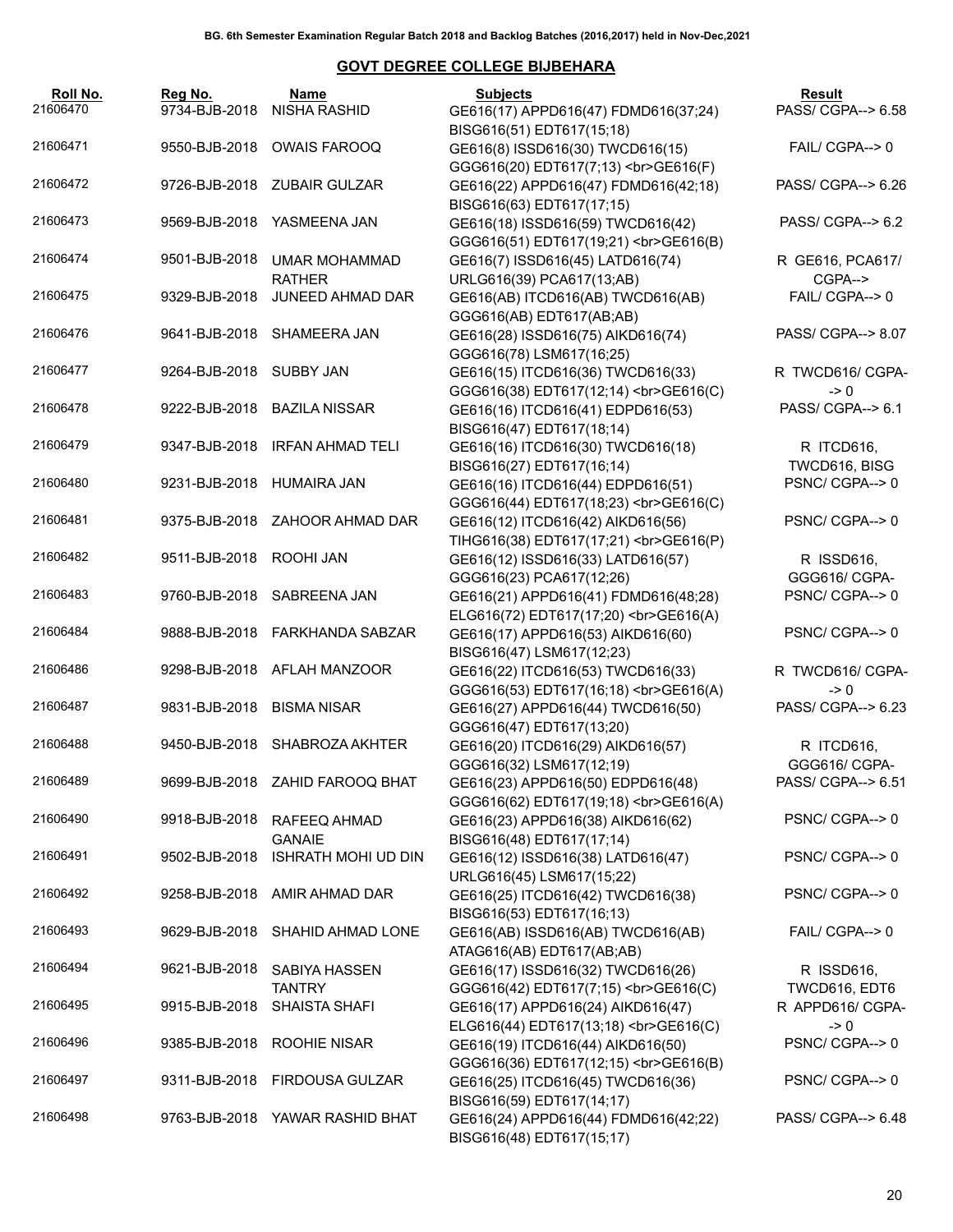| Roll No.<br>21606499 | Reg No.<br>9688-BJB-2018 | Name<br>SHAKIR AHMAD BHAT                        | <b>Subjects</b><br>GE616(22) APPD616(41) LATD616(51)                                                | Result<br>PSNC/CGPA-->0                                  |
|----------------------|--------------------------|--------------------------------------------------|-----------------------------------------------------------------------------------------------------|----------------------------------------------------------|
| 21606500             |                          | 9885-BJB-2018 SADAF RASHID                       | GGG616(45) EDT617(19;15)<br>><br>GGG616(A)<br>GE616(19) APPD616(47) AIKD616(69)                     | PASS/ CGPA--> 6.98                                       |
| 21606501             |                          | 9416-BJB-2018 SHAZIYA AKHTER                     | BISG616(53) LSM617(12;21)<br>GE616(12) ITCD616(41) AIKD616(56)                                      | PSNC/CGPA-->0                                            |
| 21606502             |                          | 9698-BJB-2018 ABID HUSSAIN RATHER                | GGG616(50) LSM617(14;20)<br>GE616(21) APPD616(32) EDPD616(47)<br>CAG616(35;24) FEC617(15;24)        | R APPD616/ CGPA-<br>$\rightarrow 0$                      |
| 21606503             | 9323-BJB-2018            | MUDASIR AHMAD DAR                                | GE616(18) ITCD616(50) TWCD616(42)<br>GGG616(54) EDT617(13;15)<br>><br>GE616(B)                      | PASS/ CGPA--> 6.3                                        |
| 21606504             |                          | 9720-BJB-2018 ZEESHAN MUZAFFAR                   | GE616(17) APPD616(30) EDPD616(41)<br>GGG616(62) EDT617(15;14)<br>><br>GE616(C)                      | R APPD616/ CGPA-<br>$\rightarrow 0$                      |
| 21606505             | 9463-BJB-2018            | IFFAT JAN                                        | GE616(29) EWED616(84) EDPD616(69)<br>BISG616(81) FEC617(22;28)                                      | PASS/ CGPA--> 8.32                                       |
| 21606506             |                          | 9755-BJB-2018 ZAHID AHMAD WANI                   | GE616(17) APPD616(27) FDMD616(35;22)<br>BISG616(44) EDT617(15;24)                                   | R APPD616/ CGPA-<br>$\rightarrow 0$                      |
| 21606507             |                          | 7916-BJB-2016 TAJAMUL BILAL BHAT                 | GE616(24) APPD616(48) TWCD616(38)<br>BISG616(65) EDT617(23;23)                                      | PASS/ CGPA--> 7.17                                       |
| 21606508             | 9637-BJB-2018            | <b>SHAKOOR FEROOZ</b>                            | GE616(17) ISSD616(63) AIKD616(69)<br>GGG616(60) EDT617(15;14)<br>><br>GGG616(C)                     | PASS/ CGPA--> 7.29                                       |
| 21606509             | 9690-BJB-2018            | <b>SHABNUM REHMAN</b>                            | GE616(22) APPD616(33) LATD616(53)<br>BISG616(60) LSM617(15;19)                                      | R APPD616/ CGPA-<br>$\rightarrow 0$                      |
| 21606510             | 9754-BJB-2018            | RAFIQ AHMAD DAR                                  | GE616(24) APPD616(41) FDMD616(49;24)<br>URLG616(48) LSM617(12;22)                                   | PASS/ CGPA--> 6.22                                       |
| 21606511             | 9244-BJB-2018            | SHAHJAHAN MUSHTAQ                                | GE616(21) ITCD616(48) TWCD616(39)<br>BISG616(50) LSM617(12;19)                                      | PSNC/CGPA-->0                                            |
| 21606512             | 9493-BJB-2018            | NASEEMA AKHTER                                   | GE616(21) FDMD616(34;18)<br>SIID616(21;27) BISG616(54)                                              | R SIID616/ CGPA--><br>$\Omega$                           |
| 21606513             |                          | 9418-BJB-2018 ANESA BASHIR                       | GE616(23) ITCD616(60) AIKD616(63)<br>BISG616(60) LSM617(18;21)                                      | PASS/ CGPA--> 6.94                                       |
| 21606514             |                          | 9913-BJB-2018 ROSHNI RASHEED                     | GE616(23) APPD616(44) AIKD616(69)<br>GGG616(66) LSM617(18;21)                                       | PASS/ CGPA--> 7.19                                       |
| 21606515             |                          | 9541-BJB-2018 ZAHIDA RASOOL                      | GE616(18) ISSD616(41) TWCD616(26)<br>GGG616(38) EDT617(12;14)<br>><br>GGG616(B)                     | R TWCD616/ CGPA-<br>$\rightarrow 0$                      |
| 21606516             |                          | 9601-BJB-2018 SIMRAN SHAMEEM                     | GE616(21) ISSD616(59) TWCD616(36)<br>URLG616(54) LSM617(16;21)                                      | PSNC/CGPA-->0                                            |
| 21606517<br>21606518 |                          | 9671-BJB-2018 MUNAZA YOUSUF                      | GE616(19) ISSD616(41) AIKD616(47)<br>GGG616(48) LSM617(16;19)                                       | PASS/ CGPA--> 6.29                                       |
| 21606519             | 9213-BJB-2018            | 9835-BJB-2018 ADIL AHMAD NAJAR<br>SURRAYA AKHTER | GE616(14) APPD616(30) TWCD616(36)<br>BISG616(45) EDT617(12;21)<br>GE616(27) ITCD616(50) EDPD616(39) | R APPD616/ CGPA-<br>$\rightarrow 0$<br>PASS/ CGPA--> 6.8 |
| 21606520             | 9675-BJB-2018            | MOHAMMAD UMMAR                                   | BISG616(71) EDT617(16;19)<br>GE616(22) ISSD616(42) AIKD616(62)                                      | PSNC/CGPA-->0                                            |
| 21606521             | 9793-BJB-2018            | <b>FAROOQ</b><br>AYAMULLAH RASHID                | ATAG616(68) PCA617(12;20)<br>GE616(12) APPD616(38) TWCD616(44)                                      | PSNC/CGPA-->0                                            |
| 21606522             | 9350-BJB-2018            | <b>INSHA RASHID</b>                              | BISG616(36) LSM617(12;18)<br>GE616(18) ITCD616(36) TWCD616(36)                                      | PSNC/CGPA-->0                                            |
| 21606523             | 9812-BJB-2018            | SHAZIA HAMID                                     | BISG616(44) EDT617(12;18)<br>GE616(23) APPD616(33) TWCD616(48)                                      | R APPD616/ CGPA-                                         |
| 21606524             | 9572-BJB-2018            | <b>URFEE YASEEN</b>                              | URLG616(54) LSM617(16;21)<br>GE616(28) ISSD616(33) TWCD616(36)                                      | $\rightarrow 0$<br>R ISSD616/ CGPA-                      |
| 21606525             | 9217-BJB-2018            | YAWAR AHMAD BHAT                                 | URLG616(50) LSM617(14;19)<br>GE616(30) ITCD616(60) EDPD616(59)                                      | $\rightarrow 0$<br>PSNC/CGPA-->0                         |
| 21606526             |                          | 9175-BJB-2018 HILAL AHMAD DAR                    | ELG616(83) EDT617(25;17)<br>GE616(O)<br>GE616(14) EDPD616(53) TWCD616(26)                           | R TWCD616,                                               |
|                      |                          |                                                  | GGG616(32) EDT617(14;14)<br>GE616(P)                                                                | GGG616/ CGPA-                                            |
|                      |                          |                                                  |                                                                                                     | 21                                                       |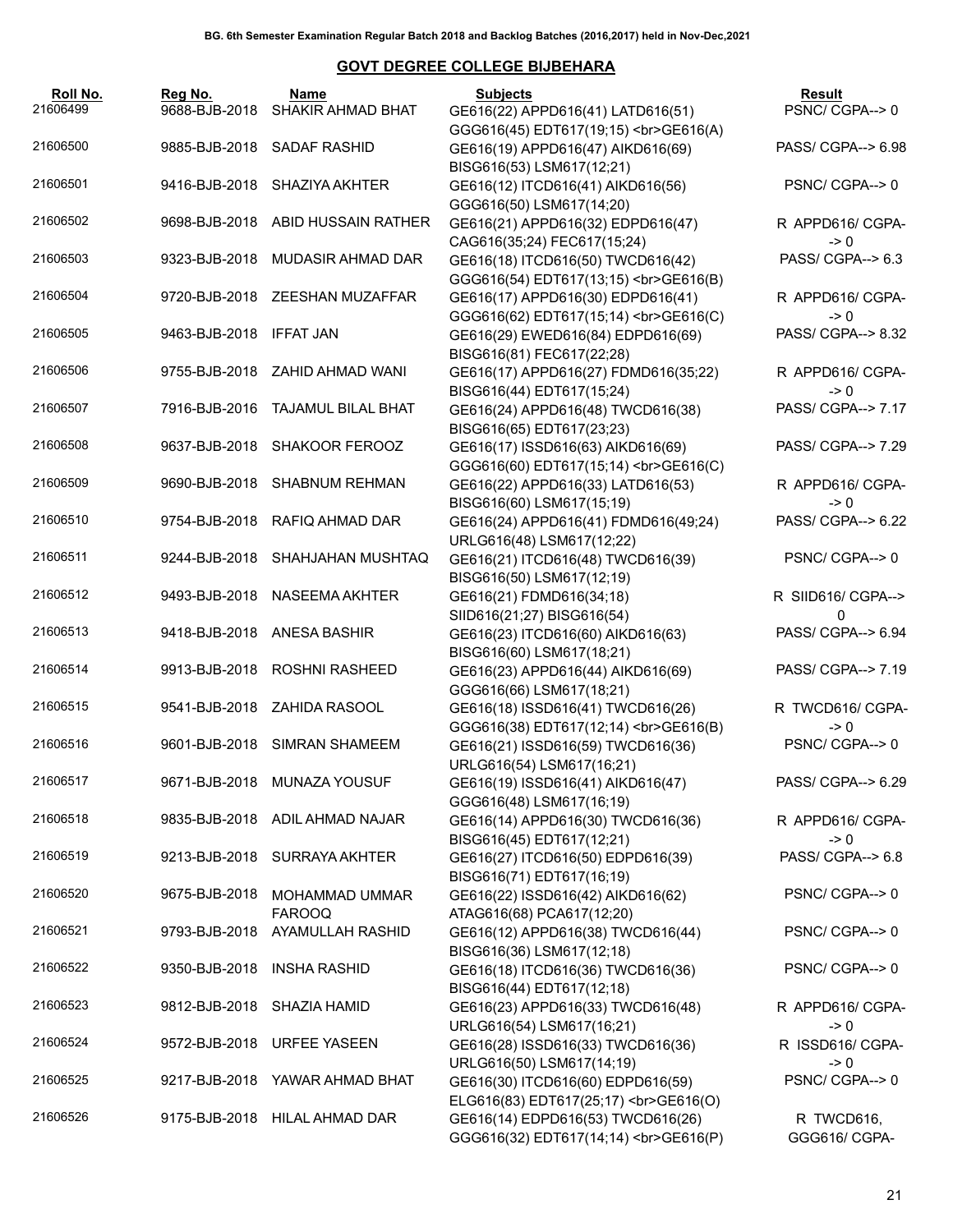| Roll No.<br>21606527 | Reg No.<br>9336-BJB-2018   | Name<br><b>BURHAN MUSHTAQ</b>                 | <b>Subjects</b><br>GE616(9) ITCD616(36) TWCD616(26)                                         | <b>Result</b><br>R GE616,             |
|----------------------|----------------------------|-----------------------------------------------|---------------------------------------------------------------------------------------------|---------------------------------------|
| 21606528             | 9528-BJB-2018 RAHILA SHAFI |                                               | GGG616(32) EDT617(17;15)<br>><br>GGG616(F)<br>GE616(17) ISSD616(56) TWCD616(44)             | TWCD616, GGG616<br>PASS/ CGPA--> 6.86 |
|                      |                            |                                               | GGG616(50) LSM617(13;20)                                                                    |                                       |
| 21606529             |                            | 9592-BJB-2018 KULSOOMA AMIN                   | GE616(12) ISSD616(33) TWCD616(27)                                                           | R ISSD616,                            |
| 21606530             |                            | 9571-BJB-2018 HUZAIFA HUSSAIN                 | URLG616(38) LSM617(17;19)<br>GE616(30) ISSD616(63) TWCD616(56)                              | TWCD616/ CGPA<br>PASS/ CGPA--> 6.82   |
| 21606531             | 9349-BJB-2018              | <b>JAVAID AHMAD KUMAR</b>                     | URLG616(48) EDT617(20;18)<br>GE616(20) ITCD616(47) TWCD616(38)                              | R EDT617/ CGPA-->                     |
| 21606532             |                            | 9716-BJB-2018 SHAHGOFOOR AHMAD                | BISG616(41) EDT617(9;13)<br>GE616(B)<br>GE616(26) APPD616(68) EDPD616(68)                   | 0<br>PASS/ CGPA--> 8.2                |
| 21606533             |                            | <b>MIR</b><br>9644-BJB-2018 SALMA SULTAN      | GGG616(77) FEC617(22;28)<br>GE616(18) ISSD616(54) AIKD616(68)                               | PSNC/CGPA-->0                         |
| 21606534             |                            | 9461-BJB-2018 TOIBA MUSHTAQ                   | GGG616(42) LSM617(12;19)<br>GE616(29) EWED616(68) EDPD616(39)                               | PSNC/CGPA-->0                         |
| 21606535             |                            | 9802-BJB-2018 MIR ZAHID BASHIR                | BISG616(65) FEC617(25;26)<br>GE616(30) APPD616(63) TWCD616(65)                              | PASS/ CGPA--> 7.58                    |
| 21606536             |                            | 9836-BJB-2018 AAKIB AHMAD BHAT                | GGG616(74) EDT617(21;24)<br>GE616(21) APPD616(36) TWCD616(54)                               | PASS/ CGPA--> 6.3                     |
| 21606537             | 9803-BJB-2018              | <b>MOHAMMAD ABASS</b>                         | BISG616(56) EDT617(19;27)<br>GE616(24) APPD616(48) TWCD616(57)                              | PASS/ CGPA--> 7                       |
| 21606538             |                            | <b>BHAT</b><br>9739-BJB-2018 HAROON RASHID    | BISG616(71) EDT617(17;28)<br>GE616(19) APPD616(32) FDMD616(33;AB)                           | R APPD616,                            |
| 21606539             | 9288-BJB-2018              | <b>BISMA JAN</b>                              | BISG616(42) EDT617(20;14)<br>GE616(16) ITCD616(42) TWCD616(30)                              | FDMD616/ CGPA<br>R TWCD616/ CGPA-     |
| 21606540             |                            | 9602-BJB-2018 SHAISTA NAZIR                   | URLG616(50) EDT617(12;14)<br>GE616(22) ISSD616(53) TWCD616(38)                              | $\geq 0$<br>PSNC/CGPA-->0             |
| 21606541             | 9778-BJB-2018              | <b>MOHSIN MAQBOOL</b>                         | CAG616(24;15) EDT617(12;18)<br>GE616(24) APPD616(20) FDMD616(48;29)                         | R APPD616/ CGPA-                      |
| 21606542             | 9525-BJB-2018              | <b>SOFI</b><br><b>BASHRAT AHMAD DAR</b>       | BISG616(36) EDT617(12;17)<br>GE616(6) ISSD616(32) TWCD616(26)                               | $\geq 0$<br>R GE616, ISSD616,         |
| 21606543             |                            | 9828-BJB-2018 MUNEEB HUSSAIN                  | ATAG616(50) EDT617(12;13)<br>GE616(20) APPD616(27) TWCD616(38)                              | TWCD61<br>R APPD616/ CGPA-            |
| 21606544             |                            | <b>MALLA</b><br>9774-BJB-2018 RUKHSANA JABEEN | GGG616(51) EDT617(14;18)<br>><br>GGG616(B)<br>GE616(18) APPD616(39) FDMD616(34;20)          | $\geq 0$<br>PSNC/CGPA-->0             |
| 21606545             |                            | 9219-BJB-2018 RAMEEZ AHMAD BHAT               | ELG616(63) EDT617(21;18)<br>GE616(B)<br>GE616(26) ITCD616(44) EDPD616(32)                   | R EDPD616/ CGPA-                      |
| 21606546             | 9370-BJB-2018 BISMAH JAN   |                                               | BISG616(63) FEC617(14;24)<br>GE616(22) ITCD616(32) AIKD616(62)                              | -> 0<br>R ITCD616/ CGPA-->            |
| 21606547             |                            | 9827-BJB-2018 UMAR FAROOQ                     | BISG616(54) LSM617(16;19)<br>GE616(18) APPD616(32) TWCD616(36)                              | 0<br>R APPD616/ CGPA-                 |
| 21606548             |                            | 9864-BJB-2018 ZUBIDA AKHTER                   | URLG616(48) LSM617(13;20)<br>GE616(21) APPD616(18) AIKD616(71)                              | -> 0<br>R APPD616/ CGPA-              |
| 21606549             |                            | 9722-BJB-2018 NAYEEMA MAJEED                  | GGG616(56) LSM617(14;22)<br>GE616(18) APPD616(42) FDMD616(29;18)                            | -> 0<br>PASS/ CGPA--> 6.25            |
| 21606550             |                            | 6520-BJB-2015 SHAHID AHMAD MIR                | BISG616(42) LSM617(16;22)<br>GE616(21) APPD616(38) TWCD616(57)                              | PASS/ CGPA--> 6.52                    |
| 21606552             |                            | 9547-BJB-2018 YAWAR AHMAD BHAT                | BISG616(38) LSM617(14;18)<br>GE616(15) ISSD616(36) TWCD616(26)                              | R TWCD616,                            |
| 21606553             | 9171-BJB-2018              | FAISAL AHMAD BHAT                             | GGG616(36) EDT617(9;13)<br>GE616(C)<br>GE616(28) EDPD616(44) LATD616(86)                    | EDT617/ CGPA-<br>PASS/ CGPA--> 7.66   |
| 21606554             |                            | 9891-BJB-2018 BILAL AHMAD RATHER              | URLG616(56) LSM617(19;22)<br>GE616(21) APPD616(56) AIKD616(63)<br>BISG616(59) EDT617(16;14) | PASS/ CGPA--> 6.82                    |
| 21606555             |                            | 9405-BJB-2018 SURIYA SHAFI                    | GE616(26) ITCD616(56) AIKD616(66)<br>BISG616(65) LSM617(14;19)                              | PASS/ CGPA--> 7                       |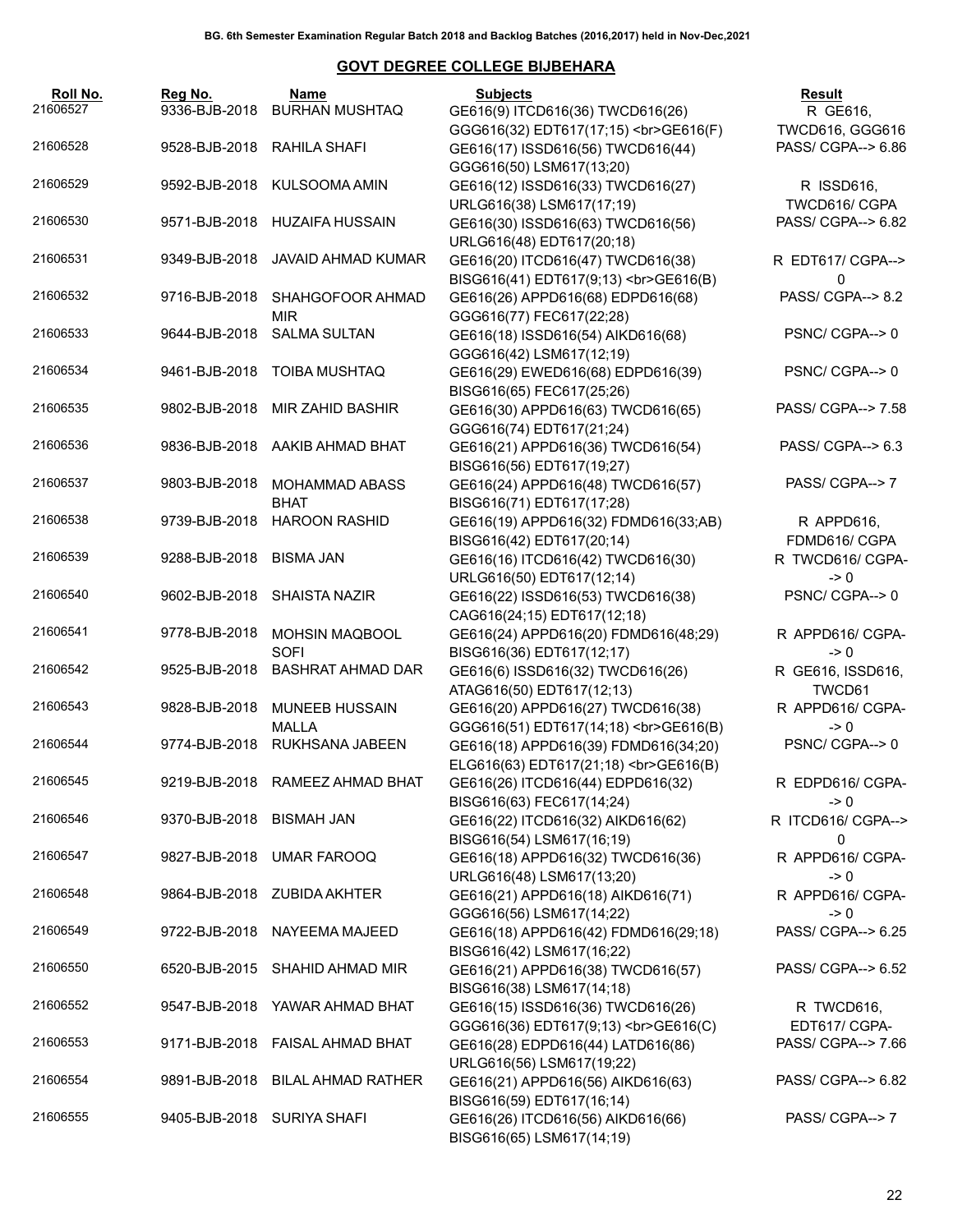| Roll No.<br>21606556 | Reg No.<br>9697-BJB-2018       | Name<br>ASIF AHMAD DAR           | <b>Subjects</b><br>GE616(22) APPD616(39) EDPD616(39)                                                  | Result<br>R EDT617/ CGPA-->                   |
|----------------------|--------------------------------|----------------------------------|-------------------------------------------------------------------------------------------------------|-----------------------------------------------|
| 21606557             | 9876-BJB-2018                  | SEHREENA MUSHTAQ                 | BISG616(51) EDT617(9;13)<br>GE616(A)<br>GE616(22) APPD616(36) AIKD616(69)<br>GGG616(48) LSM617(16;20) | $\mathbf{0}$<br>PSNC/CGPA-->0                 |
| 21606558             | 9479-BJB-2018                  | <b>BASIT ALI NAIKOO</b>          | GE616(15) FDMD616(46;23) TWCD616(45)<br>BISG616(48) EDT617(12;18)                                     | PSNC/CGPA-->0                                 |
| 21606559             | 9272-BJB-2018                  | HAMZA ALTAF                      | GE616(21) ITCD616(51) TWCD616(47)<br>URLG616(47) EDT617(16;18)                                        | PASS/ CGPA--> 6.61                            |
| 21606560             | 9678-BJB-2018                  | <b>SHABNAM AMIN</b>              | GE616(17) ISSD616(32) AIKD616(51)<br>GGG616(36) LSM617(12;19)                                         | R ISSD616/ CGPA-<br>$\rightarrow 0$           |
| 21606561             | 9813-BJB-2018                  | <b>JOZY GULZAR</b>               | GE616(29) APPD616(75) TWCD616(63)<br>GGG616(74) EDT617(24;27)                                         | PASS/ CGPA--> 7.92                            |
| 21606562             | 9279-BJB-2018                  | ILIYAS AHMAD DAR                 | GE616(18) ITCD616(51) TWCD616(50)<br>GGG616(62) EDT617(20;17)<br>><br>GGG616(B)                       | PASS/ CGPA--> 6.73                            |
| 21606563             | 9879-BJB-2018 ULFAT JAN        |                                  | GE616(26) APPD616(63) AIKD616(74)<br>GGG616(65) LSM617(20;24)                                         | PASS/ CGPA--> 7.66                            |
| 21606564             | 9429-BJB-2018                  | <b>JOSIA KHURSHEED</b>           | GE616(27) ITCD616(42) AIKD616(72)<br>BISG616(59) LSM617(18;22)                                        | PASS/ CGPA--> 7.11                            |
| 21606565             | 9825-BJB-2018                  | <b>JUNAID NAZIR SOFI</b>         | GE616(14) APPD616(39) TWCD616(36)<br>BISG616(59) EDT617(13;21)                                        | PASS/ CGPA--> 6.02                            |
| 21606566             | 9544-BJB-2018                  | <b>BASIT ALI</b>                 | GE616(14) ISSD616(45) TWCD616(32)<br>URLG616(26) EDT617(16;13)                                        | R TWCD616,<br>URLG616/ CGPA                   |
| 21606567             |                                | 9422-BJB-2018 ARBEENA NISAR      | GE616(16) ITCD616(36) AIKD616(54)<br>GGG616(53) EDT617(15;18)<br>GE616(C)                             | PASS/ CGPA--> 6.16                            |
| 21606568             | 9759-BJB-2018                  | <b>MAJID NAZIR</b>               | GE616(18) APPD616(23) FDMD616(35;18)<br>URLG616(29) EDT617(15;13)                                     | R APPD616,<br>URLG616/ CGPA                   |
| 21606569             | 9199-BJB-2018                  | <b>IQRA ASHRAF</b>               | GE616(28) ITCD616(57) EDPD616(62)<br>BISG616(81) EDT617(23;18)                                        | PSNC/CGPA-->0                                 |
| 21606570             | 9505-BJB-2018                  | KURAT UL AIN                     | GE616(21) ISSD616(42) LATD616(81)<br>GGG616(42) PCA617(14;22)                                         | PSNC/CGPA-->0                                 |
| 21606571             | 9285-BJB-2018                  | <b>INSHA AMIN</b>                | GE616(17) ITCD616(45) TWCD616(42)<br>GGG616(50) EDT617(16;13)<br>GE616(C)                             | PSNC/CGPA-->0                                 |
| 21606572             | 9381-BJB-2018                  | <b>IQRA YOUSUF</b>               | GE616(23) ITCD616(53) AIKD616(65)<br>BISG616(62) LSM617(18;21)                                        | PSNC/CGPA-->0                                 |
| 21606573             |                                | 9330-BJB-2018 MAROOFA SHAFI      | GE616(25) ITCD616(21) TWCD616(39)<br>BISG616(27) EDT617(16;14)                                        | R ITCD616,<br>BISG616/ CGPA                   |
| 21606574             |                                | 9844-BJB-2018 ISHFAQ AHMAD KUMAR | GE616(25) APPD616(56) LAGD616(50)<br>BISG616(69) FEC617(22;24)                                        | PASS/ CGPA--> 7.23                            |
| 21606575             | 9333-BJB-2018                  | <b>RIFAT MAJEED</b>              | GE616(19) ITCD616(29) TWCD616(24)<br>BISG616(26) EDT617(17;15)                                        | R ITCD616,<br>TWCD616, BISG                   |
| 21606576             | 9596-BJB-2018                  | QASIM AHMAD DAR                  | GE616(13) ISSD616(45) TWCD616(42)<br>GGG616(44) EDT617(12;18)<br>GE616(P)                             | PSNC/CGPA-->0                                 |
| 21606577             | 9423-BJB-2018                  | <b>IQRA SHAFI</b>                | GE616(21) ITCD616(48) AIKD616(71)<br>GGG616(50) LSM617(21;21)                                         | PSNC/CGPA-->0                                 |
| 21606578             | 9607-BJB-2018                  | <b>SAMEER GUL</b>                | GE616(25) ISSD616(63) TWCD616(60)<br>URLG616(57) LSM617(15;23)                                        | PSNC/CGPA-->0                                 |
| 21606579             | 9887-BJB-2018                  | ABROO BASHIR                     | GE616(21) APPD616(42) AIKD616(62)<br>BISG616(56) LSM617(15;23)                                        | PSNC/CGPA-->0                                 |
| 21606580             | 9623-BJB-2018                  | SHAHID AHMAD DAR                 | GE616(18) ISSD616(74) TWCD616(44)<br>GGG616(45) EDT617(16;24)<br>GE616(B)                             | PSNC/CGPA-->0                                 |
| 21606581             | 9549-BJB-2018                  | AIJAZ AHMAD ALLAIE               | GE616(15) ISSD616(54) TWCD616(29)<br>GGG616(48) EDT617(12;14)<br>GE616(C)                             | R TWCD616/ CGPA-<br>$\rightarrow 0$           |
| 21606582<br>21606583 | 9291-BJB-2018<br>9202-BJB-2018 | <b>FARHAT BASHIR</b>             | GE616(24) ITCD616(30) TWCD616(38)<br>BISG616(45) EDT617(13;15)                                        | R ITCD616/ CGPA--><br>0<br>PASS/ CGPA--> 7.27 |
|                      |                                | MUZAMIL MANZOOR<br><b>GANIE</b>  | GE616(26) ITCD616(63) EDPD616(51)<br>GGG616(68) FEC617(19;27)                                         |                                               |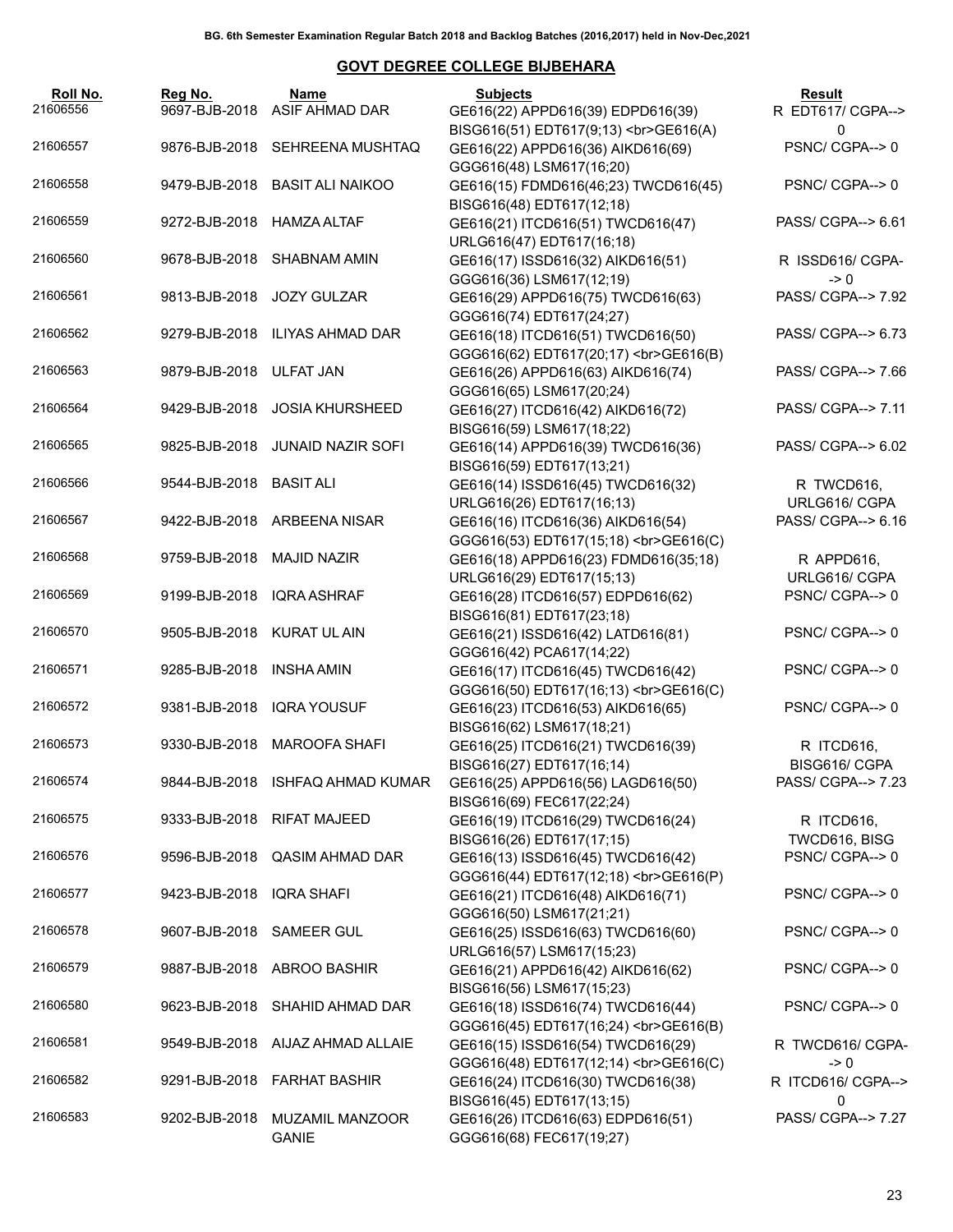| Roll No.<br>21606584 | Reg No.<br>9750-BJB-2018 | Name<br><b>AAMIR MAJEED SOFI</b>       | <b>Subjects</b><br>GE616(AB) APPD616(AB)                                                  | Result<br>ABSENT/CGPA-->0           |
|----------------------|--------------------------|----------------------------------------|-------------------------------------------------------------------------------------------|-------------------------------------|
| 21606585             | 9884-BJB-2018            | SHAHID AHMAD                           | FDMD616(AB;AB) ATAG616(AB)<br>GE616(29) APPD616(50) AIKD616(69)                           | PASS/ CGPA--> 7.26                  |
|                      |                          |                                        | BISG616(80) EDT617(21;18)                                                                 |                                     |
| 21606586             | 9228-BJB-2018            | DANISH AHMAD RATHER                    | GE616(19) ITCD616(42) EDPD616(33)<br>GGG616(44) EDT617(16;21)<br>><br>GE616(B)            | R EDPD616/ CGPA-<br>$\geq 0$        |
| 21606587             | 9882-BJB-2018            | <b>BASIT AZIZ TARREY</b>               | GE616(21) APPD616(29) AIKD616(51)<br>BISG616(33) PCA617(10;AB)                            | R APPD616,<br>BISG616, PCA6         |
| 21606588             | 9389-BJB-2018            | <b>SHAISTA NAZIR</b>                   | GE616(20) ITCD616(54) AIKD616(51)<br>GGG616(54) EDT617(14;14)<br>><br>GE616(B)            | PSNC/CGPA-->0                       |
| 21606589             |                          | 9494-BJB-2018 KAMRAN AHAD PARAY        | GE616(26) FDMD616(51;19)                                                                  | PASS/ CGPA--> 6.85                  |
| 21606590             | 9223-BJB-2018            | <b>BISMA NAZIR</b>                     | SIID616(42;25) GADG616(47)<br>GE616(27) ITCD616(63) EDPD616(62)                           | PASS/ CGPA--> 7.66                  |
| 21606591             | 9805-BJB-2018            | YASIR AHMAD MALIK                      | BISG616(71) FEC617(20;26)<br>GE616(26) APPD616(53) TWCD616(48)                            | PSNC/CGPA-->0                       |
| 21606592             | 9438-BJB-2018            | NEELOFAR JAN                           | GGG616(59) EDT617(20;21)<br>GE616(25) ITCD616(30) AIKD616(51)<br>GGG616(51) EDT617(14;15) | R ITCD616/ CGPA--><br>0             |
| 21606593             |                          | 9473-BJB-2018 SUHAIL NABI NENGROO      | GE616(22) FDMD616(46;16)<br>CNTD616(33;19) ELG616(68)                                     | PSNC/CGPA-->0                       |
| 21606594             | 9509-BJB-2018            | <b>IQRA JAN</b>                        | GE616(13) ISSD616(36) LATD616(48)<br>GGG616(38) PCA617(15;22)                             | PSNC/CGPA-->0                       |
| 21606595             | 9740-BJB-2018            | <b>BILAL AHMAD MIR</b>                 | GE616(28) APPD616(50) FDMD616(49;22)<br>CAG616(29;21) EDT617(20;18)                       | PASS/ CGPA--> 6.91                  |
| 21606596             | 9408-BJB-2018            | SAYIMA JAN                             | GE616(20) ITCD616(38) AIKD616(45)<br>BISG616(32) LSM617(18;19)                            | R BISG616/ CGPA-<br>$\rightarrow 0$ |
| 21606597             | 9498-BJB-2018            | AAMIR HUSSAIN EITOO                    | GE616(13) ISSD616(48) LATD616(69)<br>URLG616(41) PCA617(17;20)                            | PSNC/CGPA-->0                       |
| 21606598             | 9487-BJB-2018            | ZUBAIR AHMAD BHAT                      | GE616(21) FDMD616(33;18) TWCD616(33)<br>BISG616(36) EDT617(16;14)                         | R TWCD616/ CGPA-<br>$\rightarrow 0$ |
| 21606599             | 9427-BJB-2018            | AASIRA JAN                             | GE616(16) ITCD616(36) AIKD616(51)<br>BISG616(45) LSM617(13;19)                            | PSNC/CGPA-->0                       |
| 21606600             | 9817-BJB-2018            | MOHAMMAD AYOUB<br><b>GANIEE</b>        | GE616(14) APPD616(27) TWCD616(26)<br>GGG616(36) EDT617(12;13)<br>><br>GE616(P)            | R APPD616,<br>TWCD616/ CGPA         |
| 21606601             |                          | 9482-BJB-2018 SHAHID AZIZ SHEIKH       | GE616(6) FDMD616(32;AB) TWCD616(24)<br>CAG616(25;AB) EDT617(9;AB)                         | FAIL/ CGPA--> 0                     |
| 21606602             | 9859-BJB-2018            | <b>IRSHAD AHMAD</b><br><b>BAKERWAL</b> | GE616(23) APPD616(51) AIKD616(74)<br>BISG616(63) LSM617(18;23)                            | PASS/ CGPA--> 7.27                  |
| 21606603             | 9563-BJB-2018            | <b>IRSHAD AHMAD MALLA</b>              | GE616(16) ISSD616(48) TWCD616(44)<br>GGG616(39) EDT617(13;14)<br>><br>GGG616(C)           | PSNC/CGPA-->0                       |
| 21606604             | 9742-BJB-2018            | SHAHID UL ISLAM SOFI                   | GE616(12) APPD616(29) FDMD616(26;16)<br>BISG616(36) EDT617(7;12)<br>GE616(P)              | R APPD616,<br>EDT617/ CGPA-         |
| 21606605             |                          | 9374-BJB-2018 VICQASS AHMAD MIR        | GE616(23) ITCD616(54) AIKD616(59)<br>CAG616(25;17) LSM617(12;20)                          | PSNC/CGPA-->0                       |
| 21606606             |                          | 9281-BJB-2018 YAWAR AHMAD WAGAY        | GE616(24) ITCD616(54) TWCD616(50)<br>GADG616(33) EDT617(19;15)                            | R GADG616/ CGPA-<br>$\rightarrow 0$ |
| 21606607             | 9180-BJB-2018            | SURAYA JAN                             | GE616(23) EDPD616(62) LAGD616(66)<br>GGG616(68) FEC617(21;27)                             | PASS/ CGPA--> 7.75                  |
| 21606608             | 9491-BJB-2018            | YAWAR FAROOQ WANI                      | GE616(21) FDMD616(46;18)<br>SIID616(21;24) TIHG616(51) EDT617(18;14)                      | R SIID616/ CGPA--><br>0             |
| 21606609             | 9273-BJB-2018            | NADEEM AHMAD LONE                      | GE616(12) ITCD616(33) TWCD616(26)<br>GGG616(36) EDT617(6;13)<br>GE616(P)                  | R ITCD616,<br>TWCD616, EDT6         |
| 21606610             | 9212-BJB-2018            | <b>FIRDOSA AKHTER</b>                  | GE616(24) ITCD616(51) EDPD616(42)<br>BISG616(56) EDT617(18;14)                            | PASS/ CGPA--> 6.85                  |
| 21606611             | 9242-BJB-2018            | AADIL HUSSAIN BHAT                     | GE616(18) ITCD616(53) EDPD616(45)<br>ELG616(53) EDT617(22;23)<br>GE616(B)                 | PSNC/CGPA-->0                       |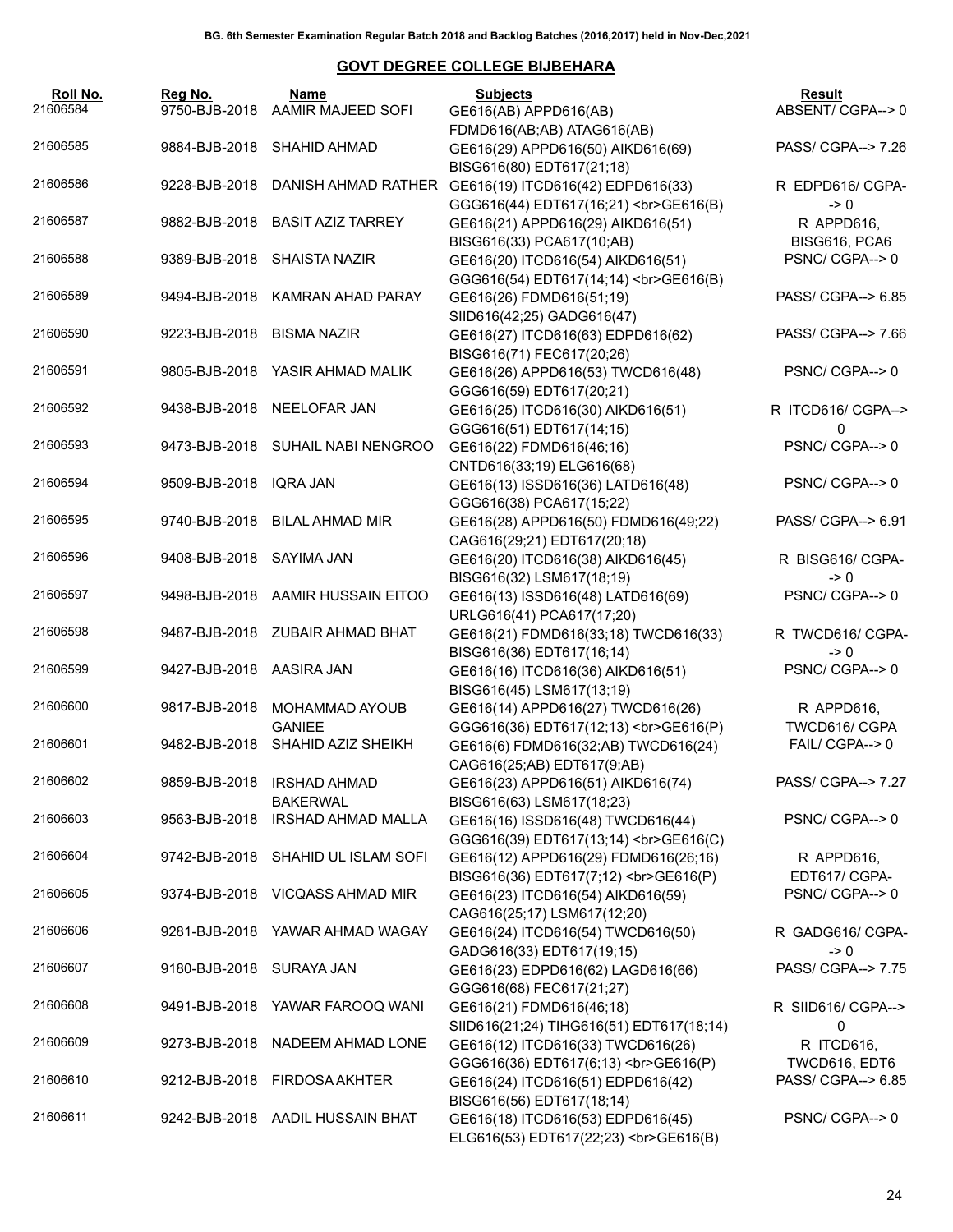| Roll No.<br>21606612 | Reg No.<br>9673-BJB-2018  | Name<br>UZMA RANI                     | <b>Subjects</b><br>GE616(22) ISSD616(47) AIKD616(66)                                        | Result<br>PSNC/CGPA-->0             |
|----------------------|---------------------------|---------------------------------------|---------------------------------------------------------------------------------------------|-------------------------------------|
| 21606613             | 9758-BJB-2018             | YAWAR AHMAD<br><b>NENGROO</b>         | GGG616(41) LSM617(12;19)<br>GE616(20) APPD616(38) FDMD616(48;24)                            | PSNC/CGPA-->0                       |
| 21606614             | 9316-BJB-2018             | NADIYA MUSHTAQ                        | URLG616(41) EDT617(20;20)<br>GE616(24) ITCD616(66) TWCD616(42)<br>BISG616(53) EDT617(19;15) | PASS/ CGPA--> 6.52                  |
| 21606615             |                           | 9280-BJB-2018 OVAIS MANZOOR           | GE616(23) ITCD616(63) TWCD616(54)<br>GGG616(62) EDT617(19;14)<br>><br>GE616(A)              | PASS/ CGPA--> 7.07                  |
| 21606616             |                           | 9196-BJB-2018 KHUSHBOO ALI            | GE616(20) ITCD616(48) LATD616(57)<br>BISG616(53) EDT617(19;18)                              | PSNC/CGPA-->0                       |
| 21606617             |                           | 9666-BJB-2018 SHANIA FAROOQ           | GE616(5) ISSD616(17) AIKD616(24)<br>GGG616(41) LSM617(9;21)<br>GE616(F)                     | R GE616, ISSD616,<br>AIKD61         |
| 21606618             |                           | 9545-BJB-2018 SUMIRA NAZIR            | GE616(14) ISSD616(51) TWCD616(36)<br>URLG616(44) EDT617(13;14)                              | PSNC/CGPA-->0                       |
| 21606619             | 9705-BJB-2018 SAIMA JAN   |                                       | GE616(22) APPD616(54) EDPD616(50)<br>BISG616(63) EDT617(20;21)                              | PASS/ CGPA--> 7.07                  |
| 21606620             |                           | 9620-BJB-2018 AAMIR BASHIR            | GE616(26) ISSD616(63) TWCD616(44)<br>URLG616(57) LSM617(16;21)                              | PSNC/CGPA-->0                       |
| 21606621             | 9573-BJB-2018 SAIMA AMIN  |                                       | GE616(17) ISSD616(45) TWCD616(38)<br>URLG616(48) LSM617(12;19)                              | PSNC/CGPA-->0                       |
| 21606622             |                           | 9266-BJB-2018 NOWSHEEBAH RASHID       | GE616(19) ITCD616(51) TWCD616(41)<br>URLG616(47) EDT617(14;17)                              | PASS/ CGPA--> 6.29                  |
| 21606623             |                           | 9504-BJB-2018 GOWHARA RASHID          | GE616(17) ISSD616(47) LATD616(62)<br>URLG616(39) LSM617(12;19)                              | PASS/ CGPA--> 6.66                  |
| 21606624             | 9661-BJB-2018             | KIFAYAT MUSHTAQ<br><b>MALIK</b>       | GE616(22) ISSD616(66) AIKD616(66)<br>TIHG616(41) LSM617(14;21)                              | PSNC/CGPA-->0                       |
| 21606625             | 9806-BJB-2018             | MONEEB JAVAID GANAI                   | GE616(7) APPD616(29) TWCD616(29)<br>URLG616(29) EDT617(11;AB)                               | FAIL/ CGPA--> 0                     |
| 21606626             | 9719-BJB-2018             | <b>TAWFEEQ MAQBOOL</b><br><b>WANI</b> | GE616(16) APPD616(47) EDPD616(44)<br>BISG616(57) EDT617(15;14)                              | PASS/ CGPA--> 6.16                  |
| 21606627             | 9233-BJB-2018 YAWAR SHAFI |                                       | GE616(15) ITCD616(45) EDPD616(44)<br>GGG616(48) EDT617(15;21)<br>GE616(C)                   | PSNC/CGPA-->0                       |
| 21606628             | 9319-BJB-2018 ASMA NAZIR  |                                       | GE616(29) ITCD616(62) TWCD616(60)<br>URLG616(63) EDT617(25;28)                              | PASS/ CGPA--> 8.13                  |
| 21606629             |                           | 9908-BJB-2018 SURRYIA RAMZAN          | GE616(24) APPD616(39) AIKD616(62)<br>GGG616(53) LSM617(12;23)                               | PASS/ CGPA--> 6.69                  |
| 21606630             |                           | 9437-BJB-2018 IRFAN AHMAD MIR         | GE616(19) ITCD616(27) AIKD616(47)<br>GGG616(32) EDT617(16;18)<br>><br>GGG616(B)             | R ITCD616,<br>GGG616/ CGPA-         |
| 21606631             | 9413-BJB-2018 IQRA JAN    |                                       | GE616(23) ITCD616(48) AIKD616(57)<br>GGG616(42) EDT617(17;14)<br>><br>GGG616(A)             | PASS/ CGPA--> 6.48                  |
| 21606632             | 9341-BJB-2018             | <b>BASIT AHMAD LONE</b>               | GE616(22) ITCD616(47) TWCD616(27)<br>BISG616(39) SR617(11;AB)<br>><br>GE616(A)              | R TWCD616,<br>SR617/ CGPA--         |
| 21606633             | 9870-BJB-2018             | <b>SHABNUM PARVAIZ</b>                | GE616(23) APPD616(62) AIKD616(74)<br>GGG616(57) LSM617(16;20)                               | PASS/ CGPA--> 7.13                  |
| 21606634             | 9593-BJB-2018             | SHOWKAT AHMAD<br><b>PANDITH</b>       | GE616(15) ISSD616(36) TWCD616(21)<br>GGG616(51) EDT617(12;13)<br>GE616(C)                   | R TWCD616/ CGPA-<br>$\rightarrow 0$ |
| 21606635             | 9436-BJB-2018             | SHAHZAD AHMAD SHAH                    | GE616(20) ITCD616(54) AIKD616(56)<br>CAG616(28;15) EDT617(14;22)                            | PSNC/CGPA-->0                       |
| 21606636             | 9278-BJB-2018             | <b>SAIMA GULZAR</b>                   | GE616(23) ITCD616(53) TWCD616(33)<br>URLG616(51) EDT617(19;18)                              | R TWCD616/ CGPA-<br>$\rightarrow 0$ |
| 21606637             | 9912-BJB-2018             | IRFAN AHMAD SHEIKH                    | GE616(14) APPD616(26) AIKD616(36)<br>GGG616(41) EDT617(12;14)<br>><br>GGG616(P)             | R APPD616/ CGPA-<br>$\rightarrow 0$ |
| 21606638             | 9421-BJB-2018             | <b>ISHRATA JAN</b>                    | GE616(22) ITCD616(44) AIKD616(59)<br>GGG616(53) LSM617(13;23)                               | PASS/ CGPA--> 5.98                  |
| 21606639             | 9320-BJB-2018             | <b>RIFAT JAN</b>                      | GE616(24) ITCD616(53) TWCD616(53)<br>URLG616(44) EDT617(15;14)                              | PASS/ CGPA--> 6.11                  |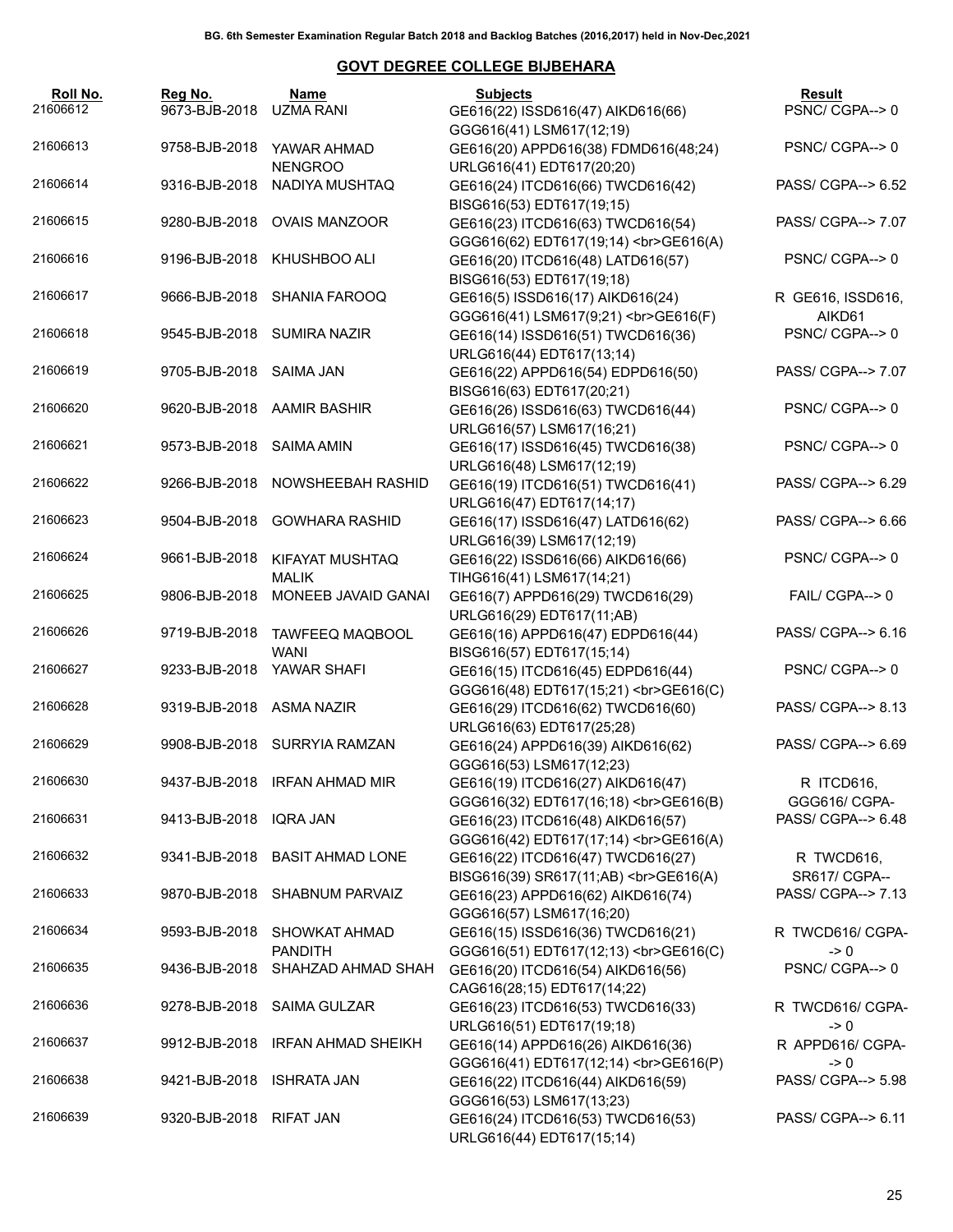| Roll No.<br>21606641 | Rea No.<br>9456-BJB-2018 | Name<br><b>FAZIL ASHRAF</b>                                   | <b>Subjects</b><br>GE616(16) ITCD616(38) AIKD616(47)                                                      | Result<br>R EDT617/ CGPA-->                |
|----------------------|--------------------------|---------------------------------------------------------------|-----------------------------------------------------------------------------------------------------------|--------------------------------------------|
| 21606642             | 9616-BJB-2018 RUKIYA JAN |                                                               | GGG616(36) EDT617(9;14)<br>GE616(C)<br>GE616(17) ISSD616(33) TWCD616(26)                                  | 0<br>R ISSD616,                            |
| 21606643             | 9205-BJB-2018            | <b>ISHFAQ BASHIR ITOO</b>                                     | URLG616(27) EDT617(16;13)<br>GE616(24) ITCD616(45) EDPD616(32)                                            | TWCD616, URLG<br>R EDPD616/ CGPA-          |
| 21606644             | 9604-BJB-2018            | SHAISTA JALAL                                                 | GGG616(48) FEC617(15;26)<br>GE616(25) ISSD616(65) TWCD616(48)                                             | $\geq 0$<br>PSNC/CGPA-->0                  |
| 21606645             | 9880-BJB-2018            | SAQUIA ASHRAF                                                 | ELG616(77) LSM617(20;20)<br>GE616(14) APPD616(29) AIKD616(63)                                             | R APPD616/ CGPA-                           |
| 21606646             |                          | 9417-BJB-2018 NELOFAR REHMAN                                  | GGG616(42) LSM617(15;21)<br>GE616(18) ITCD616(32) AIKD616(42)<br>GGG616(36) LSM617(12;19)                 | $\rightarrow 0$<br>R ITCD616/ CGPA--><br>O |
| 21606647             | 9692-BJB-2018            | AABIROO MUSHTAQ                                               | GE616(27) APPD616(66) EDPD616(63)<br>BISG616(74) FEC617(23;28)                                            | PASS/ CGPA--> 8.05                         |
| 21606648             | 9254-BJB-2018            | REYAZ AHMAD<br><b>KARNAWI</b>                                 | GE616(19) ITCD616(50) TWCD616(36)<br>GGG616(41) EDT617(16;24)<br>><br>GGG616(B)                           | PSNC/CGPA-->0                              |
| 21606649             | 9259-BJB-2018            | <b>SALMAN QADIR BHAT</b>                                      | GE616(19) ITCD616(44) TWCD616(38)<br>BISG616(39) EDT617(15;13)                                            | PASS/ CGPA--> 5.98                         |
| 21606650             | 9506-BJB-2018            | <b>HILAL AHMAD</b><br><b>NENGROO</b>                          | GE616(23) ISSD616(54) LATD616(72)<br>URLG616(44) LSM617(15;20)                                            | PSNC/CGPA-->0                              |
| 21606651             | 9512-BJB-2018            | SUHAIL AHMAD GUROO                                            | GE616(21) ISSD616(59) TWCD616(42)<br>GGG616(59) EDT617(19;13)<br>><br>GE616(A)                            | PSNC/CGPA-->0                              |
| 21606652             | 9442-BJB-2018            | ROOMY JAN                                                     | GE616(16) ITCD616(32) AIKD616(60)<br>BISG616(39) LSM617(13;21)                                            | R ITCD616/ CGPA--><br>O                    |
| 21606653             | 9625-BJB-2018            | MUNAZA AKHTER                                                 | GE616(19) ISSD616(36) TWCD616(39)<br>GGG616(45) EDT617(17;13)<br>GE616(B)                                 | PSNC/CGPA-->0                              |
| 21606654             | 9788-BJB-2018            | <b>MIR MEHRIKA</b><br><b>MUSKAAN</b>                          | GE616(19) APPD616(44) TWCD616(38)<br>GGG616(53) LSM617(16;20)                                             | PASS/ CGPA--> 6.17                         |
| 21606655             | 9474-BJB-2018            | ASRAT HUSSAIN HAJAM                                           | GE616(21) FDMD616(41;16)<br>CNTD616(27;18) BISG616(41)                                                    | PASS/ CGPA--> 6.76                         |
| 21606656             | 9552-BJB-2018            | <b>SHAHID SHAFI NAJAR</b>                                     | GE616(19) ISSD616(71) TWCD616(41)<br>GGG616(62) EDT617(19;17)<br>GE616(B)                                 | PSNC/CGPA-->0                              |
| 21606657             | 9752-BJB-2018            | <b>MOHAMMAD IRFAN</b><br><b>RATHER</b>                        | GE616(26) APPD616(65) FDMD616(50;22)<br>BISG616(72) EDT617(20;21)                                         | PASS/ CGPA--> 7.17                         |
| 21606658             | 9709-BJB-2018            | MUSHTAQ AHMAD<br>HAJAM                                        | GE616(24) APPD616(29) EDPD616(36)<br>TIHG616(36) LSM617(12;20)                                            | R APPD616/ CGPA-<br>$\geq 0$               |
| 21606659<br>21606660 | 9235-BJB-2018            | 9756-BJB-2018 BILAL AHMAD KHAN                                | GE616(19) APPD616(45) FDMD616(38;18)<br>TIHG616(50) LSM617(14;21)                                         | PSNC/ CGPA--> 0                            |
| 21606661             | 9328-BJB-2018            | <b>ARSHEED SALEEM</b><br><b>RATHER</b><br><b>SHAKIR AHMED</b> | GE616(12) ITCD616(47) EDPD616(38)<br>BISG616(44) FEC617(11;AB)<br>GE616(12) ITCD616(36) TWCD616(23)       | R FEC617/ CGPA--><br>0<br>R TWCD616/ CGPA- |
| 21606662             | 9293-BJB-2018            | KHANDAY<br><b>RIFAT JAN</b>                                   | GGG616(39) EDT617(14;13)<br>GE616(P)<br>GE616(23) ITCD616(36) TWCD616(33)                                 | $\geq 0$<br>R TWCD616/ CGPA-               |
| 21606663             | 9899-BJB-2018            | <b>SADAM MUSHTAQ</b>                                          | GGG616(44) EDT617(13;14)<br>><br>GGG616(A)<br>GE616(21) APPD616(21) AIKD616(71)                           | $\geq 0$<br>R APPD616,                     |
| 21606664             | 9717-BJB-2018            | <b>THOKER</b><br><b>ASIF JAVAID</b>                           | ELG616(27) LSM617(17;20)<br>GE616(A)<br>GE616(23) APPD616(53) EDPD616(47)                                 | ELG616/ CGPA-<br>PASS/ CGPA--> 6.88        |
| 21606665             | 9372-BJB-2018            | SHAHEENA AKHTER                                               | GGG616(68) FEC617(14;27)<br>GE616(21) ITCD616(53) AIKD616(75)                                             | PASS/ CGPA--> 6.95                         |
| 21606666             | 9782-BJB-2018            | <b>TAMANNA BASHIR</b>                                         | BISG616(66) EDT617(18;15)<br>GE616(26) APPD616(62) TWCD616(57)                                            | PASS/ CGPA--> 6.82                         |
| 21606667             | 9769-BJB-2018            | <b>SAIMA JAN</b>                                              | BISG616(48) EDT617(23;19)<br>GE616(15) APPD616(20) FDMD616(25;22)<br>URLG616(32) LSM617(8;24)<br>GE616(C) | R APPD616,<br>URLG616, LSM6                |
| 21606668             | 9723-BJB-2018            | AAQIB YOUSUF                                                  | GE616(12) APPD616(30) FDMD616(34;28)<br>CAG616(20;18) EDT617(16;17)                                       | R APPD616,<br>CAG616/ CGPA-                |
|                      |                          |                                                               |                                                                                                           | 26                                         |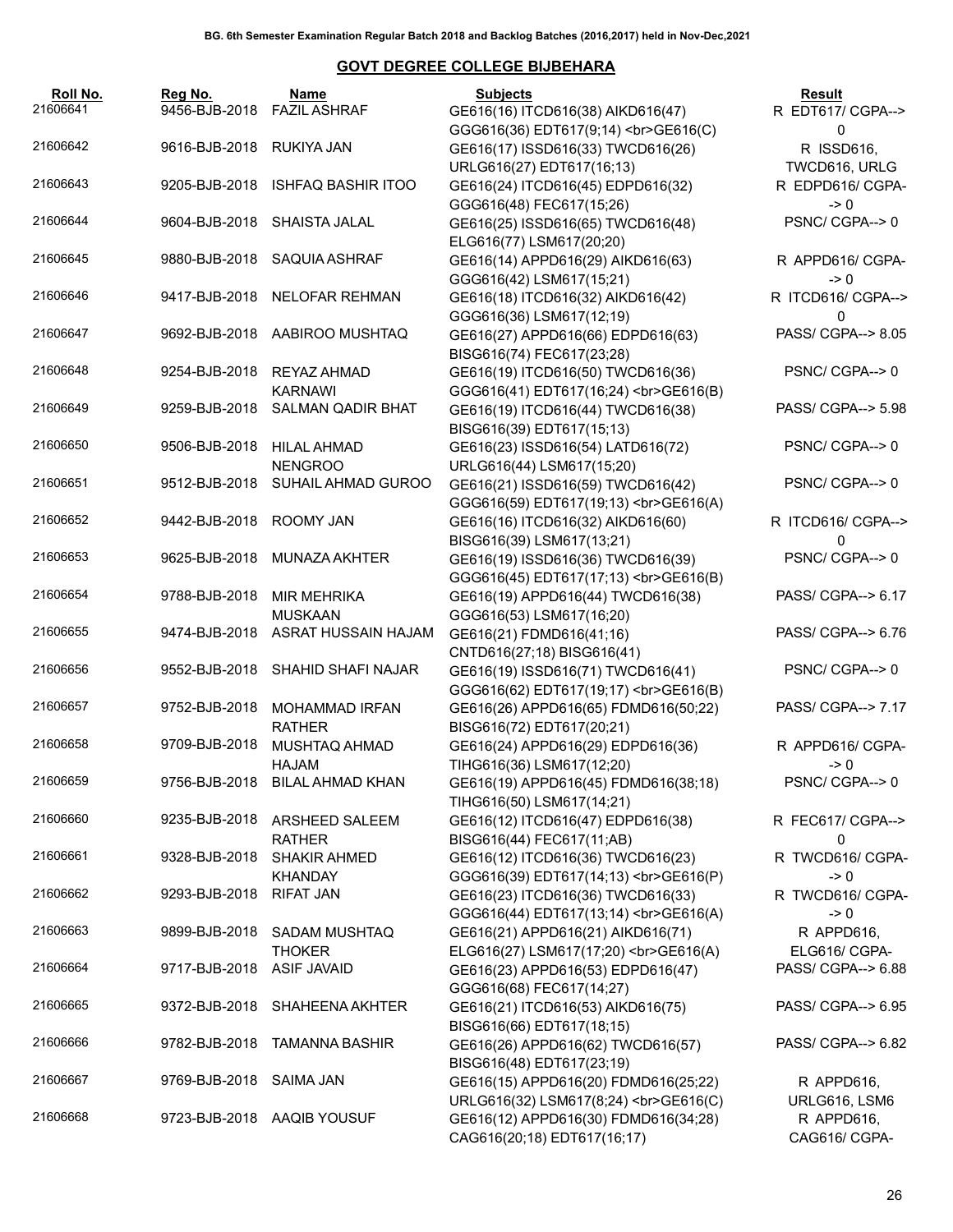| Roll No.<br>21606669 | Reg No.<br>9234-BJB-2018 | Name<br><b>SAIQUA RASHID</b>             | <b>Subjects</b><br>GE616(20) ITCD616(42) EDPD616(45)                            | Result<br>PSNC/CGPA-->0       |
|----------------------|--------------------------|------------------------------------------|---------------------------------------------------------------------------------|-------------------------------|
| 21606670             | 9808-BJB-2018            | SAMREENA NAZIR                           | GGG616(41) EDT617(12;27)<br>><br>GGG616(B)<br>GE616(29) APPD616(45) TWCD616(51) | PSNC/CGPA-->0                 |
| 21606671             | 9830-BJB-2018            | NIHA BHAT                                | GGG616(66) LSM617(20;24)<br>GE616(15) APPD616(33) TWCD616(30)                   | R APPD616,                    |
|                      |                          |                                          | GGG616(47) EDT617(17;22)<br>GE616(C)                                            | TWCD616/ CGPA                 |
| 21606672             | 9497-BJB-2018            | MUKHTHAR AHMAD DAR                       | GE616(12) ISSD616(65) LATD616(74)<br>URLG616(44) PCA617(23;22)                  | PASS/ CGPA--> 7.16            |
| 21606673             | 9735-BJB-2018            | RAFIA AYOUB                              | GE616(21) APPD616(42) FDMD616(56;28)<br>BISG616(51) EDT617(17;17)               | PASS/ CGPA--> 7.05            |
| 21606674             | 9308-BJB-2018            | RAFIA JAN                                | GE616(27) ITCD616(47) TWCD616(45)<br>BISG616(36) LSM617(19;20)                  | PASS/ CGPA--> 6.55            |
| 21606675             | 9790-BJB-2018            | <b>TAWHEEDA AKHTER</b>                   | GE616(28) APPD616(47) TWCD616(48)<br>BISG616(54) LSM617(21;20)                  | PASS/ CGPA--> 6.47            |
| 21606676             | 9567-BJB-2018            | <b>MUNEEB FEROZ</b>                      | GE616(21) ISSD616(62) TWCD616(38)<br>URLG616(38) EDT617(17;18)                  | PSNC/CGPA-->0                 |
| 21606677             |                          | 9530-BJB-2018 AAMIR FAYAZ DAR            | GE616(22) ISSD616(33) TWCD616(30)<br>GGG616(36) EDT617(15;13)<br>><br>GGG616(A) | R ISSD616,<br>TWCD616/ CGPA   |
| 21606678             | 9275-BJB-2018            | <b>BISMA BASHIR</b>                      | GE616(21) ITCD616(47) TWCD616(44)<br>URLG616(54) EDT617(18;18)                  | PASS/ CGPA--> 6.66            |
| 21606679             | 9851-BJB-2018            | UZMA JAN                                 | GE616(AB) APPD616(AB) AIKD616(AB)<br>GADG616(AB) EDT617(AB;23)                  | ABSENT/CGPA--> 0              |
| 21606680             |                          | 9556-BJB-2018 SHARIK FAROOQ              | GE616(7) ISSD616(36) TWCD616(29)<br>URLG616(26) EDT617(13;24)                   | R GE616,<br>TWCD616, URLG61   |
| 21606681             |                          | 9892-BJB-2018 SAAJID IQBAL BOKDA         | GE616(29) APPD616(39) AIKD616(72)                                               | PASS/ CGPA--> 6.86            |
| 21606682             | 9898-BJB-2018            | MURTAZA FAYAZ                            | BISG616(51) EDT617(20;23)<br>GE616(17) APPD616(26) AIKD616(48)                  | R APPD616/ CGPA-              |
| 21606683             | 9779-BJB-2018            | SHARAFAT REYAZ                           | GGG616(45) LSM617(14;23)<br>GE616(27) APPD616(60) FDMD616(57;29)                | $\geq 0$<br>PASS/ CGPA--> 7.6 |
| 21606684             | 9647-BJB-2018            | <b>NAIKOO</b><br><b>ISHRAT ALTAF</b>     | BISG616(63) EDT617(20;27)<br>GE616(23) ISSD616(60) AIKD616(63)                  | PSNC/CGPA-->0                 |
| 21606685             |                          | 9669-BJB-2018 AADIL HASSAN TARRY         | GGG616(53) LSM617(16;19)<br>GE616(24) ISSD616(47) AIKD616(42)                   | PASS/ CGPA--> 6.25            |
| 21606686             | 9460-BJB-2018            | <b>ZAAMIN GULZAR</b>                     | TIHG616(50) LSM617(13;23)<br>GE616(28) EWED616(80) EDPD616(50)                  | PSNC/CGPA-->0                 |
| 21606687             | 9645-BJB-2018 MUSFEE JAN | <b>RATHER</b>                            | URLG616(51) LSM617(15;22)<br>GE616(22) ISSD616(57) AIKD616(62)                  | PASS/ CGPA--> 6.76            |
| 21606688             | 9490-BJB-2018            | <b>IMTIYAZ AH BHAT</b>                   | ATAG616(48) LSM617(17;20)<br>GE616(25) FDMD616(52;17) TWCD616(54)               | PASS/ CGPA--> 6.8             |
| 21606689             | 9747-BJB-2018            | <b>ZAHID SHABAN</b>                      | BISG616(66) EDT617(20;16)<br>GE616(AB) APPD616(AB)                              | FAIL/ CGPA--> 0               |
| 21606690             | 9848-BJB-2018            | <b>GOWHAR GANI DAR</b>                   | FDMD616(AB;AB) CAG616(AB;AB)<br>GE616(22) APPD616(36) AIKD616(59)               | PSNC/CGPA-->0                 |
| 21606691             | 9361-BJB-2018            | KHALID NAZIR BADAM                       | GGG616(50) LSM617(13;19)<br>GE616(25) ITCD616(50) AIKD616(68)                   | PASS/ CGPA--> 7.19            |
| 21606692             |                          | 9536-BJB-2018 AASIF RASHID WANI          | BISG616(71) EDT617(20;24)<br>GE616(9) ISSD616(29) TWCD616(36)                   | R GE616, ISSD616,             |
| 21606693             | 9464-BJB-2018            | YASIR FAROOQ SOFI                        | ATAG616(26) EDT617(7;AB)<br>>br>GE616(F)                                        | ATAG61<br>PSNC/CGPA-->0       |
|                      |                          |                                          | GE616(19) EWED616(68) EDPD616(44)<br>GGG616(72) LSM617(15;22)                   |                               |
| 21606694             | 9373-BJB-2018            | <b>MASRAT AMIN</b>                       | GE616(28) ITCD616(47) AIKD616(77)<br>BISG616(62) LSM617(18;24)                  | PASS/ CGPA--> 7.42            |
| 21606695             | 9230-BJB-2018            | <b>AQUIB GULZAR</b><br><b>SHEERGUJRY</b> | GE616(21) ITCD616(41) EDPD616(36)<br>GGG616(59) EDT617(14;20)<br>>br>GE616(A)   | PSNC/CGPA-->0                 |
| 21606696             | 9801-BJB-2018            | YAWAR BASHIR MIR                         | GE616(24) APPD616(53) TWCD616(47)<br>URLG616(44) FEC617(8;27)                   | R FEC617/ CGPA--><br>0        |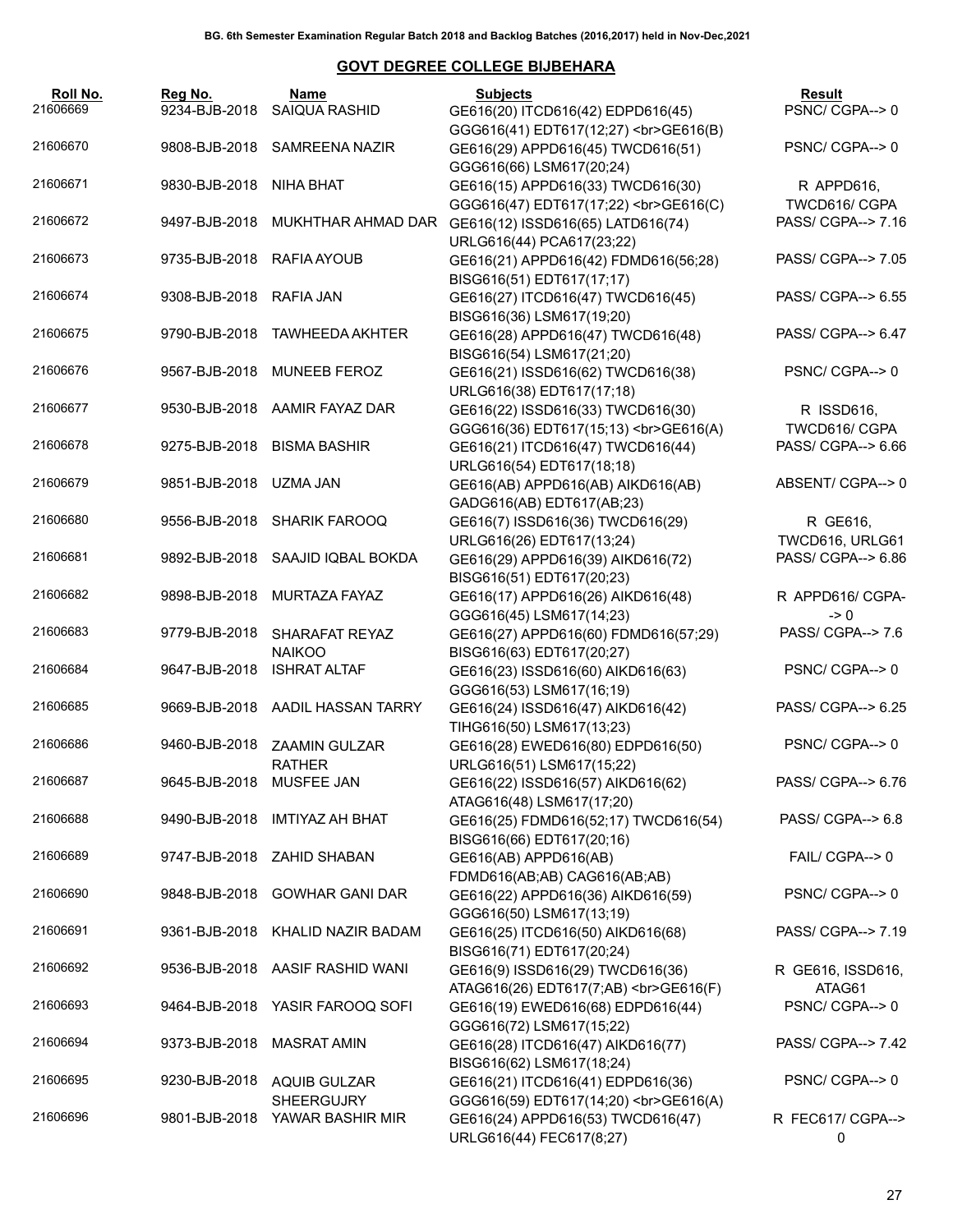| Roll No.<br>21606697 | Reg No.<br>9796-BJB-2018 | Name<br>MOHAMMAD ZAHID DAR                  | <b>Subjects</b><br>GE616(25) APPD616(32) TWCD616(38)                                        | Result<br>R APPD616/ CGPA-          |
|----------------------|--------------------------|---------------------------------------------|---------------------------------------------------------------------------------------------|-------------------------------------|
| 21606698             | 9590-BJB-2018            | <b>IQRA HAMEED</b>                          | BISG616(56) LSM617(15;20)<br>GE616(18) ISSD616(36) TWCD616(32)                              | -> 0<br>R TWCD616/ CGPA-            |
|                      |                          |                                             | URLG616(41) LSM617(12;19)                                                                   | -> 0                                |
| 21606699             | 9472-BJB-2018            | AQIB AHMAD TANTRAY                          | GE616(26) FDMD616(43;16)<br>CNTD616(24;18) BISG616(57)                                      | PASS/ CGPA--> 6.25                  |
| 21606700             | 9640-BJB-2018            | SHANEEYA RASHID                             | GE616(23) ISSD616(47) AIKD616(54)<br>GGG616(53) LSM617(15;19)                               | PSNC/CGPA-->0                       |
| 21606701             | 9566-BJB-2018            | AASHAQ HUSSAIN BHAT                         | GE616(16) ISSD616(41) TWCD616(36)<br>URLG616(48) EDT617(14;14)                              | PSNC/CGPA-->0                       |
| 21606702             | 9548-BJB-2018            | SHABIR AHMAD GANIE                          | GE616(25) ISSD616(39) TWCD616(38)                                                           | PSNC/CGPA-->0                       |
| 21606703             | 9194-BJB-2018            | <b>MARIYAH MAJEED</b>                       | URLG616(36) EDT617(12;18)<br>GE616(22) ITCD616(53) LATD616(74)<br>BISG616(68) LSM617(17;22) | PASS/ CGPA--> 6.94                  |
| 21606704             | 9819-BJB-2018            | <b>UMER FAROOQ</b>                          | GE616(15) APPD616(26) TWCD616(36)<br>GGG616(48) EDT617(15;24)<br>><br>GE616(C)              | R APPD616/ CGPA-<br>$\rightarrow 0$ |
| 21606705             | 9676-BJB-2018            | <b>NUSRAT FAYAZ</b>                         | GE616(21) ISSD616(50) AIKD616(57)<br>GGG616(48) LSM617(17;20)                               | PSNC/CGPA-->0                       |
| 21606706             | 9383-BJB-2018            | <b>MUJTABA AMIN</b>                         | GE616(20) ITCD616(36) AIKD616(54)<br>GGG616(50) EDT617(18;14)<br>><br>GGG616(B)             | PASS/ CGPA--> 6.32                  |
| 21606707             | 9516-BJB-2018            | <b>FASIL AHMAD SHAH</b>                     | GE616(23) ISSD616(56) TWCD616(33)<br>ELG616(74) EDT617(19;21)<br>GE616(A)                   | R TWCD616/ CGPA-<br>-> 0            |
| 21606708             | 9301-BJB-2018            | <b>UBAID FAROOQ SHEIKH</b>                  | GE616(28) ITCD616(62) TWCD616(50)<br>ELG616(84) EDT617(25;15)<br>GE616(O)                   | PSNC/CGPA-->0                       |
| 21606709             | 9334-BJB-2018            | <b>VAKEEL AHMAD GANIE</b>                   | GE616(20) ITCD616(44) TWCD616(32)<br>BISG616(50) EDT617(13;21)                              | R TWCD616/ CGPA-<br>$\geq 0$        |
| 21606710             | 9612-BJB-2018            | <b>TEHZEEBA FAROOQ</b>                      | GE616(AB) ISSD616(AB) TWCD616(NA)<br>GGG616(36) EDT617(12;14)                               | $LO/$ CGPA--> $0$                   |
| 21606711             | 9670-BJB-2018            | NAJMA RASHID                                | GE616(16) ISSD616(45) AIKD616(65)<br>GGG616(47) LSM617(13;21)                               | PSNC/CGPA-->0                       |
| 21606712             | 9543-BJB-2018 LEENU JAN  |                                             | GE616(13) ISSD616(48) TWCD616(23)<br>GGG616(53) EDT617(15;17)<br>GE616(P)                   | R TWCD616/ CGPA-<br>$\geq 0$        |
| 21606713             | 9307-BJB-2018            | RAOUF SHAFI BHAT                            | GE616(21) ITCD616(48) TWCD616(36)<br>GGG616(42) EDT617(17;18)<br>><br>GGG616(A)             | PSNC/CGPA-->0                       |
| 21606714             |                          | 10079-BJB-2018 AIMAN MUSHTAQ                | GE616(16) APPD616(29) EDPD616(42)<br>BISG616(50) LSM617(12;26)                              | R APPD616/ CGPA-<br>$\rightarrow 0$ |
| 21606715             |                          | 9610-BJB-2018 WASIM HASSEN<br><b>TANTRY</b> | GE616(16) ISSD616(54) TWCD616(36)<br>GGG616(42) EDT617(12;14)<br>><br>GGG616(C)             | PSNC/CGPA-->0                       |
| 21606716             | 9594-BJB-2018            | <b>SAIMA MAJEED</b>                         | GE616(12) ISSD616(23) TWCD616(24)<br>URLG616(26) LSM617(6;22)<br>GE616(P)                   | R ISSD616,<br>TWCD616, URLG         |
| 21606717             | 9485-BJB-2018            | <b>SHARIF AHMAD</b><br><b>THOKROO</b>       | GE616(26) FDMD616(52;26) TWCD616(44)<br>BISG616(56) EDT617(17;18)                           | PASS/ CGPA--> 6.77                  |
| 21606718             | 9622-BJB-2018            | <b>MASARAT JAN</b>                          | GE616(7) ISSD616(32) TWCD616(30)<br>GGG616(44) EDT617(12;12)<br>GE616(F)                    | R GE616, ISSD616,<br>TWCD61         |
| 21606719             | 9357-BJB-2018            | DANISHTA NABI                               | GE616(20) ITCD616(48) AIKD616(57)<br>BISG616(57) LSM617(15;21)                              | PSNC/CGPA-->0                       |
| 21606720             | 9557-BJB-2018            | YAWAR MANZOOR                               | GE616(20) ISSD616(62) TWCD616(39)<br>URLG616(48) EDT617(19;19)                              | PASS/ CGPA--> 6.39                  |
| 21606721             | 9322-BJB-2018            | <b>SHAHID BASHIR</b>                        | GE616(16) ITCD616(36) TWCD616(32)<br>BISG616(44) LSM617(13;21)                              | R TWCD616/ CGPA-<br>$\geq 0$        |
| 21606722             | 9201-BJB-2018            | RUBBY JAN                                   | GE616(26) ITCD616(59) EDPD616(45)<br>BISG616(71) EDT617(23;21)                              | PASS/ CGPA--> 7.1                   |
| 21606723             | 9677-BJB-2018            | <b>BARJISA RASHEED</b>                      | GE616(18) ISSD616(36) AIKD616(50)<br>GGG616(41) LSM617(18;19)                               | PSNC/CGPA-->0                       |
| 21606724             | 9707-BJB-2018            | AASIYA AKHTER                               | GE616(23) APPD616(65) EDPD616(57)<br>BISG616(63) EDT617(22;22)                              | PASS/ CGPA--> 7.29                  |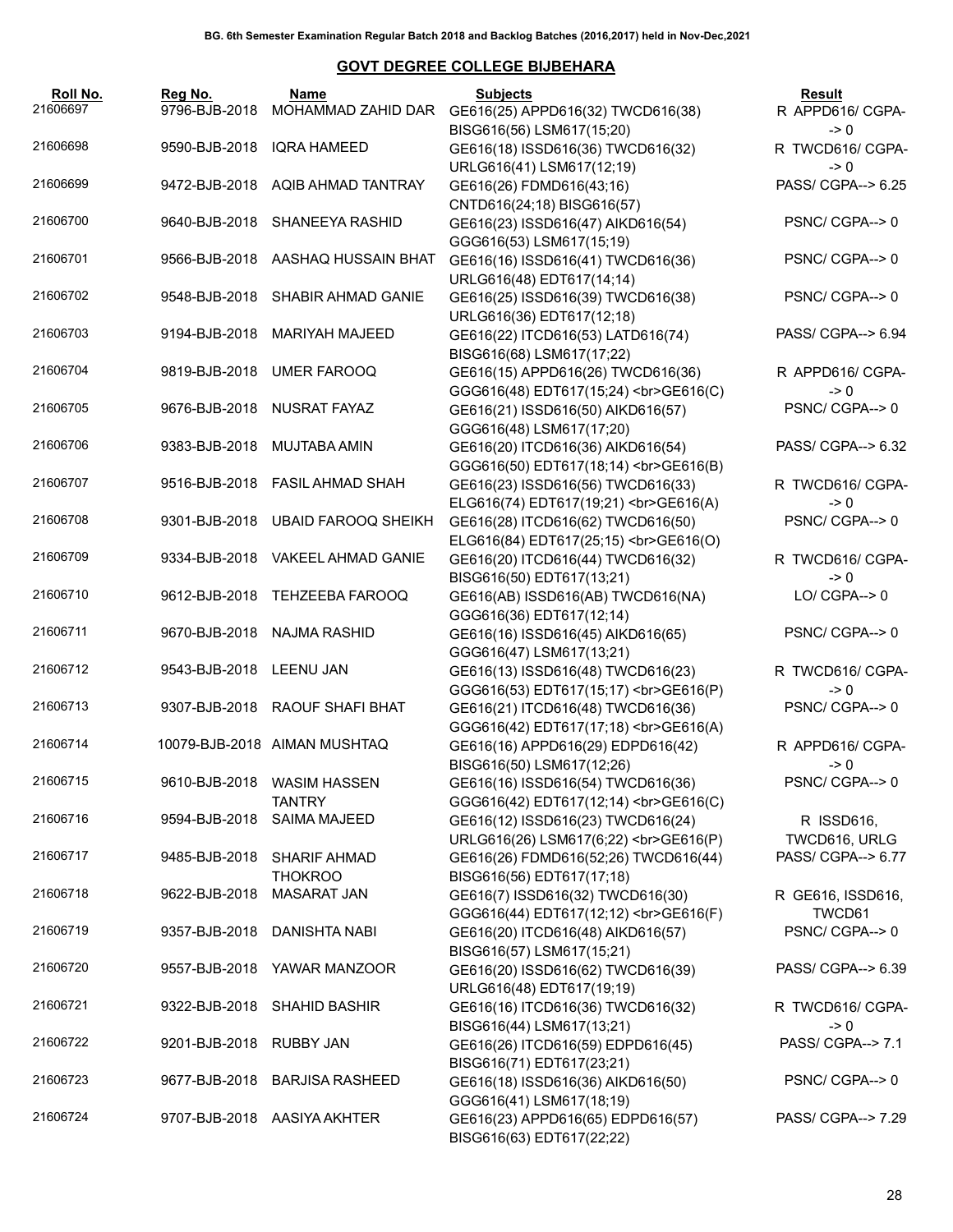| Roll No.<br>21606725 | Reg No.<br>9207-BJB-2018 | Name<br>SHARIF HUSSAIN KHAN              | <b>Subjects</b><br>GE616(18) ITCD616(42) EDPD616(29)                           | Result<br>R EDPD616/ CGPA-            |
|----------------------|--------------------------|------------------------------------------|--------------------------------------------------------------------------------|---------------------------------------|
| 21606726             | 9435-BJB-2018            | IKHLAQ AHMAD WAR                         | ELG616(53) EDT617(16;14)<br>><br>GE616(B)<br>GE616(21) ITCD616(45) AIKD616(59) | $\rightarrow 0$<br>PASS/ CGPA--> 6.61 |
|                      |                          |                                          | BISG616(56) LSM617(14;23)                                                      |                                       |
| 21606727             | 9310-BJB-2018            | NADEEM BASHIR TEELI                      | GE616(27) ITCD616(48) TWCD616(50)<br>GGG616(69) EDT617(25;14)                  | PSNC/CGPA-->0                         |
| 21606728             | 9540-BJB-2018            | DANISH YOUSF                             | GE616(18) ISSD616(47) TWCD616(36)<br>GGG616(56) EDT617(16;13)<br>><br>GE616(B) | PSNC/CGPA-->0                         |
| 21606729             | 9711-BJB-2018            | SOBIYA JAN                               | GE616(21) APPD616(51) EDPD616(47)<br>BISG616(62) FEC617(15;26)                 | PASS/ CGPA--> 6.79                    |
| 21606730             |                          | 9367-BJB-2018 NEELOFER JAN               | GE616(20) ITCD616(44) AIKD616(53)<br>GGG616(56) LSM617(12;18)                  | PSNC/CGPA-->0                         |
| 21606731             | 9776-BJB-2018            | MAHFOOZA AKHTER                          | GE616(19) APPD616(30) FDMD616(44;26)<br>ELG616(48) EDT617(9;14)<br>GE616(B)    | R APPD616,<br>EDT617/ CGPA-           |
| 21606732             |                          | 9424-BJB-2018 ZAHIDA AKHTER              | GE616(22) ITCD616(42) AIKD616(68)<br>GGG616(63) EDT617(19;26)<br>GE616(A)      | PASS/ CGPA--> 6.79                    |
| 21606733             | 9388-BJB-2018            | SAKEY MOHI UD DIN                        | GE616(22) ITCD616(44) AIKD616(50)<br>BISG616(47) LSM617(9;25)<br>GE616(A)      | R LSM617/ CGPA--><br>0                |
| 21606734             | 9379-BJB-2018            | SHAZIA MOHI U DIN                        | GE616(23) ITCD616(45) AIKD616(69)<br>GGG616(48) EDT617(18;15)<br>><br>GE616(A) | PASS/ CGPA--> 7.2                     |
| 21606735             | 9229-BJB-2018            | AAMIR MOHAMMAD<br><b>RESHI</b>           | GE616(16) ITCD616(50) EDPD616(36)<br>BISG616(54) EDT617(19;21)                 | PSNC/CGPA-->0                         |
| 21606736             | 9241-BJB-2018            | <b>SAIMA SALAM</b>                       | GE616(AB) ITCD616(AB) EDPD616(AB)<br>BISG616(AB) EDT617(AB;AB)                 | ABSENT/ CGPA--> 0                     |
| 21606737             | 9520-BJB-2018            | MIR SAMEER YOUSUF                        | GE616(12) ISSD616(48) TWCD616(32)<br>URLG616(23) EDT617(12;13)                 | R TWCD616,<br>URLG616/ CGPA           |
| 21606738             | 9397-BJB-2018            | JASSY HASSAN                             | GE616(28) ITCD616(50) AIKD616(72)<br>BISG616(63) LSM617(17;25)                 | PASS/ CGPA--> 7.58                    |
| 21606739             |                          | 9189-BJB-2018 AARIF HUSSAIN BHAT         | GE616(AB) EDPD616(AB) AIKD616(AB)<br>BISG616(AB) EDT617(AB;AB)                 | ABSENT/ CGPA--> 0                     |
| 21606740             |                          | 9799-BJB-2018 LIYAKAT ALI RATHER         | GE616(24) APPD616(32) TWCD616(39)<br>BISG616(45) EDT617(16;14)                 | R APPD616/ CGPA-<br>$\rightarrow 0$   |
| 21606741             |                          | 9712-BJB-2018 AAZIF UBAID WANI           | GE616(25) APPD616(56) EDPD616(50)<br>GGG616(63) EDT617(20;24)                  | PASS/ CGPA--> 7.07                    |
| 21606742             |                          | 9901-BJB-2018 GOWHAR AHMAD ITOO          | GE616(17) APPD616(24) AIKD616(54)<br>BISG616(48) LSM617(16;18)                 | R APPD616/ CGPA-<br>$\rightarrow 0$   |
| 21606743             |                          | 9249-BJB-2018 OWAIS NAZIR RATHER         | GE616(25) ITCD616(33) TWCD616(32)<br>BISG616(36) SR617(8;AB)<br>GE616(A+)      | R ITCD616,<br><b>TWCD616, SR61</b>    |
| 21606744             |                          | 9824-BJB-2018 NASIR HUSSAIN              | GE616(12) APPD616(62) TWCD616(44)<br>GGG616(69) LSM617(9;18)<br>GE616(P)       | R LSM617/ CGPA--><br>0                |
| 21606745             | 9611-BJB-2018            | <b>NASIR HASSAN</b>                      | GE616(19) ISSD616(57) TWCD616(38)<br>GGG616(57) EDT617(17;14)<br>GE616(B)      | PSNC/CGPA--> 0                        |
| 21606746             | 9584-BJB-2018            | <b>SHAISTA AKHTER</b>                    | GE616(19) ISSD616(36) TWCD616(36)<br>URLG616(48) LSM617(14;18)                 | PSNC/CGPA-->0                         |
| 21606747             | 9654-BJB-2018            | <b>FOZIYA NAZIR</b>                      | GE616(22) ISSD616(50) AIKD616(66)<br>TIHG616(29) LSM617(13;21)                 | R TIHG616/ CGPA-<br>$\geq 0$          |
| 21606748             | 9619-BJB-2018            | AIJAZ BASHIR                             | GE616(21) ISSD616(50) TWCD616(44)<br>URLG616(50) LSM617(13;19)                 | PSNC/CGPA--> 0                        |
| 21606749             | 9867-BJB-2018            | IQRA SHABAN                              | GE616(27) APPD616(44) AIKD616(72)<br>GADG616(39) EDT617(20;27)                 | PASS/ CGPA--> 7                       |
| 21606750             | 8982-BJB-2017            | <b>JUNAID YOUSUF</b><br><b>HARDWALOO</b> | GE616(15) APPD616(36) AIKD616(36)<br>GGG616(54) LSM617(12;19)                  | PSNC/CGPA-->0                         |
| 21606751             | 8470-BJB-2017            | AADIL AHMAD DAR                          | GE616(22) TWCD616(33) CNTD616(24;25)<br>BISG616(45) LSM617(16;18)              | R TWCD616/ CGPA-<br>$\rightarrow 0$   |
| 21606752             | 8914-BJB-2017            | SABREENA NASEEM                          | GE616(17) TWCD616(41) APPD616(50)<br>UWDG616(59) LSM617(13;20)                 | PASS/ CGPA--> 6.37                    |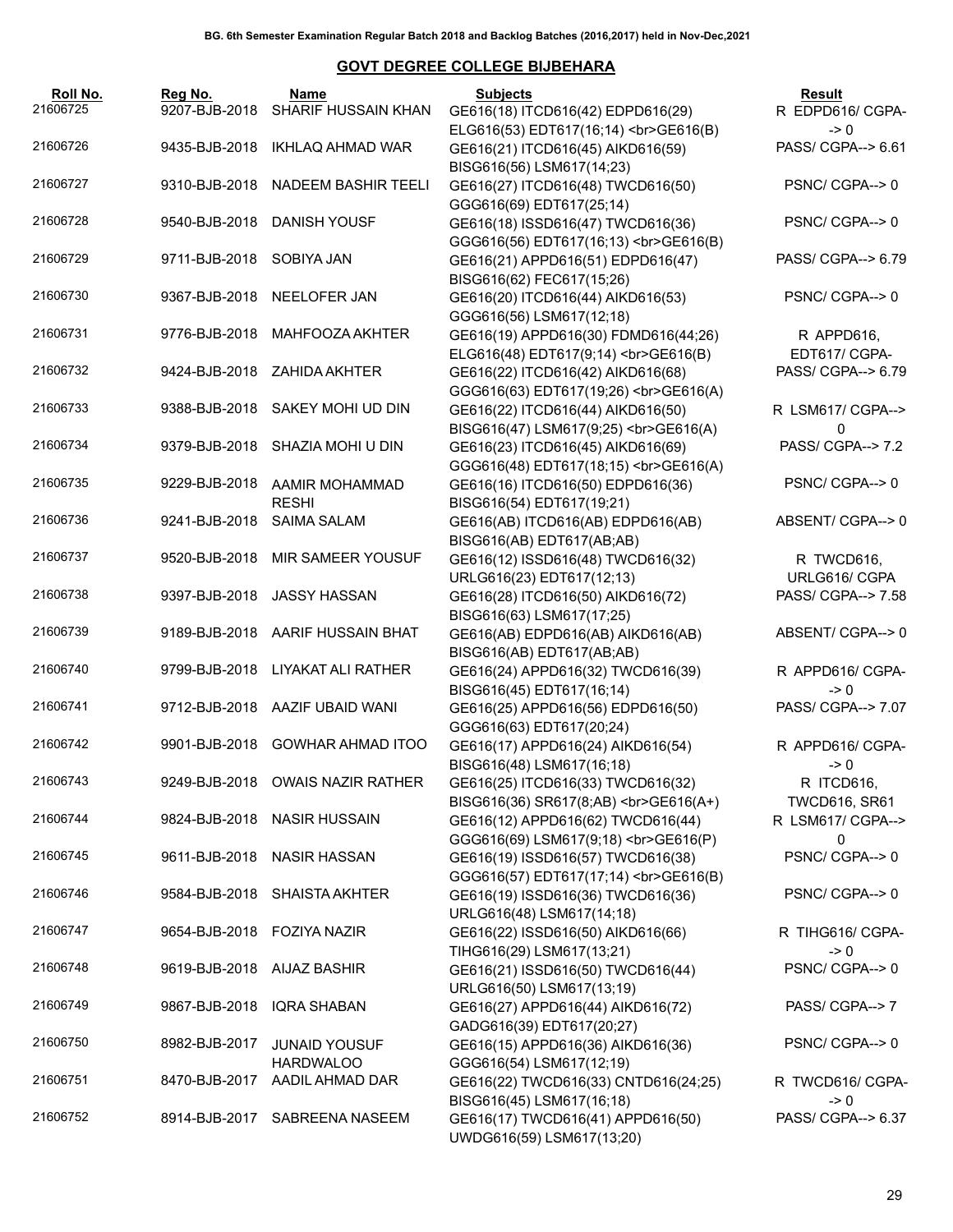| Roll No.<br>21613461 | Reg No.<br>5584-BJB-2013   | Name<br>ZAHID AHMAD PAUL             | <b>Subjects</b><br>GE616(AB) ITCD616(AB) AETD616(AB)                                                   | Result<br>ABSENT/CGPA-->0             |
|----------------------|----------------------------|--------------------------------------|--------------------------------------------------------------------------------------------------------|---------------------------------------|
| 21628715             |                            | 8838-BJB-2017 AADIL HASSAN BHAT      | URLG616(AB) EDT617(AB;23)<br>GE616(26) ITCD616(62) RASD616(57)                                         | PASS/ CGPA--> 7.38                    |
|                      |                            |                                      | IPSG616(59) SOC617(23;24)                                                                              |                                       |
| 21634826             | 7952-BJB-2016              | MEHNAZ JAN                           | GE616(22) MCAD616(25;26)<br>GPBD616(27;21) RBD616(36;22)                                               | PASS/ CGPA--> 6.85                    |
| 21634827             |                            | 9024-BJB-2017 HUZAIF NABI BHAT       | GE616(15) MCAD616(27;28)<br>GPBD616(24;24) ILD616(24;26)                                               | PASS/ CGPA--> 7.24                    |
| 21634828             | 9030-BJB-2017              | <b>ISHFAQ AHMAD</b><br><b>DEDHAR</b> | GE616(15) MCAD616(25;27)<br>GPBD616(29;24) ILD616(33;26)                                               | PASS/ CGPA--> 7.08                    |
| 21634829             | 9035-BJB-2017              | ATHAR SHAFI                          | GE616(20) MCAD616(24;28)<br>GPBD616(27;24) ILD616(27;27)                                               | PASS/ CGPA--> 6.87                    |
| 21634830             |                            | 9068-BJB-2017 HAFSA HAMEED           | GE616(17) MCAD616(21;28)                                                                               | R MCAD616,                            |
| 21634831             |                            | 9076-BJB-2017 RASHID AHMAD LONE      | GPBD616(26;24) ILD616(24;27)<br>GE616(20) MCAD616(24;28)                                               | LSM617/ CGPA-<br>PASS/ CGPA--> 6.74   |
| 21634832             |                            | 8986-BJB-2017 AQUIBUL HASSAN         | GPBD616(32;24) ILD616(30;25)<br>GE616(19) GPBD616(35;24) ILD616(48;26)                                 | PASS/ CGPA--> 7.15                    |
| 21634833             |                            | 8994-BJB-2017 AQIB ASHRAF MIR        | CNTD616(48;25) LSM617(17;23)<br>GE616(13) GPBD616(38;25) ILD616(39;25)<br>CNTD616(24;23) STH617(20;25) | PASS/ CGPA--> 6.71                    |
| 21634834             | 8996-BJB-2017              | <b>MUSAIB GULZAR DAR</b>             | GE616(16) GPBD616(24;24) ILD616(42;25)<br>CNTD616(24;24) LSM617(15;22)                                 | PASS/ CGPA--> 7.15                    |
| 21634835             |                            | 9957-BJB-2018 SUHAIL AHMAD DAR       | GE616(28) MCAD616(32;22)<br>GPBD616(42;20) ILD616(46;26)                                               | PASS/ CGPA--> 7.87                    |
| 21634836             |                            | 9960-BJB-2018 IQRA GULZAR            | GE616(22) MCAD616(24;18)<br>GPBD616(25;23) ILD616(30;27)                                               | PSNC/CGPA-->0                         |
| 21634837             | 9968-BJB-2018              | SHAHID NAZIR                         | GE616(25) MCAD616(36;25)<br>GPBD616(49;28) ILD616(49;25)                                               | PASS/ CGPA--> 7.91                    |
| 21634838             |                            | 9946-BJB-2018 SAIMAH SHABIR          | GE616(18) GPBD616(36;29) ILD616(28;27)<br>CNTD616(21;24) SR617(18;26)                                  | R CNTD616/ CGPA-<br>$\rightarrow 0$   |
| 21634839             | 9979-BJB-2018              | MUTAYIEB ZAKIR WAR                   | GE616(18) MCAD616(22;AB)                                                                               | R MCAD616,                            |
| 21634840             |                            | 10012-BJB-2018 ZAHID PARVAIZ LONE    | GPBD616(40;AB) ILD616(31;AB)<br>GE616(28) MCAD616(41;19)                                               | GPBD616, ILD6<br>PASS/ CGPA--> 7.95   |
| 21634841             |                            | 10023-BJB-2018 AIJAZ RAFIQ DAR       | GPBD616(45;29) ILD616(43;28)<br>GE616(25) MCAD616(36;18)                                               | PASS/ CGPA--> 7.29                    |
| 21634842             | 10028-BJB-2018 HAZIQ SHAFI |                                      | GPBD616(41;21) ILD616(42;26)<br>GE616(27) MCAD616(17;18) ILD616(26;27)                                 | R MCAD616/ CGPA-                      |
| 21634843             | 9996-BJB-2018              | NAVEED ANJUM                         | FDMD616(35;22) EDT617(21;13)<br>GE616(30) MCAD616(36;23)<br>GPBD616(45;21) ILD616(50;26)               | $\rightarrow 0$<br>PASS/ CGPA--> 7.82 |
| 21634844             | 9945-BJB-2018              | SAIMA RASHEED                        | GE616(29) GPBD616(34;29) ILD616(38;27)<br>CNTD616(26;22) SR617(24;26)                                  | PSNC/CGPA-->0                         |
| 21634845             |                            | 10017-BJB-2018 BASIT AMIN THOKRO     | GE616(29) MCAD616(29;20)<br>GPBD616(38;24) ILD616(33;25)                                               | PSNC/CGPA-->0                         |
| 21634846             |                            | 9963-BJB-2018 ABDUL RAOUF LONE       | GE616(25) MCAD616(33;21)<br>GPBD616(41;26) ILD616(40;26)                                               | PASS/ CGPA--> 7.44                    |
| 21634847             | 9997-BJB-2018              | <b>RONAK GULZAR</b>                  | GE616(28) MCAD616(44;24)<br>GPBD616(47;27) ILD616(53;28)                                               | PASS/ CGPA--> 8.11                    |
| 21634848             |                            | 9923-BJB-2018 AADIL AYOUB DASS       | GE616(27) GPBD616(47;27) ILD616(45;27)<br>CNTD616(32;27) SR617(26;24)                                  | PASS/ CGPA--> 7.92                    |
| 21634849             | 9954-BJB-2018              | SAJAD HASSAN SHEIKH                  | GE616(22) MCAD616(24;20)<br>GPBD616(37;19) ILD616(34;26)                                               | PSNC/CGPA-->0                         |
| 21634850             | 9941-BJB-2018              | SHAHID BASHIR MALIK                  | GE616(25) GPBD616(35;24) ILD616(33;27)<br>CNTD616(32;16) SR617(16;24)                                  | PSNC/CGPA-->0                         |
| 21634851             |                            | 10014-BJB-2018 SHANIBA NAZIR         | GE616(25) MCAD616(19;AB)<br>GPBD616(28;AB) ILD616(21;AB)                                               | R MCAD616,<br>GPBD616, ILD6           |
|                      |                            |                                      |                                                                                                        |                                       |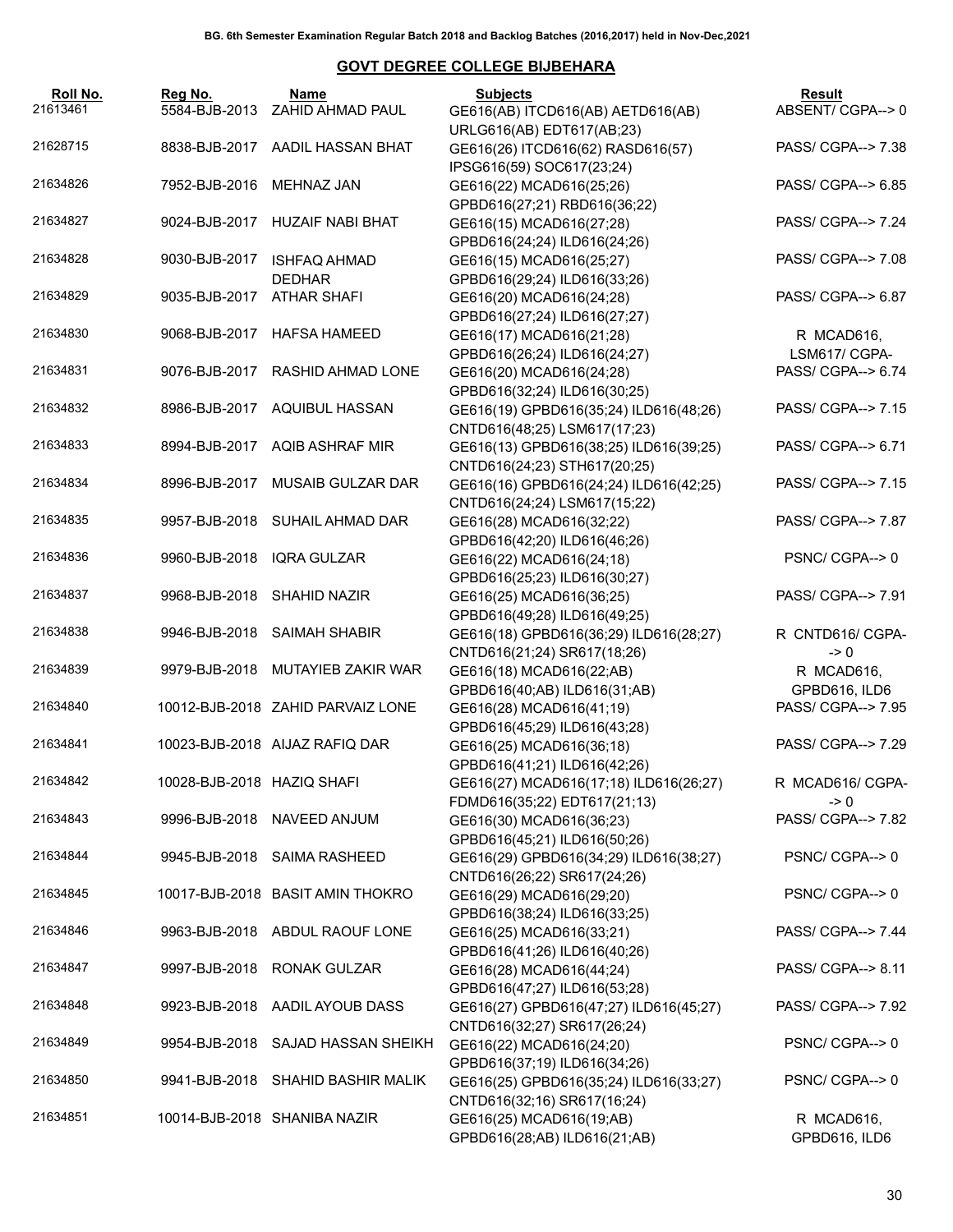| GPBD616(37;21) ILD616(29;29)<br>$\rightarrow 0$<br>10033-BJB-2018 FAISAL HASSAN ITOO<br>GE616(30) MCAD616(20;18) ILD616(40;26)<br>R MCAD616/ CGPA-<br>FDMD616(49;14) STH617(12;26)<br>$\rightarrow 0$<br>PASS/ CGPA--> 7.65<br>10018-BJB-2018 TAWSEEF AHMAD DAR<br>GE616(29) MCAD616(53;18)<br>GPBD616(48;29) ILD616(47;26)<br>9972-BJB-2018 URMILLAH ASHRAF<br>PSNC/CGPA-->0<br>GE616(26) MCAD616(29;18)<br>GPBD616(33;28) ILD616(40;27)<br>PASS/ CGPA--> 7.5<br>10024-BJB-2018 SHAHID AHMAD MALIK<br>GE616(27) MCAD616(37;19)<br>GPBD616(40;29) ILD616(42;27)<br>10032-BJB-2018 UMER FAROOQ BHAT<br>GE616(22) MCAD616(20;19) ILD616(32;25)<br>R MCAD616/ CGPA-<br>FDMD616(42;22) SR617(20;28)<br>$\rightarrow 0$<br>10037-BJB-2018 AMIR ZAHOOR<br>GE616(30) MCAD616(20;18) ILD616(37;25)<br>R MCAD616/ CGPA-<br>FDMD616(41;20) SR617(27;22)<br>$\rightarrow 0$<br>PASS/ CGPA--> 8.34<br>9986-BJB-2018<br>SHAHID SHAMSHAD<br>GE616(30) MCAD616(51;25)<br><b>LONE</b><br>GPBD616(51;26) ILD616(55;26)<br>9980-BJB-2018<br>KIFAYAT AFZAL PARRAH<br>PASS/ CGPA--> 8.15<br>GE616(29) MCAD616(43;24)<br>GPBD616(46;27) ILD616(49;28)<br>PASS/ CGPA--> 7.71<br>10003-BJB-2018 UZMA JAN<br>GE616(28) MCAD616(31;20)<br>GPBD616(45;22) ILD616(48;27)<br>9928-BJB-2018 SHABEENA FAROOQ<br>GE616(7) GPBD616(37;26) ILD616(42;27)<br>R GE616/ CGPA--><br>CNTD616(31;24) SR617(19;26)<br>0<br>PSNC/CGPA-->0<br>9937-BJB-2018 SANIA GULL<br>GE616(27) GPBD616(38;24) ILD616(38;26)<br>CNTD616(39;19) SR617(20;26)<br>9936-BJB-2018 KUASAR FAYAZ<br>PASS/ CGPA--> 7.28<br>GE616(25) GPBD616(49;25) ILD616(48;27)<br>CNTD616(36;24) SR617(22;26)<br>MOHSIN FAYAZ BHAT<br>PASS/ CGPA--> 8.02<br>9998-BJB-2018<br>GE616(27) MCAD616(40;22)<br>GPBD616(46;25) ILD616(49;28)<br>PASS/ CGPA--> 7.95<br>9964-BJB-2018 ANJUM ARA<br>GE616(20) MCAD616(37;22)<br>GPBD616(33;27) ILD616(43;27)<br>9987-BJB-2018 MOOMIN GULZAR<br>PASS/ CGPA--> 7.75<br>GE616(27) MCAD616(45;19)<br>GPBD616(54;27) ILD616(47;27)<br>PASS/ CGPA--> 8.02<br>10013-BJB-2018 RIZWAN AHMAD BHAT<br>GE616(29) MCAD616(47;19)<br>GPBD616(41;29) ILD616(47;27)<br>9925-BJB-2018 SAKIYA NAZIR<br>PASS/ CGPA--> 7.22<br>GE616(24) GPBD616(39;20) ILD616(32;26)<br>CNTD616(28;18) SR617(18;26)<br>PSNC/CGPA-->0<br>9948-BJB-2018 BISMA SHABIR<br>GE616(28) GPBD616(37;26) ILD616(37;25)<br>CNTD616(29;22) SR617(20;20)<br>PASS/ CGPA--> 7.22<br>9978-BJB-2018<br><b>JUNAIFER JAN</b><br>GE616(26) MCAD616(43;21)<br>GPBD616(43;27) ILD616(31;26)<br>PASS/ CGPA--> 7.68<br>9926-BJB-2018<br>INSHA SHAFI<br>GE616(23) GPBD616(42;26) ILD616(38;27)<br>CNTD616(24;19) SR617(21;26)<br>PASS/ CGPA--> 9.4<br>10005-BJB-2018<br>NOOMAN FAROOQ<br>GE616(29) MCAD616(53;29)<br>GPBD616(55;29) ILD616(57;29)<br><b>RATHER</b><br>PASS/ CGPA--> 6.95<br>10035-BJB-2018<br><b>TANZEEL AHMAD</b><br>GE616(17) MCAD616(25;18) ILD616(32;26)<br><b>TARRAY</b><br>FDMD616(39;22) SR617(15;26)<br>PASS/ CGPA--> 7.34<br>9932-BJB-2018<br>NADIYA SHOWKET<br>GE616(24) GPBD616(49;20) ILD616(42;27)<br>CNTD616(34;18) SR617(28;28)<br>PASS/ CGPA--> 7.68<br>10000-BJB-2018 IFRA AYOUB<br>GE616(24) MCAD616(31;19)<br>GPBD616(45;23) ILD616(34;27)<br>PASS/ CGPA--> 7.91<br>9953-BJB-2018<br>FARHANA AYOUB<br>GE616(27) GPBD616(42;29) ILD616(44;25)<br>CNTD616(57;18) SR617(23;20)<br>PSNC/CGPA-->0<br>9943-BJB-2018<br>SHABHAT MUSHTAQ<br>GE616(26) GPBD616(39;25) ILD616(45;27)<br>CNTD616(50;25) SR617(21;26)<br>PASS/ CGPA--> 7.55<br>10002-BJB-2018<br>MOHAMMAD<br>GE616(25) MCAD616(35;23)<br>GPBD616(42;21) ILD616(43;25)<br>FAIZAN-UL-HAQ | Roll No.<br>21634852 | Reg No.<br>9985-BJB-2018 | Name<br>SHAHID NAZIR | <b>Subjects</b><br>GE616(28) MCAD616(13;18) | Result<br>R MCAD616/ CGPA- |
|------------------------------------------------------------------------------------------------------------------------------------------------------------------------------------------------------------------------------------------------------------------------------------------------------------------------------------------------------------------------------------------------------------------------------------------------------------------------------------------------------------------------------------------------------------------------------------------------------------------------------------------------------------------------------------------------------------------------------------------------------------------------------------------------------------------------------------------------------------------------------------------------------------------------------------------------------------------------------------------------------------------------------------------------------------------------------------------------------------------------------------------------------------------------------------------------------------------------------------------------------------------------------------------------------------------------------------------------------------------------------------------------------------------------------------------------------------------------------------------------------------------------------------------------------------------------------------------------------------------------------------------------------------------------------------------------------------------------------------------------------------------------------------------------------------------------------------------------------------------------------------------------------------------------------------------------------------------------------------------------------------------------------------------------------------------------------------------------------------------------------------------------------------------------------------------------------------------------------------------------------------------------------------------------------------------------------------------------------------------------------------------------------------------------------------------------------------------------------------------------------------------------------------------------------------------------------------------------------------------------------------------------------------------------------------------------------------------------------------------------------------------------------------------------------------------------------------------------------------------------------------------------------------------------------------------------------------------------------------------------------------------------------------------------------------------------------------------------------------------------------------------------------------------------------------------------------------------------------------------------------------------------------------------------------------------------------------------------------------------------------------------------------------------------------------------------------------------------------------------------------------------------------------------------------------------------------|----------------------|--------------------------|----------------------|---------------------------------------------|----------------------------|
|                                                                                                                                                                                                                                                                                                                                                                                                                                                                                                                                                                                                                                                                                                                                                                                                                                                                                                                                                                                                                                                                                                                                                                                                                                                                                                                                                                                                                                                                                                                                                                                                                                                                                                                                                                                                                                                                                                                                                                                                                                                                                                                                                                                                                                                                                                                                                                                                                                                                                                                                                                                                                                                                                                                                                                                                                                                                                                                                                                                                                                                                                                                                                                                                                                                                                                                                                                                                                                                                                                                                                                              |                      |                          |                      |                                             |                            |
|                                                                                                                                                                                                                                                                                                                                                                                                                                                                                                                                                                                                                                                                                                                                                                                                                                                                                                                                                                                                                                                                                                                                                                                                                                                                                                                                                                                                                                                                                                                                                                                                                                                                                                                                                                                                                                                                                                                                                                                                                                                                                                                                                                                                                                                                                                                                                                                                                                                                                                                                                                                                                                                                                                                                                                                                                                                                                                                                                                                                                                                                                                                                                                                                                                                                                                                                                                                                                                                                                                                                                                              | 21634853             |                          |                      |                                             |                            |
|                                                                                                                                                                                                                                                                                                                                                                                                                                                                                                                                                                                                                                                                                                                                                                                                                                                                                                                                                                                                                                                                                                                                                                                                                                                                                                                                                                                                                                                                                                                                                                                                                                                                                                                                                                                                                                                                                                                                                                                                                                                                                                                                                                                                                                                                                                                                                                                                                                                                                                                                                                                                                                                                                                                                                                                                                                                                                                                                                                                                                                                                                                                                                                                                                                                                                                                                                                                                                                                                                                                                                                              | 21634854             |                          |                      |                                             |                            |
|                                                                                                                                                                                                                                                                                                                                                                                                                                                                                                                                                                                                                                                                                                                                                                                                                                                                                                                                                                                                                                                                                                                                                                                                                                                                                                                                                                                                                                                                                                                                                                                                                                                                                                                                                                                                                                                                                                                                                                                                                                                                                                                                                                                                                                                                                                                                                                                                                                                                                                                                                                                                                                                                                                                                                                                                                                                                                                                                                                                                                                                                                                                                                                                                                                                                                                                                                                                                                                                                                                                                                                              | 21634856             |                          |                      |                                             |                            |
|                                                                                                                                                                                                                                                                                                                                                                                                                                                                                                                                                                                                                                                                                                                                                                                                                                                                                                                                                                                                                                                                                                                                                                                                                                                                                                                                                                                                                                                                                                                                                                                                                                                                                                                                                                                                                                                                                                                                                                                                                                                                                                                                                                                                                                                                                                                                                                                                                                                                                                                                                                                                                                                                                                                                                                                                                                                                                                                                                                                                                                                                                                                                                                                                                                                                                                                                                                                                                                                                                                                                                                              | 21634857             |                          |                      |                                             |                            |
|                                                                                                                                                                                                                                                                                                                                                                                                                                                                                                                                                                                                                                                                                                                                                                                                                                                                                                                                                                                                                                                                                                                                                                                                                                                                                                                                                                                                                                                                                                                                                                                                                                                                                                                                                                                                                                                                                                                                                                                                                                                                                                                                                                                                                                                                                                                                                                                                                                                                                                                                                                                                                                                                                                                                                                                                                                                                                                                                                                                                                                                                                                                                                                                                                                                                                                                                                                                                                                                                                                                                                                              | 21634858             |                          |                      |                                             |                            |
|                                                                                                                                                                                                                                                                                                                                                                                                                                                                                                                                                                                                                                                                                                                                                                                                                                                                                                                                                                                                                                                                                                                                                                                                                                                                                                                                                                                                                                                                                                                                                                                                                                                                                                                                                                                                                                                                                                                                                                                                                                                                                                                                                                                                                                                                                                                                                                                                                                                                                                                                                                                                                                                                                                                                                                                                                                                                                                                                                                                                                                                                                                                                                                                                                                                                                                                                                                                                                                                                                                                                                                              | 21634859             |                          |                      |                                             |                            |
|                                                                                                                                                                                                                                                                                                                                                                                                                                                                                                                                                                                                                                                                                                                                                                                                                                                                                                                                                                                                                                                                                                                                                                                                                                                                                                                                                                                                                                                                                                                                                                                                                                                                                                                                                                                                                                                                                                                                                                                                                                                                                                                                                                                                                                                                                                                                                                                                                                                                                                                                                                                                                                                                                                                                                                                                                                                                                                                                                                                                                                                                                                                                                                                                                                                                                                                                                                                                                                                                                                                                                                              | 21634860             |                          |                      |                                             |                            |
|                                                                                                                                                                                                                                                                                                                                                                                                                                                                                                                                                                                                                                                                                                                                                                                                                                                                                                                                                                                                                                                                                                                                                                                                                                                                                                                                                                                                                                                                                                                                                                                                                                                                                                                                                                                                                                                                                                                                                                                                                                                                                                                                                                                                                                                                                                                                                                                                                                                                                                                                                                                                                                                                                                                                                                                                                                                                                                                                                                                                                                                                                                                                                                                                                                                                                                                                                                                                                                                                                                                                                                              | 21634861             |                          |                      |                                             |                            |
|                                                                                                                                                                                                                                                                                                                                                                                                                                                                                                                                                                                                                                                                                                                                                                                                                                                                                                                                                                                                                                                                                                                                                                                                                                                                                                                                                                                                                                                                                                                                                                                                                                                                                                                                                                                                                                                                                                                                                                                                                                                                                                                                                                                                                                                                                                                                                                                                                                                                                                                                                                                                                                                                                                                                                                                                                                                                                                                                                                                                                                                                                                                                                                                                                                                                                                                                                                                                                                                                                                                                                                              | 21634862             |                          |                      |                                             |                            |
|                                                                                                                                                                                                                                                                                                                                                                                                                                                                                                                                                                                                                                                                                                                                                                                                                                                                                                                                                                                                                                                                                                                                                                                                                                                                                                                                                                                                                                                                                                                                                                                                                                                                                                                                                                                                                                                                                                                                                                                                                                                                                                                                                                                                                                                                                                                                                                                                                                                                                                                                                                                                                                                                                                                                                                                                                                                                                                                                                                                                                                                                                                                                                                                                                                                                                                                                                                                                                                                                                                                                                                              | 21634863             |                          |                      |                                             |                            |
|                                                                                                                                                                                                                                                                                                                                                                                                                                                                                                                                                                                                                                                                                                                                                                                                                                                                                                                                                                                                                                                                                                                                                                                                                                                                                                                                                                                                                                                                                                                                                                                                                                                                                                                                                                                                                                                                                                                                                                                                                                                                                                                                                                                                                                                                                                                                                                                                                                                                                                                                                                                                                                                                                                                                                                                                                                                                                                                                                                                                                                                                                                                                                                                                                                                                                                                                                                                                                                                                                                                                                                              | 21634864             |                          |                      |                                             |                            |
|                                                                                                                                                                                                                                                                                                                                                                                                                                                                                                                                                                                                                                                                                                                                                                                                                                                                                                                                                                                                                                                                                                                                                                                                                                                                                                                                                                                                                                                                                                                                                                                                                                                                                                                                                                                                                                                                                                                                                                                                                                                                                                                                                                                                                                                                                                                                                                                                                                                                                                                                                                                                                                                                                                                                                                                                                                                                                                                                                                                                                                                                                                                                                                                                                                                                                                                                                                                                                                                                                                                                                                              | 21634865             |                          |                      |                                             |                            |
|                                                                                                                                                                                                                                                                                                                                                                                                                                                                                                                                                                                                                                                                                                                                                                                                                                                                                                                                                                                                                                                                                                                                                                                                                                                                                                                                                                                                                                                                                                                                                                                                                                                                                                                                                                                                                                                                                                                                                                                                                                                                                                                                                                                                                                                                                                                                                                                                                                                                                                                                                                                                                                                                                                                                                                                                                                                                                                                                                                                                                                                                                                                                                                                                                                                                                                                                                                                                                                                                                                                                                                              | 21634866             |                          |                      |                                             |                            |
|                                                                                                                                                                                                                                                                                                                                                                                                                                                                                                                                                                                                                                                                                                                                                                                                                                                                                                                                                                                                                                                                                                                                                                                                                                                                                                                                                                                                                                                                                                                                                                                                                                                                                                                                                                                                                                                                                                                                                                                                                                                                                                                                                                                                                                                                                                                                                                                                                                                                                                                                                                                                                                                                                                                                                                                                                                                                                                                                                                                                                                                                                                                                                                                                                                                                                                                                                                                                                                                                                                                                                                              | 21634867             |                          |                      |                                             |                            |
|                                                                                                                                                                                                                                                                                                                                                                                                                                                                                                                                                                                                                                                                                                                                                                                                                                                                                                                                                                                                                                                                                                                                                                                                                                                                                                                                                                                                                                                                                                                                                                                                                                                                                                                                                                                                                                                                                                                                                                                                                                                                                                                                                                                                                                                                                                                                                                                                                                                                                                                                                                                                                                                                                                                                                                                                                                                                                                                                                                                                                                                                                                                                                                                                                                                                                                                                                                                                                                                                                                                                                                              | 21634868             |                          |                      |                                             |                            |
|                                                                                                                                                                                                                                                                                                                                                                                                                                                                                                                                                                                                                                                                                                                                                                                                                                                                                                                                                                                                                                                                                                                                                                                                                                                                                                                                                                                                                                                                                                                                                                                                                                                                                                                                                                                                                                                                                                                                                                                                                                                                                                                                                                                                                                                                                                                                                                                                                                                                                                                                                                                                                                                                                                                                                                                                                                                                                                                                                                                                                                                                                                                                                                                                                                                                                                                                                                                                                                                                                                                                                                              | 21634869             |                          |                      |                                             |                            |
|                                                                                                                                                                                                                                                                                                                                                                                                                                                                                                                                                                                                                                                                                                                                                                                                                                                                                                                                                                                                                                                                                                                                                                                                                                                                                                                                                                                                                                                                                                                                                                                                                                                                                                                                                                                                                                                                                                                                                                                                                                                                                                                                                                                                                                                                                                                                                                                                                                                                                                                                                                                                                                                                                                                                                                                                                                                                                                                                                                                                                                                                                                                                                                                                                                                                                                                                                                                                                                                                                                                                                                              | 21634870             |                          |                      |                                             |                            |
|                                                                                                                                                                                                                                                                                                                                                                                                                                                                                                                                                                                                                                                                                                                                                                                                                                                                                                                                                                                                                                                                                                                                                                                                                                                                                                                                                                                                                                                                                                                                                                                                                                                                                                                                                                                                                                                                                                                                                                                                                                                                                                                                                                                                                                                                                                                                                                                                                                                                                                                                                                                                                                                                                                                                                                                                                                                                                                                                                                                                                                                                                                                                                                                                                                                                                                                                                                                                                                                                                                                                                                              | 21634871             |                          |                      |                                             |                            |
|                                                                                                                                                                                                                                                                                                                                                                                                                                                                                                                                                                                                                                                                                                                                                                                                                                                                                                                                                                                                                                                                                                                                                                                                                                                                                                                                                                                                                                                                                                                                                                                                                                                                                                                                                                                                                                                                                                                                                                                                                                                                                                                                                                                                                                                                                                                                                                                                                                                                                                                                                                                                                                                                                                                                                                                                                                                                                                                                                                                                                                                                                                                                                                                                                                                                                                                                                                                                                                                                                                                                                                              | 21634872             |                          |                      |                                             |                            |
|                                                                                                                                                                                                                                                                                                                                                                                                                                                                                                                                                                                                                                                                                                                                                                                                                                                                                                                                                                                                                                                                                                                                                                                                                                                                                                                                                                                                                                                                                                                                                                                                                                                                                                                                                                                                                                                                                                                                                                                                                                                                                                                                                                                                                                                                                                                                                                                                                                                                                                                                                                                                                                                                                                                                                                                                                                                                                                                                                                                                                                                                                                                                                                                                                                                                                                                                                                                                                                                                                                                                                                              | 21634873             |                          |                      |                                             |                            |
|                                                                                                                                                                                                                                                                                                                                                                                                                                                                                                                                                                                                                                                                                                                                                                                                                                                                                                                                                                                                                                                                                                                                                                                                                                                                                                                                                                                                                                                                                                                                                                                                                                                                                                                                                                                                                                                                                                                                                                                                                                                                                                                                                                                                                                                                                                                                                                                                                                                                                                                                                                                                                                                                                                                                                                                                                                                                                                                                                                                                                                                                                                                                                                                                                                                                                                                                                                                                                                                                                                                                                                              | 21634874             |                          |                      |                                             |                            |
|                                                                                                                                                                                                                                                                                                                                                                                                                                                                                                                                                                                                                                                                                                                                                                                                                                                                                                                                                                                                                                                                                                                                                                                                                                                                                                                                                                                                                                                                                                                                                                                                                                                                                                                                                                                                                                                                                                                                                                                                                                                                                                                                                                                                                                                                                                                                                                                                                                                                                                                                                                                                                                                                                                                                                                                                                                                                                                                                                                                                                                                                                                                                                                                                                                                                                                                                                                                                                                                                                                                                                                              | 21634875             |                          |                      |                                             |                            |
|                                                                                                                                                                                                                                                                                                                                                                                                                                                                                                                                                                                                                                                                                                                                                                                                                                                                                                                                                                                                                                                                                                                                                                                                                                                                                                                                                                                                                                                                                                                                                                                                                                                                                                                                                                                                                                                                                                                                                                                                                                                                                                                                                                                                                                                                                                                                                                                                                                                                                                                                                                                                                                                                                                                                                                                                                                                                                                                                                                                                                                                                                                                                                                                                                                                                                                                                                                                                                                                                                                                                                                              | 21634876             |                          |                      |                                             |                            |
|                                                                                                                                                                                                                                                                                                                                                                                                                                                                                                                                                                                                                                                                                                                                                                                                                                                                                                                                                                                                                                                                                                                                                                                                                                                                                                                                                                                                                                                                                                                                                                                                                                                                                                                                                                                                                                                                                                                                                                                                                                                                                                                                                                                                                                                                                                                                                                                                                                                                                                                                                                                                                                                                                                                                                                                                                                                                                                                                                                                                                                                                                                                                                                                                                                                                                                                                                                                                                                                                                                                                                                              | 21634877             |                          |                      |                                             |                            |
|                                                                                                                                                                                                                                                                                                                                                                                                                                                                                                                                                                                                                                                                                                                                                                                                                                                                                                                                                                                                                                                                                                                                                                                                                                                                                                                                                                                                                                                                                                                                                                                                                                                                                                                                                                                                                                                                                                                                                                                                                                                                                                                                                                                                                                                                                                                                                                                                                                                                                                                                                                                                                                                                                                                                                                                                                                                                                                                                                                                                                                                                                                                                                                                                                                                                                                                                                                                                                                                                                                                                                                              | 21634878             |                          |                      |                                             |                            |
|                                                                                                                                                                                                                                                                                                                                                                                                                                                                                                                                                                                                                                                                                                                                                                                                                                                                                                                                                                                                                                                                                                                                                                                                                                                                                                                                                                                                                                                                                                                                                                                                                                                                                                                                                                                                                                                                                                                                                                                                                                                                                                                                                                                                                                                                                                                                                                                                                                                                                                                                                                                                                                                                                                                                                                                                                                                                                                                                                                                                                                                                                                                                                                                                                                                                                                                                                                                                                                                                                                                                                                              | 21634879             |                          |                      |                                             |                            |
|                                                                                                                                                                                                                                                                                                                                                                                                                                                                                                                                                                                                                                                                                                                                                                                                                                                                                                                                                                                                                                                                                                                                                                                                                                                                                                                                                                                                                                                                                                                                                                                                                                                                                                                                                                                                                                                                                                                                                                                                                                                                                                                                                                                                                                                                                                                                                                                                                                                                                                                                                                                                                                                                                                                                                                                                                                                                                                                                                                                                                                                                                                                                                                                                                                                                                                                                                                                                                                                                                                                                                                              | 21634880             |                          |                      |                                             |                            |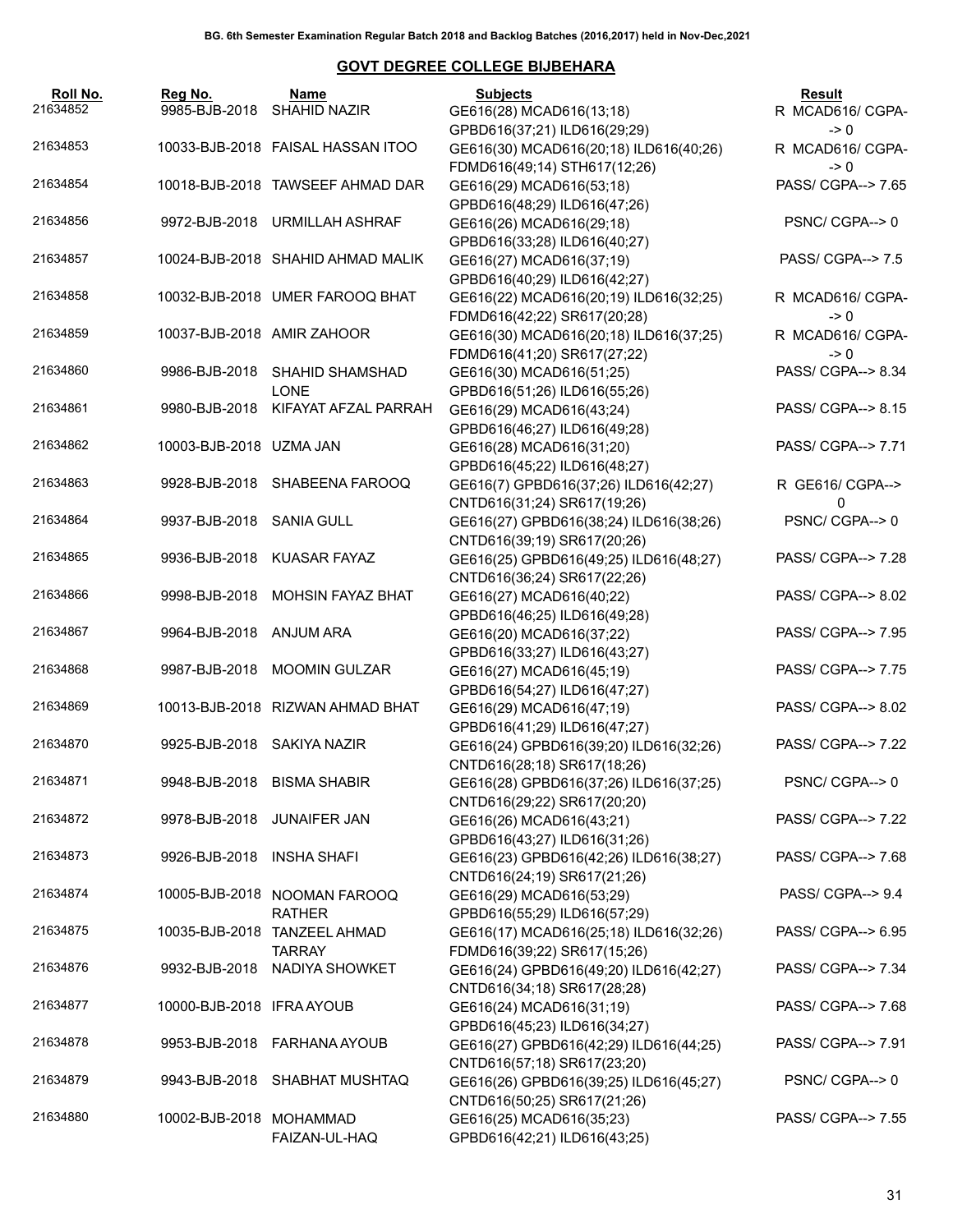| Roll No.<br>21634881 | Reg No.<br>9975-BJB-2018   | Name<br>SHUGUFTA MAQBOOL           | <b>Subjects</b><br>GE616(18) MCAD616(20;18) | <b>Result</b><br>R MCAD616/ CGPA- |
|----------------------|----------------------------|------------------------------------|---------------------------------------------|-----------------------------------|
|                      |                            |                                    | GPBD616(26;23) ILD616(32;26)                | $\rightarrow 0$                   |
| 21634882             |                            | 9994-BJB-2018 JUNAID MANZOOR BHAT  | GE616(18) MCAD616(17;18)                    | R MCAD616/ CGPA-                  |
|                      |                            |                                    | GPBD616(29;21) ILD616(30;27)                | $\rightarrow 0$                   |
| 21634883             |                            | 7976-BJB-2016 SHAKIR YOUSF         | GE616(16) MCAD616(19;22)                    | R MCAD616/ CGPA-                  |
|                      |                            |                                    | GPBD616(33;25) ILD616(26;26)                | $\rightarrow 0$                   |
| 21634884             | 10026-BJB-2018 UZMA AMIN   |                                    | GE616(24) MCAD616(24;19)                    | PSNC/CGPA--> 0                    |
|                      |                            |                                    | GPBD616(41;26) ILD616(39;27)                |                                   |
| 21634885             |                            | 10029-BJB-2018 SHAKIR AHMAD SHEIKH | GE616(26) MCAD616(24;19) ILD616(33;27)      | PASS/ CGPA--> 6.65                |
|                      |                            |                                    | FDMD616(45;22) SR617(21;30)                 |                                   |
| 21634886             |                            | 9982-BJB-2018 UMAR MOHI UD DIN     | GE616(24) MCAD616(32;23)                    | PASS/ CGPA--> 7.44                |
|                      |                            |                                    |                                             |                                   |
| 21634887             |                            |                                    | GPBD616(40;24) ILD616(35;26)                |                                   |
|                      |                            | 9967-BJB-2018 DEEBA RASHID         | GE616(27) MCAD616(26;20)                    | PASS/ CGPA--> 7.9                 |
|                      |                            |                                    | GPBD616(40;24) ILD616(33;27)                |                                   |
| 21634888             | 9977-BJB-2018 IQRA TARIQ   |                                    | GE616(27) MCAD616(31;18)                    | PASS/ CGPA--> 7.07                |
|                      |                            |                                    | GPBD616(35;27) ILD616(28;27)                |                                   |
| 21634889             |                            | 9962-BJB-2018 SAYAR AHMAD DAR      | GE616(28) MCAD616(39;23)                    | PASS/ CGPA--> 7.65                |
|                      |                            |                                    | GPBD616(38;26) ILD616(41;25)                |                                   |
| 21634890             |                            | 10021-BJB-2018 QURATUL AIN ARSHAD  | GE616(28) MCAD616(31;18)                    | PSNC/CGPA-->0                     |
|                      |                            |                                    | GPBD616(39;26) ILD616(35;26)                |                                   |
| 21634891             |                            | 9999-BJB-2018 ZAHID GANI SHAIKH    | GE616(30) MCAD616(43;25)                    | PASS/ CGPA--> 8.45                |
|                      |                            |                                    | GPBD616(50;29) ILD616(49;26)                |                                   |
| 21634892             |                            | 9924-BJB-2018 SADIA MUSHTAQ        | GE616(29) GPBD616(37;20) ILD616(48;27)      | PASS/ CGPA--> 7.61                |
|                      |                            |                                    | CNTD616(35;25) SR617(24;22)                 |                                   |
| 21634893             |                            | 9934-BJB-2018 MUSAIB ASHRAF        | GE616(19) GPBD616(20;22) ILD616(24;27)      | R GPBD616/ CGPA-                  |
|                      |                            |                                    | CNTD616(24;18) SR617(16;26)                 | $\rightarrow 0$                   |
| 21634894             | 10031-BJB-2018 SAMIR GULL  |                                    | GE616(21) MCAD616(19;18) ILD616(24;27)      | R MCAD616,                        |
|                      |                            |                                    | FDMD616(42;21) STH617(7;26)                 | STH617/ CGPA-                     |
| 21634895             | 9970-BJB-2018              | AABID HUSSAIN                      | GE616(27) MCAD616(25;20)                    | R STH617/ CGPA-->                 |
|                      |                            | <b>RATHER</b>                      | GPBD616(32;25) ILD616(34;26)                | 0                                 |
| 21634896             |                            | 9958-BJB-2018 ZAHID AHMAD BHAT     | GE616(27) MCAD616(31;24)                    | PASS/ CGPA--> 7.37                |
|                      |                            |                                    |                                             |                                   |
| 21634897             |                            | <b>MAJID SHOWKAT</b>               | GPBD616(43;22) ILD616(44;27)                |                                   |
|                      | 7156-bjb-2015              |                                    | GE616(29) MCAD616(26;21)                    | PASS/ CGPA--> 7.04                |
|                      |                            |                                    | GPBD616(27;29) ILD616(40;26)                |                                   |
| 21634898             | 9938-BJB-2018              | RAHILA AMIN                        | GE616(26) GPBD616(40;29) ILD616(43;26)      | PASS/ CGPA--> 8.04                |
|                      |                            |                                    | CNTD616(32;23) SR617(23;26)                 |                                   |
| 21634899             |                            | 9949-BJB-2018 SUHAIB UL REHMAN     | GE616(29) GPBD616(34;23) ILD616(47;27)      | PSNC/CGPA-->0                     |
|                      |                            |                                    | CNTD616(30;16) SR617(21;28)                 |                                   |
| 21634900             |                            | 10022-BJB-2018 BASIT GULL RAINA    | GE616(30) MCAD616(51;20)                    | PASS/ CGPA--> 8.27                |
|                      |                            |                                    | GPBD616(49;28) ILD616(48;26)                |                                   |
| 21634901             |                            | 7982-BJB-2016 JAHANGIR AHMAD SOFI  | GE616(22) MCAD616(24;18)                    | PASS/ CGPA--> 7.22                |
|                      |                            |                                    | GPBD616(41;27) ILD616(44;28)                |                                   |
| 21634902             |                            | 10036-BJB-2018 ANAB MUSHTAQ SHAH   | GE616(18) MCAD616(18;19) ILD616(31;25)      | R MCAD616/ CGPA-                  |
|                      |                            |                                    | FDMD616(37;14) STH617(14;26)                | $\geq 0$                          |
| 21634903             | 10007-BJB-2018 NAFIA JAVID |                                    | GE616(24) MCAD616(27;27)                    | PASS/ CGPA--> 7.68                |
|                      |                            |                                    | GPBD616(37;29) ILD616(41;27)                |                                   |
| 21634904             |                            | 9993-BJB-2018 MAHAPARA RASHID      | GE616(25) MCAD616(26;19)                    | PSNC/CGPA-->0                     |
|                      |                            |                                    | GPBD616(29;29) ILD616(33;26)                |                                   |
| 21634905             |                            | 9990-BJB-2018 JUNAID FAROOQ        | GE616(23) MCAD616(25;25)                    | PASS/ CGPA--> 7.4                 |
|                      |                            |                                    | GPBD616(28;29) ILD616(30;26)                |                                   |
| 21634906             | 9947-BJB-2018 NUSRAT JAN   |                                    | GE616(27) GPBD616(36;29) ILD616(37;28)      | PASS/ CGPA--> 7.37                |
|                      |                            |                                    |                                             |                                   |
|                      |                            |                                    | CNTD616(36;26) SR617(23;22)                 |                                   |
| 21634907             | 10006-BJB-2018 AALAM AARA  |                                    | GE616(29) MCAD616(51;28)                    | PASS/ CGPA--> 9.22                |
|                      |                            |                                    | GPBD616(49;29) ILD616(54;28)                |                                   |
| 21634908             | 9950-BJB-2018 INSHA JAN    |                                    | GE616(28) GPBD616(43;29) ILD616(41;28)      | PASS/ CGPA--> 8.12                |
|                      |                            |                                    | CNTD616(37;29) SR617(23;28)                 |                                   |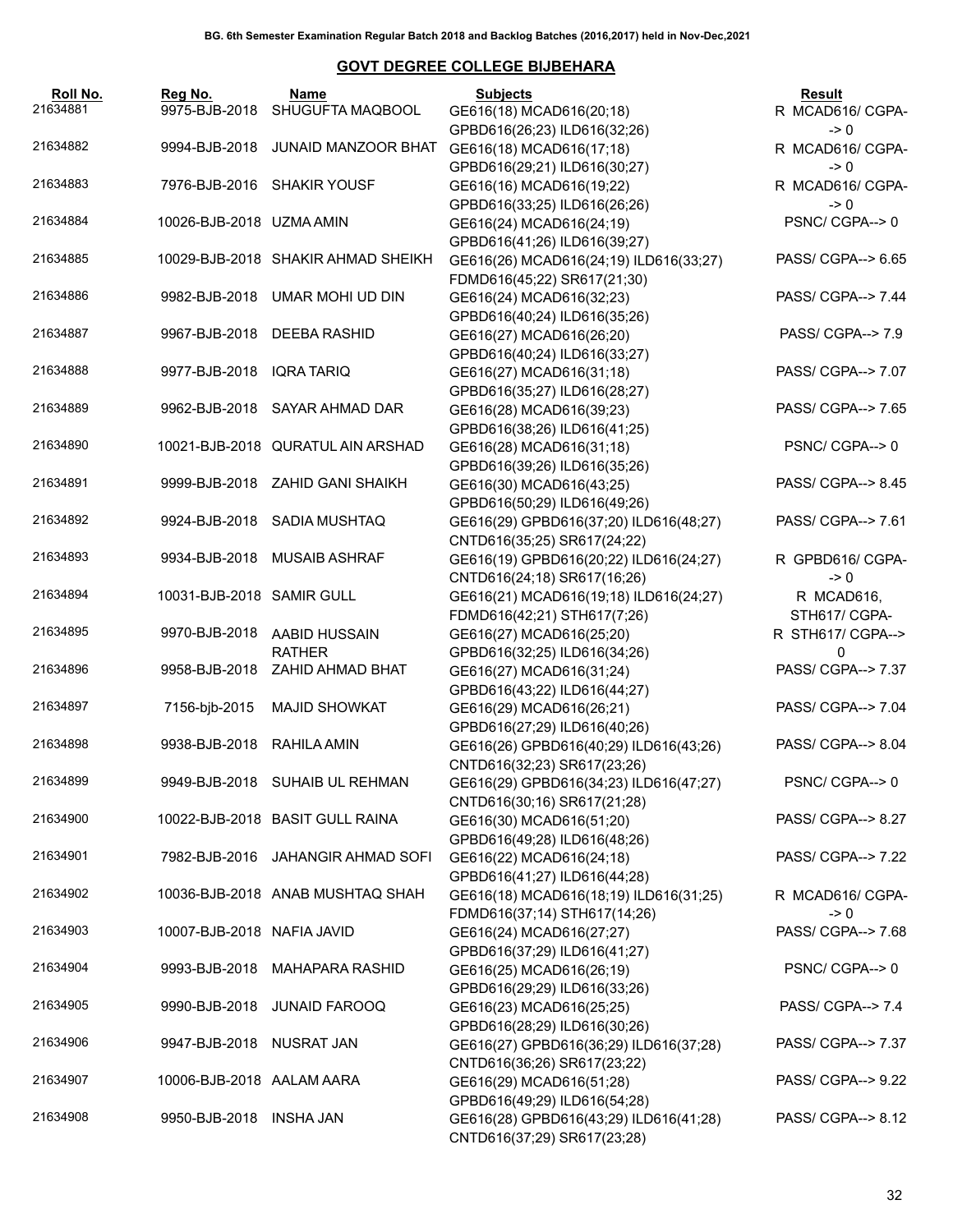| Roll No.<br>21647424 | Reg No.                     | Name<br>8008-BJB-2016 AAMIR BASHIR RESHI      | <b>Subjects</b><br>GE616(19) LAGD616(37) MPHD616(23;AB)                              | Result<br>R MPHD616/ CGPA-    |
|----------------------|-----------------------------|-----------------------------------------------|--------------------------------------------------------------------------------------|-------------------------------|
|                      |                             |                                               | CNTD616(25;14) ICV616(30)<br>GE616(B)                                                | $\rightarrow 0$               |
| 21647425             |                             | 8037-BJB-2016 DAVOOD SULIAMAN<br><b>DAR</b>   | GE616(23) LAGD616(37) MPHD616(26;26)<br>MCAD616(24;22) ICV616(41)                    | PASS/ CGPA--> 6.27            |
| 21647426             | 8050-BJB-2016               | MOHAMMAD IQBAL DAR                            | GE616(17) LAGD616(36) MPHD616(25;20)<br>MCAD616(25;16) IED616(32)                    | PSNC/CGPA-->0                 |
| 21647427             |                             | 9115-BJB-2017 MOZAMIL MOHI UD DIN             | GE616(27) LAGD616(39) MPHD616(24;24)<br>CNTD616(30;24) LSM617(12;25)                 | PASS/ CGPA--> 7.02            |
| 21647428             |                             | 9116-BJB-2017 MUNEEB AHMAD DAR                | GE616(28) LAGD616(39) MPHD616(27;23)                                                 | PASS/ CGPA--> 6.58            |
| 21647429             |                             | 9089-BJB-2017 YASIR AHMAD BHAT                | CNTD616(24;24) ECN617(14;26)<br>GE616(24) LAGD616(44) MCAD616(34;27)                 | PSNC/CGPA-->0                 |
| 21647430             |                             | 10039-BJB-2018 ARIF HUSSAIN SHEIKH            | CNTD616(31;24) LSM617(12;23)<br>GE616(30) MCAD616(49;22)                             | PASS/ CGPA--> 8.34            |
| 21647431             |                             | 10042-BJB-2018 FAHEEM UL ISLAM                | FDMD616(54;23) LAGD616(80)<br>GE616(25) MCAD616(31;19)<br>FDMD616(43;21) LAGD616(54) | PASS/ CGPA--> 7.38            |
| 21647432             |                             | 10040-BJB-2018 DANISH MANZOOR                 | GE616(25) MCAD616(48;20)<br>FDMD616(44;23) LAGD616(50)                               | PASS/ CGPA--> 7.41            |
| 21647433             |                             | 10058-BJB-2018 SALMAN BASHIR                  | GE616(22) MCAD616(29;19)<br>MPHD616(31;27) LAGD616(48)                               | PASS/ CGPA--> 6.97            |
| 21647434             | 10061-BJB-2018 NELOFER JAN  |                                               | GE616(28) MCAD616(35;19)<br>MPHD616(38;26) LAGD616(65)                               | PASS/ CGPA--> 7.84            |
| 21647435             | 10038-BJB-2018 DAISY JAN    |                                               | GE616(25) MCAD616(25;21)<br>FDMD616(43;24) LAGD616(44)                               | PSNC/CGPA-->0                 |
| 21647436             |                             | 10062-BJB-2018 SUHAIL AHMAD DAR               | GE616(28) MCAD616(42;22)<br>MPHD616(41;26) LAGD616(78)                               | PASS/ CGPA--> 7.67            |
| 21647437             | 10057-BJB-2018 ISHRAT RIYAZ |                                               | GE616(24) MCAD616(32;21)<br>MPHD616(35;26) LAGD616(75)                               | R ECN617/ CGPA--><br>$\Omega$ |
| 21647438             |                             | 10041-BJB-2018 RASHIQ HUSSAIN<br>AHANGER      | GE616(21) MCAD616(28;22)<br>FDMD616(50;22) LAGD616(53)                               | PASS/ CGPA--> 6.94            |
| 21647439             |                             | 10059-BJB-2018 MINRAJ BASHIR HAJAM            | GE616(28) MCAD616(27;18)<br>MPHD616(24;26) LAGD616(39)                               | R ECN617/ CGPA--><br>$\Omega$ |
| 21647440             |                             | 10071-BJB-2018 SHARIF AHMAD GANIE             | GE616(27) MPHD616(32;27) LAGD616(69)<br>CNTD616(45;18) ECN617(19;27)                 | PASS/ CGPA--> 7.81            |
| 21647441             |                             | 10076-BJB-2018 SAMEER AHMAD MALIK             | GE616(28) MPHD616(34;27) LAGD616(56)<br>SIID616(37;26) ECN617(14;26)                 | PASS/ CGPA--> 7.81            |
| 21647442             |                             | 10063-BJB-2018 SAIFULLAH BASHIR               | GE616(20) MPHD616(32;28) LAGD616(33)<br>CNTD616(42;18) ECN617(14;27)                 | R LAGD616/ CGPA-<br>-> 0      |
| 21647443             |                             | 10075-BJB-2018 ABID AHMAD AHANGER             | GE616(20) MPHD616(28;25) LAGD616(42)<br>CNTD616(29;18) ECN617(8;27)                  | R ECN617/ CGPA--><br>0        |
| 21647444             |                             | 10068-BJB-2018 SHUJA YOUSUF SHEIKH            | GE616(19) MPHD616(25;26) LAGD616(44)<br>CNTD616(27;18) ECN617(9;26)                  | R ECN617/ CGPA--><br>0        |
| 21647445             |                             | 10072-BJB-2018 SHAHID ARSHID WANI             | GE616(23) MPHD616(26;27) LAGD616(29)<br>CNTD616(44;20) EDT617(18;13)                 | R LAGD616/ CGPA-<br>-> 0      |
| 21647446             |                             | 10048-BJB-2018 ZAKIR HUSSAIN HAJAM            | GE616(23) MCAD616(29;19)<br>MPHD616(33;27) LAGD616(36)                               | PASS/ CGPA--> 6.9             |
| 21647447             | 10053-BJB-2018 AAMIR GANI   |                                               | GE616(12) MCAD616(17;19)<br>MPHD616(18;25) LAGD616(17)                               | R MCAD616,<br>MPHD616, LAGD   |
| 21647448             |                             | 10065-BJB-2018 YAWAR RASHID                   | GE616(26) MPHD616(26;25) LAGD616(60)<br>CNTD616(43;23) ECN617(13;26)                 | PASS/ CGPA--> 7.31            |
| 21647449             |                             | 10067-BJB-2018 MUSTAFA HUSSAIN<br><b>SHAH</b> | GE616(27) MPHD616(34;26) LAGD616(62)<br>CNTD616(41;28) ECN617(12;26)                 | PASS/ CGPA--> 7.7             |
| 21647450             |                             | 10064-BJB-2018 AUQIB AHMAD DAR                | GE616(27) MCAD616(41;20)<br>MPHD616(37;26) LAGD616(54)                               | PASS/ CGPA--> 8               |
| 21647451             |                             | 10073-BJB-2018 YAWER SULTAN<br><b>NENGROO</b> | GE616(26) MPHD616(20;26) LAGD616(53)<br>CNTD616(36;22) ECN617(14;26)                 | R MPHD616/ CGPA-<br>-> 0      |
|                      |                             |                                               |                                                                                      |                               |